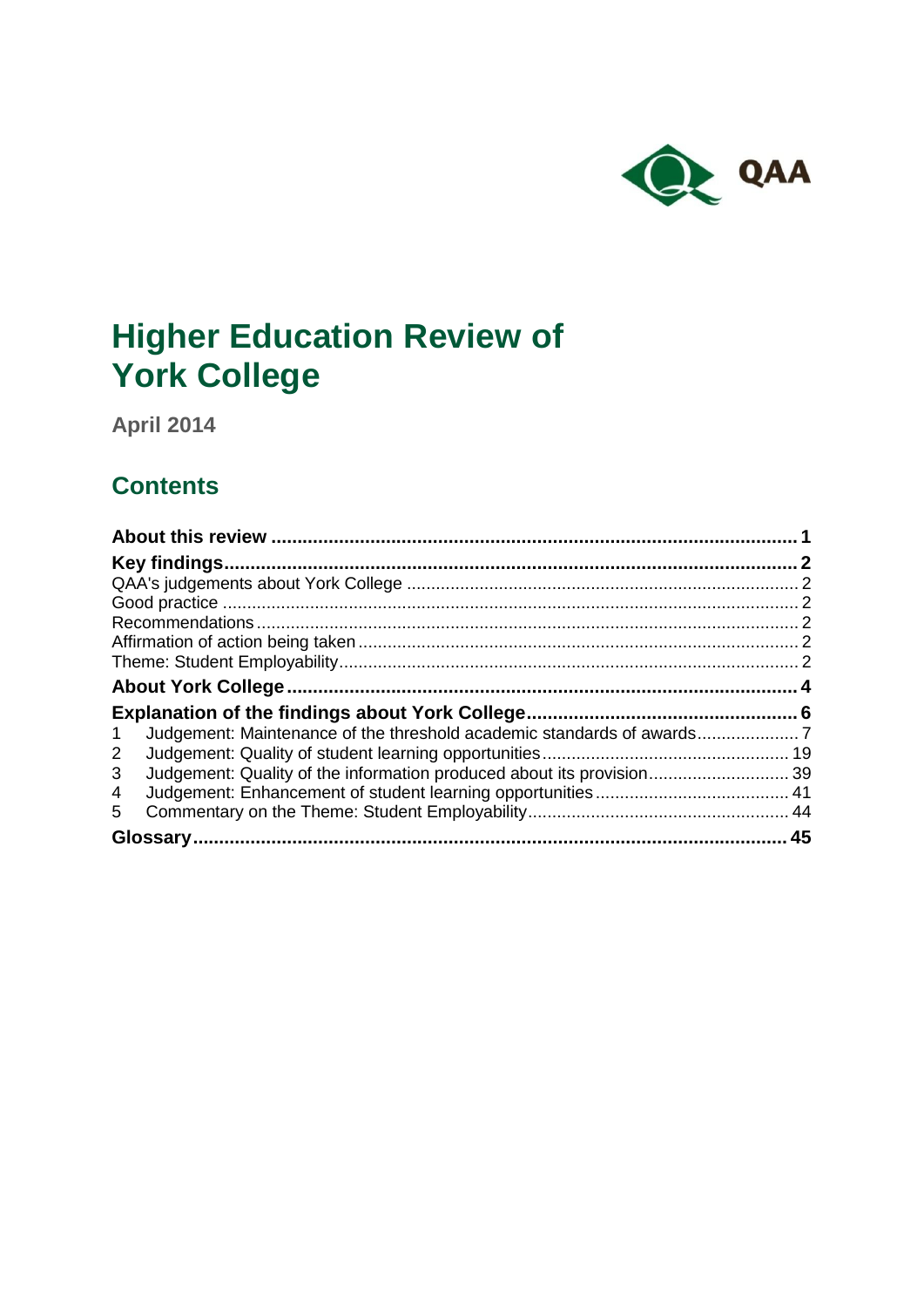## <span id="page-1-0"></span>**About this review**

This is a report of a Higher Education Review conducted by the Quality Assurance Agency for Higher Education (QAA) at [York](#page-3-0) College. The review took place from 1 to 3 April 2014 and was conducted by a team of four reviewers, as follows:

- Professor John Baldock
- Dr Philip Davies
- Mr Steve Evans
- Miss Hannah Reilly (student reviewer).

The main purpose of the review was to investigate the higher education provided by York College and to make judgements as to whether or not its academic standards and quality meet UK expectations. These expectations are the statements in the UK [Quality](http://www.qaa.ac.uk/AssuringStandardsAndQuality/quality-code/Pages/default.aspx) Code for Higher [Education](http://www.qaa.ac.uk/AssuringStandardsAndQuality/quality-code/Pages/default.aspx) (the Quality Code)<sup>1</sup> setting out what all UK higher [education](http://newlive.qaa.ac.uk/AboutUs/glossary/Pages/glossary-h.aspx#h2.1) providers expect of themselves and of each other, and what the general public can therefore expect of them.

In Higher Education Review the QAA review team:

- makes judgements on
	- the setting and maintenance of threshold academic standards
	- the quality of student learning opportunities
	- the information provided about higher education provision
	- the enhancement of student learning opportunities
- provides a commentary on the selected theme
- makes recommendations
- identifies features of good practice
- affirms action that the provider is taking or plans to take.

A summary of the findings can be found in the section starting on page 2. [Explanations](#page-5-0) of the [findings](#page-5-0) are given in numbered paragraphs in the section starting on page 7.

In reviewing York College the review team has also considered a theme selected for particular focus across higher education in England and Northern Ireland. The [themes](http://www.qaa.ac.uk/Publications/InformationAndGuidance/Pages/higher-education-review-themes.aspx) for the academic year 2013-14 are Student Involvement in Quality Assurance and Enhancement and Student Employability, $<sup>2</sup>$  and the provider is required to select, in</sup> consultation with student representatives, one of these themes to be explored through the review process.

The QAA website gives more information **[about](http://www.qaa.ac.uk/aboutus/pages/default.aspx) QAA** and its mission.<sup>3</sup> A dedicated page of the website explains the method for Higher [Education](http://www.qaa.ac.uk/InstitutionReports/types-of-review/higher-education-review/Pages/default.aspx) Review of higher education providers in England and Northern Ireland<sup>4</sup> and has links to the review handbook and other informative documents.

 1 The UK Quality Code for Higher Education is published at: [www.qaa.ac.uk/qualitycode.](http://www.qaa.ac.uk/qualitycode)

<sup>2</sup> Higher Education Review themes: [www.qaa.ac.uk/Publications/InformationAndGuidance/Pages/higher](http://www.qaa.ac.uk/Publications/InformationAndGuidance/Pages/higher-education-review-themes.aspx)[education-review-themes.aspx.](http://www.qaa.ac.uk/Publications/InformationAndGuidance/Pages/higher-education-review-themes.aspx)

<sup>3</sup> QAA website: [www.qaa.ac.uk/aboutus.](http://www.qaa.ac.uk/aboutus/pages/default.aspx)

<sup>4</sup> Higher Education Review web pages: [www.qaa.ac.uk/InstitutionReports/types-of-review/higher-education](http://www.qaa.ac.uk/InstitutionReports/types-of-review/higher-education-review)[review.](http://www.qaa.ac.uk/InstitutionReports/types-of-review/higher-education-review)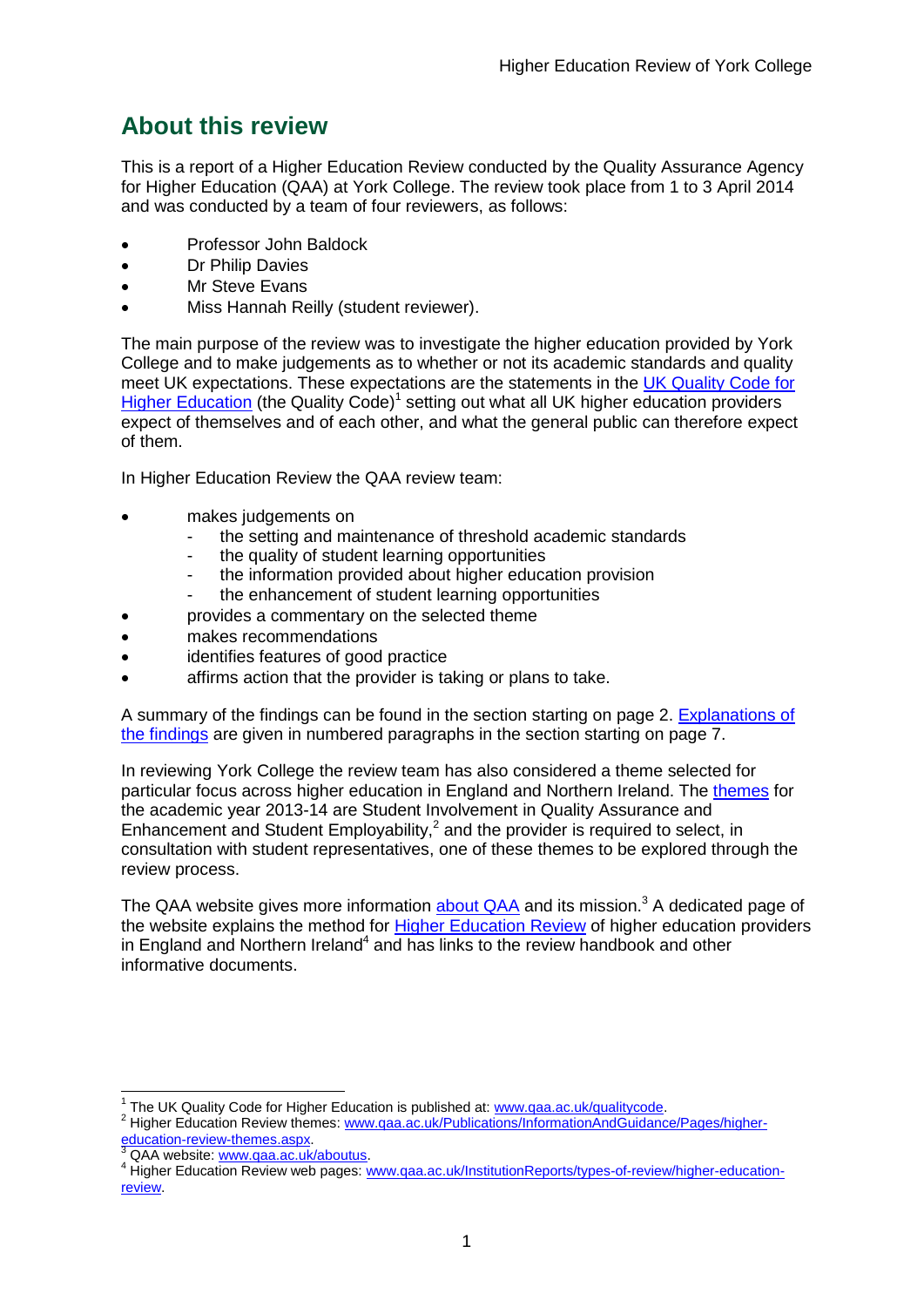## <span id="page-2-0"></span>**Key findings**

## <span id="page-2-1"></span>**QAA's judgements about York College**

The QAA review team formed the following judgements about the higher education provision at York College.

- The maintenance of the threshold academic standards of the awards offered on behalf of its awarding bodies and awarding organisation **meets** UK expectations.
- The quality of student learning opportunities is **commended**.
- The quality of the information produced about its provision **meets** UK expectations.
- The enhancement of student learning opportunities **meets** UK expectations.

## <span id="page-2-2"></span>**Good practice**

The QAA review team identified the following features of **good practice** at York College.

- The systematic and effective use of Professional Learning Communities and Breakfast Briefings that enable College-wide sharing of best practice (Expectation B3).
- The effective use of the range of mechanisms designed to enable students to develop their professional potential (Expectation B4).
- The deliberate steps taken to define and promote a range of opportunities that enable students to act as partners in educational enhancement and quality assurance (Expectation B5).
- The comprehensive structure and guidance for supporting tutors and students in creating and maintaining effective relationships with a wide range of employers (Expectation B10).

## <span id="page-2-3"></span>**Recommendations**

The QAA review team makes the following **recommendation** to York College:

 articulate and disseminate the provider-level strategic approach to enhancing the quality of students' learning opportunities (Enhancement).

## <span id="page-2-4"></span>**Affirmation of action being taken**

The QAA review team **affirms** the following action that York College is already taking to make academic standards secure and/or improve the educational provision offered to its students.

 The implementation of the new Higher Education Admissions Policy (Expectation B2).

## <span id="page-2-5"></span>**Theme: Student Employability**

Employability is a key feature of all programmes at the College, with high levels of immediate graduate employment in demanding and competitive industries. The College demonstrates a priority for the future employment of its students and an extensive range of activities and opportunities are available. There are effective policies and procedures in place to drive initiatives.

Employability is fully embedded across the curriculum, underpinned by an extensive range of industry links and partnerships which result in workplace opportunities and contributions to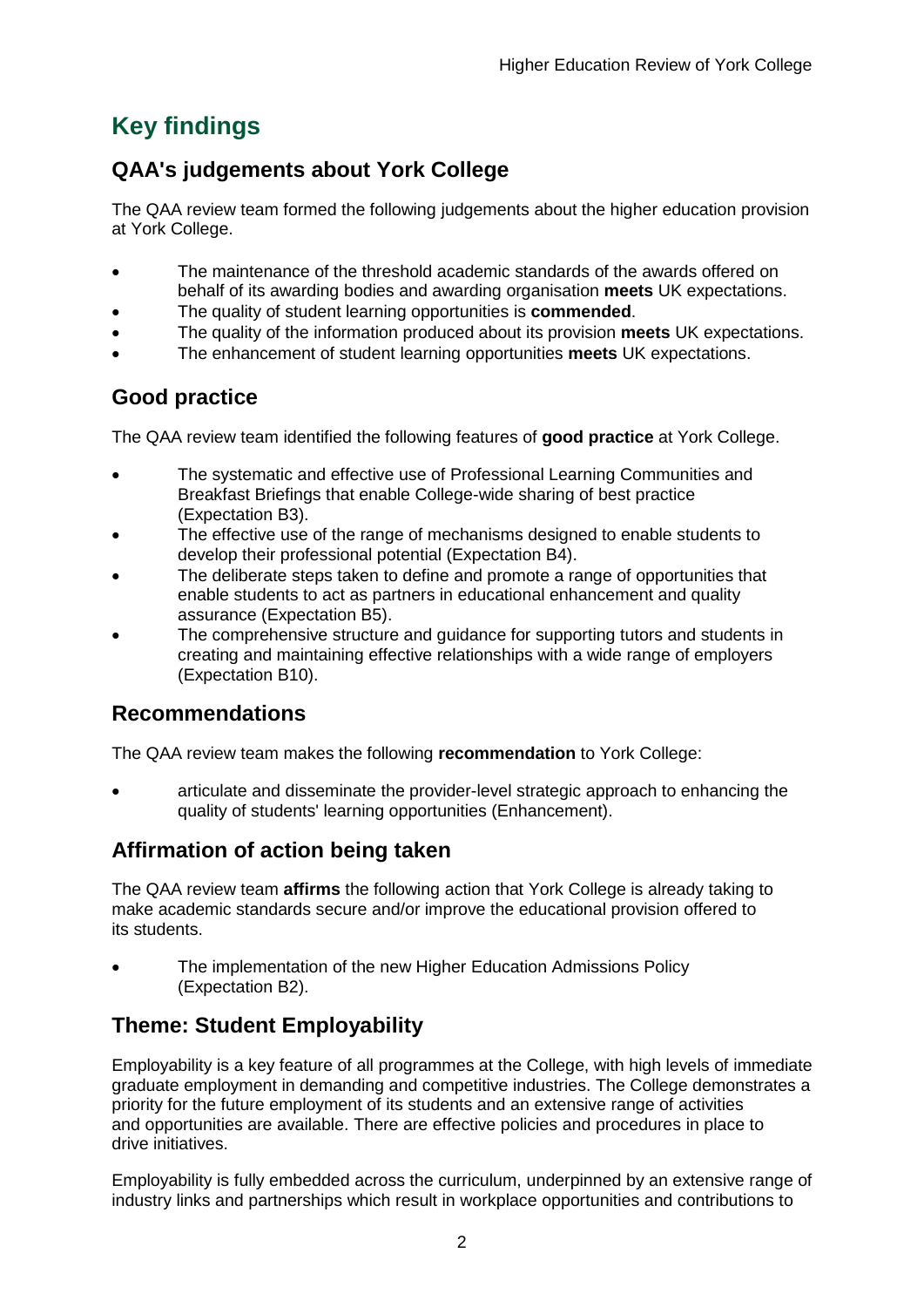the curriculum from industry experts. Students have a wide range of opportunities to experience employability skills, the involvement of professional practitioners at College events and engagement in prestigious projects.

<span id="page-3-0"></span>Further explanation of the key findings can be found in the handbook available on the QAA webpage explaining Higher [Education](http://www.qaa.ac.uk/InstitutionReports/types-of-review/higher-education-review) Review.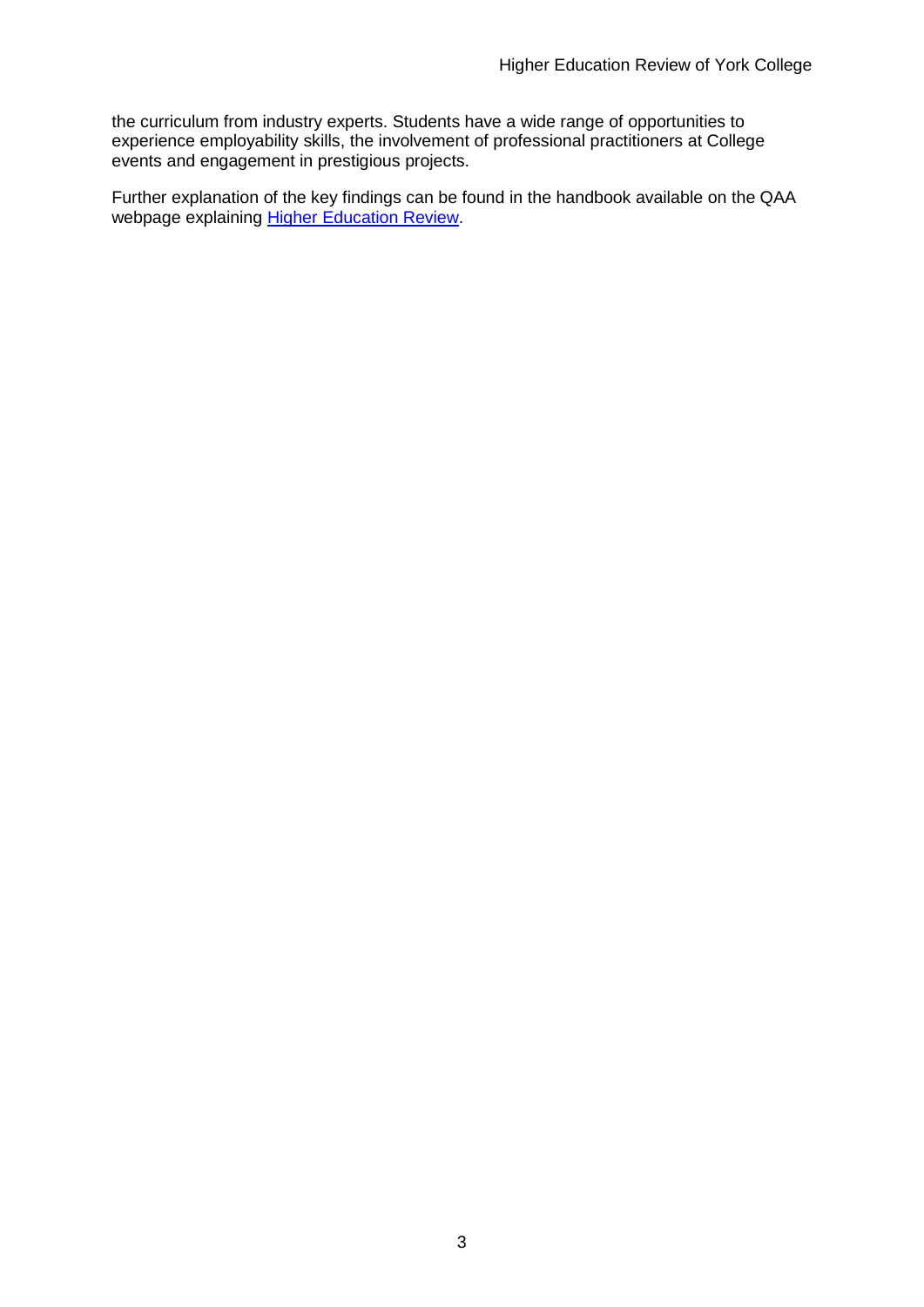## <span id="page-4-0"></span>**About York College**

York College (the College) was created in April 1999 by the merger of York College of Further and Higher Education and York Sixth Form College. The College is the largest provider of 16-19 education and work-based learning in the subregion and offers a wide range of subjects, levels and modes of study. The College's mission is to provide a lifeenhancing educational experience, through inspirational teaching, working in partnership and helping individuals to be the best they can. The mission statement is 'Where everyone matters and a successful future begins'. The College was a founder member of the York and North Yorkshire Progression Partnership (a HEFCE Strategic Development Fund initiative to support progression into higher education) which has evolved into the current Higher York (previously a HEFCE-funded Lifelong Learning Network). Higher York is a partnership of higher education providers in York and the City of York Council.

The higher education provision has expanded through partnerships with several higher education institutions including the University of York, York St John University, Leeds Metropolitan University, Sheffield Hallam University and the University of Huddersfield. The College also offers higher national diplomas (HNDs) and higher national certificates (HNCs) through Pearson. At the time of the review there were almost 600 higher education students enrolled.

There has not been any significant change to the College's organisational structures, configuration of academic departments or personnel since the QAA Integrated Quality and Enhancement Review (IQER) in 2009. The main academic change which has arisen recently is the College's decision to transfer all validated Leeds Metropolitan University (LMU) awards to York St John University (YSJU). The decision to transfer validation arrangements from LMU to YSJU was due to LMU approving a new Collaboration and Partnership Strategy in November 2011. The implications of this new strategy for the College were that LMU would not be validating provision where they do not have the subject expertise within the University (this would impact on the College continuing to deliver awards such as the Foundation Degrees in Holistic and Spa Treatments and Media Make-up) and they would not validate 'top-up' awards (level 6) at partner institutions. At that time the College had three 'top-up' level 6 awards validated by LMU. The College felt that this disadvantaged local students, particularly part-time students, who would need to travel to Leeds to complete a level 6 outcome.

This transfer of awarding body required the College to work with YSJU through an extensive academic validation schedule during the 2012-13 academic year to be able to deliver these programmes with YSJU validation approval from the 2013-14 academic year. The outcome has been successfully achieved for all awards submitted for validation. A decision was also taken, due to low applications and enrolments, not to recruit to the Foundation Degree in Engineering pathways in 2013-14 and to review the Engineering portfolio with the support of the College's partner institutions. A decision has been made to recruit to Higher Nationals in Engineering from 2014-15.

The outcomes from the 2009 IQER identified a number of good practice features and recommendations. The good practice has been maintained with the exception of the Debbie Thornton Scholarship scheme, which enabled a wide engagement of staff in research and scholarly activity, to inform curricular development and delivery. It has been superseded by the introduction of Professional Learning Communities, which are communities of practice established for teams to explore/experiment with a range of teaching, learning and assessment activities.

The use of the assessment statements has been maintained through the Assessment & Verification Coordinator who visits relevant award teams annually to ensure assessment statements are implemented. The 'Raising the Standards' campaign has been developed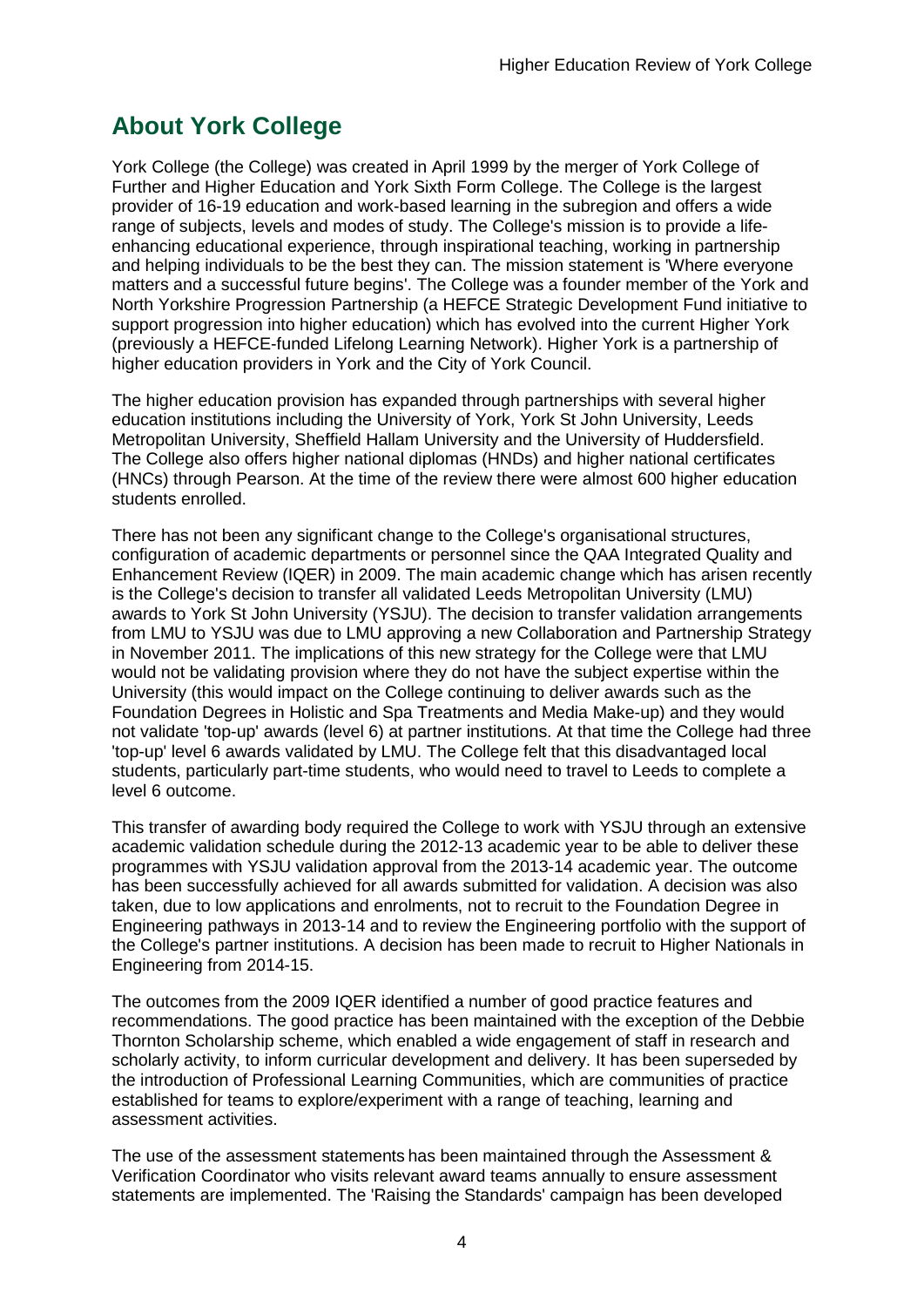further into the 'York College Way' (YCW) and 'Good to Great' frameworks which set the standards expected of managers, tutors and support staff. This informs the continuing professional development programme developed around the College values and behaviours. Participation in the Yorkshire Accord Mentoring Scheme has been maintained and two staff with higher education responsibilities have participated within the last two years. Documentation relating to higher education is reviewed by Student Services and Marketing, in liaison with award leaders and the Quality Improvement Team to ensure information is accurate and current.

<span id="page-5-0"></span>The five desirable recommendations from the IQER have all been actioned and progressed. Higher education matters are a standard agenda item for the Quality Improvement Strategy Group. A separate Higher Education Annual Report is not published. However, the College has in place a number of ways in which higher education planning and review takes place. These include the production and formal approval of all Annual Programme Reviews through the Higher Education Quality Group, higher education reports and updates to the Quality and Curriculum Committee of Governors.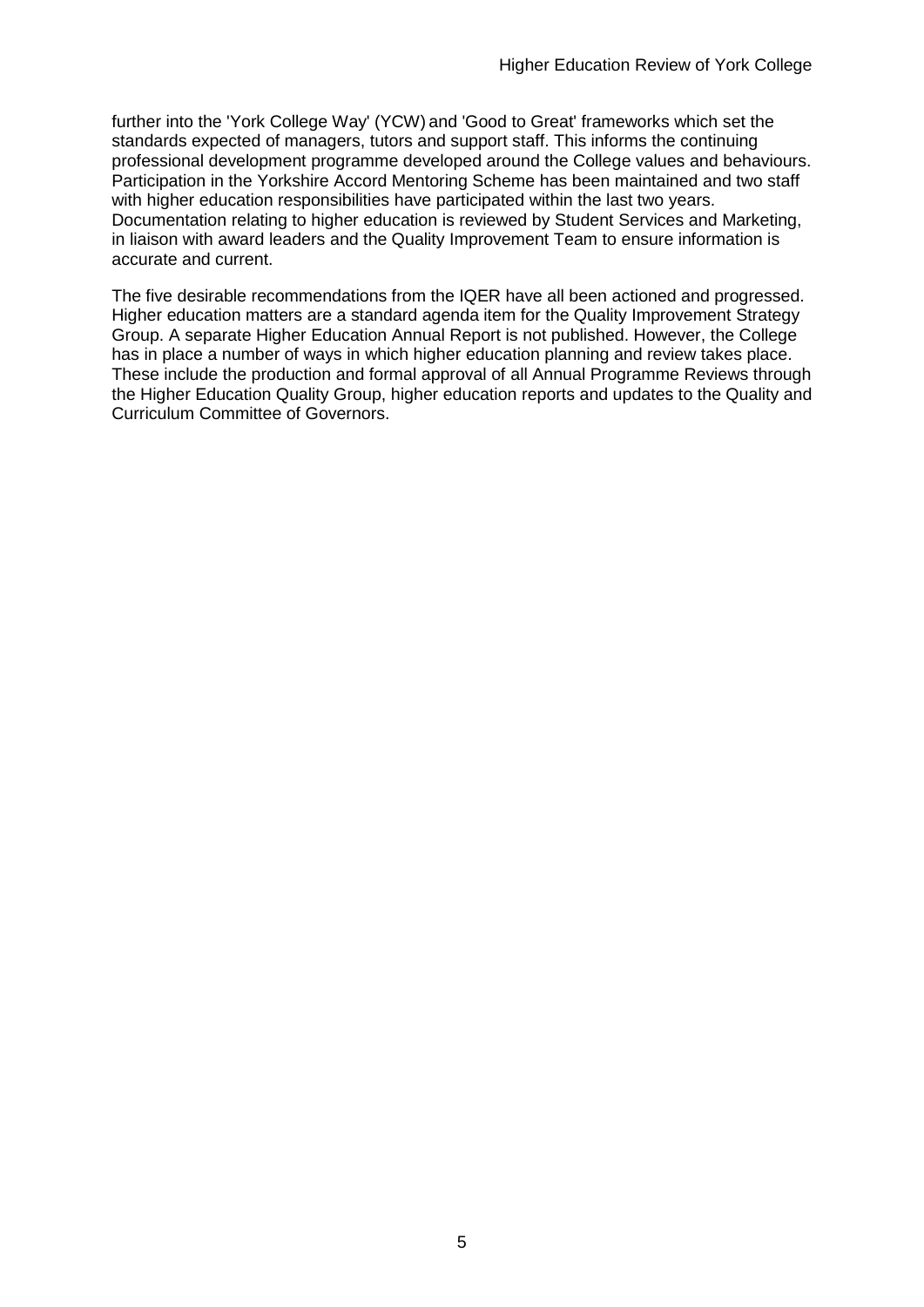## <span id="page-6-0"></span>**Explanation of the findings about York College**

This section explains the review findings in more detail.

Terms that may be unfamiliar to some readers have been included in a brief glossary at the end of this report. A fuller [glossary](http://www.qaa.ac.uk/AboutUs/glossary/Pages/default.aspx) of terms is available on the QAA website, and formal definitions of certain terms may be found in the operational description and handbook for the review [method,](http://www.qaa.ac.uk/InstitutionReports/types-of-review/higher-education-review/Pages/default.aspx) also on the QAA website.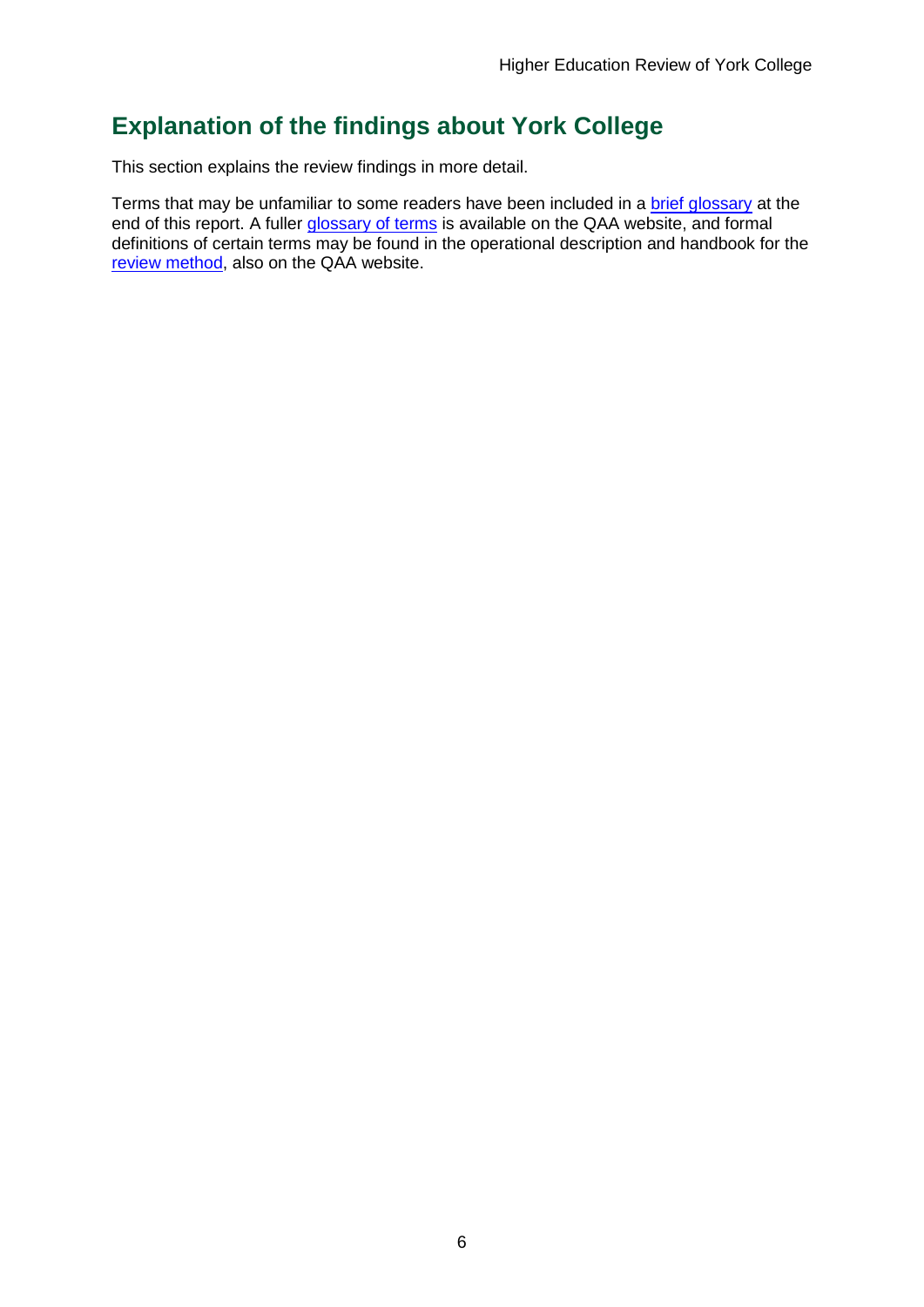## <span id="page-7-0"></span>**1 Judgement: Maintenance of the threshold academic standards of awards**

**Expectation (A1): Each qualification (including those awarded through arrangements with other delivery organisations or support providers) is allocated to the appropriate level in** *The framework for higher education qualifications in England, Wales and Northern Ireland* **(FHEQ).**

### **Quality Code,** *Chapter A1: The national level*

## **Findings**

1.1 The College has long-standing validation processes. These are conducted according to the procedures of the relevant awarding body or awarding organisation and comprise: a development stage where course proposals are prepared in conjunction with representatives from the awarding body or awarding organisation; an internal scrutiny process within the College; and a faculty scrutiny process by the awarding body or awarding organisation, followed by a validation event including subject experts from the awarding body or awarding organisation and external representation.

1.2 Comprehensive guidance is made available from the relevant awarding body or awarding organisation dealing with the requirements of validation and review, often providing a template for the specification of modules within the award, including their credit rating and level. At the outset of the course development process the FHEQ is used as a reference tool and at validation stage panel members are provided with a copy prior to the validation event to inform scrutiny of the mapping process. The module specifications, produced as part of the validation process, provide a mechanism whereby the validating panel can satisfy itself that the learning outcomes can be achieved with regard to the volume of study, identified through the stated learning hours.

1.3 During delivery of the programmes there are opportunities within the Annual Programme Review process and through external examiners to verify and review the programme levels and volume of study. For example, external examiners in their annual reports are required to comment on the alignment of the outcomes with relevant qualification descriptors and whether students have been given adequate opportunity to demonstrate their achievement of the intended learning outcomes. They are also able to consider these through site visits and meetings with staff and students.

1.4 These procedures provide a process where programme proposals can be matched against the relevant qualification level descriptors at the course development stage, while at the same time reviewing that the volume of study is sufficient to demonstrate that learning outcomes can be achieved across individual modules and the course as a whole. Thereafter, this can be tested through scrutiny instigated by the College and the awarding body in advance of formal validation.

1.5 The review team investigated these processes by considering the examples of guidance from an awarding body dealing with the requirements of validation and review which included documentary requirements and quidance for annual evaluation requirements. Evidence was also provided, through a range of definitive course documents and minutes of validation events, of attention to the requirements of the FHEQ in the level of qualifications, attributes of graduates and mapping of learning outcomes to programme aims and module content. The review team also held meetings with groups of senior staff and academic staff where clear understanding of and familiarity with the processes were displayed. The standard templates for external examiner reports (for all awarding bodies) contain a request for confirmation that the provision meets the threshold academic standards in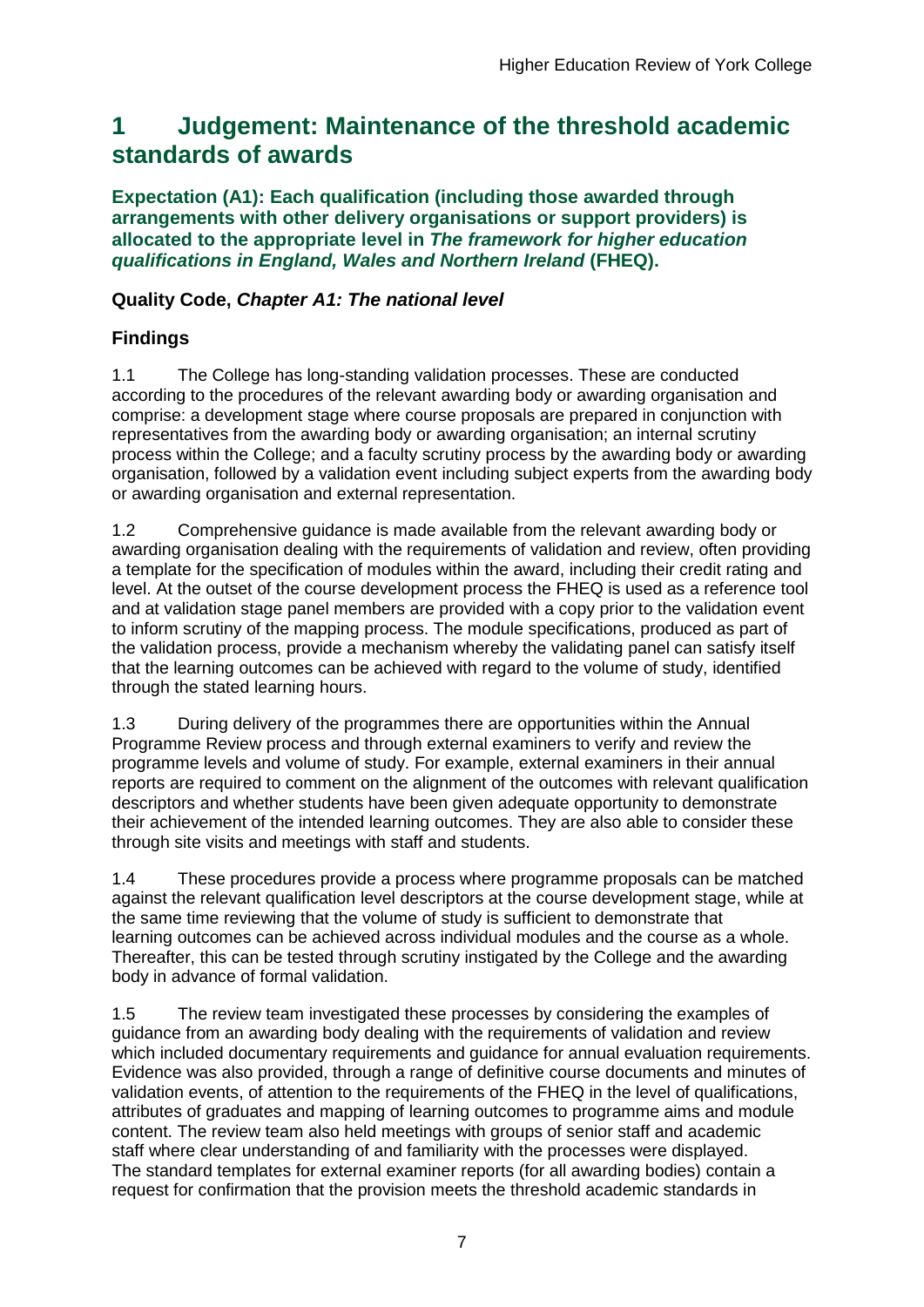accordance with the FHEQ. This is also cross-referenced with the reports of University Liaison Representatives who, while considering these elements themselves, also refer to the findings of external examiners. While meeting with academic staff, examples were also given of relevant external examiner comments during their routine visits.

1.6 The review team found that the processes work effectively. Despite a large number of revalidations during the academic year 2012-13, notably arising from the decision of LMU to withdraw from collaborative arrangements where it did not have relevant internal subject expertise, and the consequent partner arrangements with YSJU, all proceeded successfully and the minutes of the proceedings and decisions of the validation panel did not reveal any major concerns. A number included a condition to ensure the taxonomy of learning outcomes was appropriate to the relevant FHEQ level. The review team was satisfied, having reviewed the minutes of the events and discussed the conditions with relevant academic staff, that the condition related more to terminology in the learning outcomes than any concern as to the substantive nature of the outcomes themselves. External examiner reports do not reveal any concerns on the overall level of assessments, nor do student achievement statistics.

1.7 The validation and review processes are well embedded and understood by relevant staff. They comply strictly with the requirements of the different awarding bodies and no concerns, breaches or omissions are reported in the reports of any proceedings. Overall, the review team finds that Expectation A1 is met and the risk is low.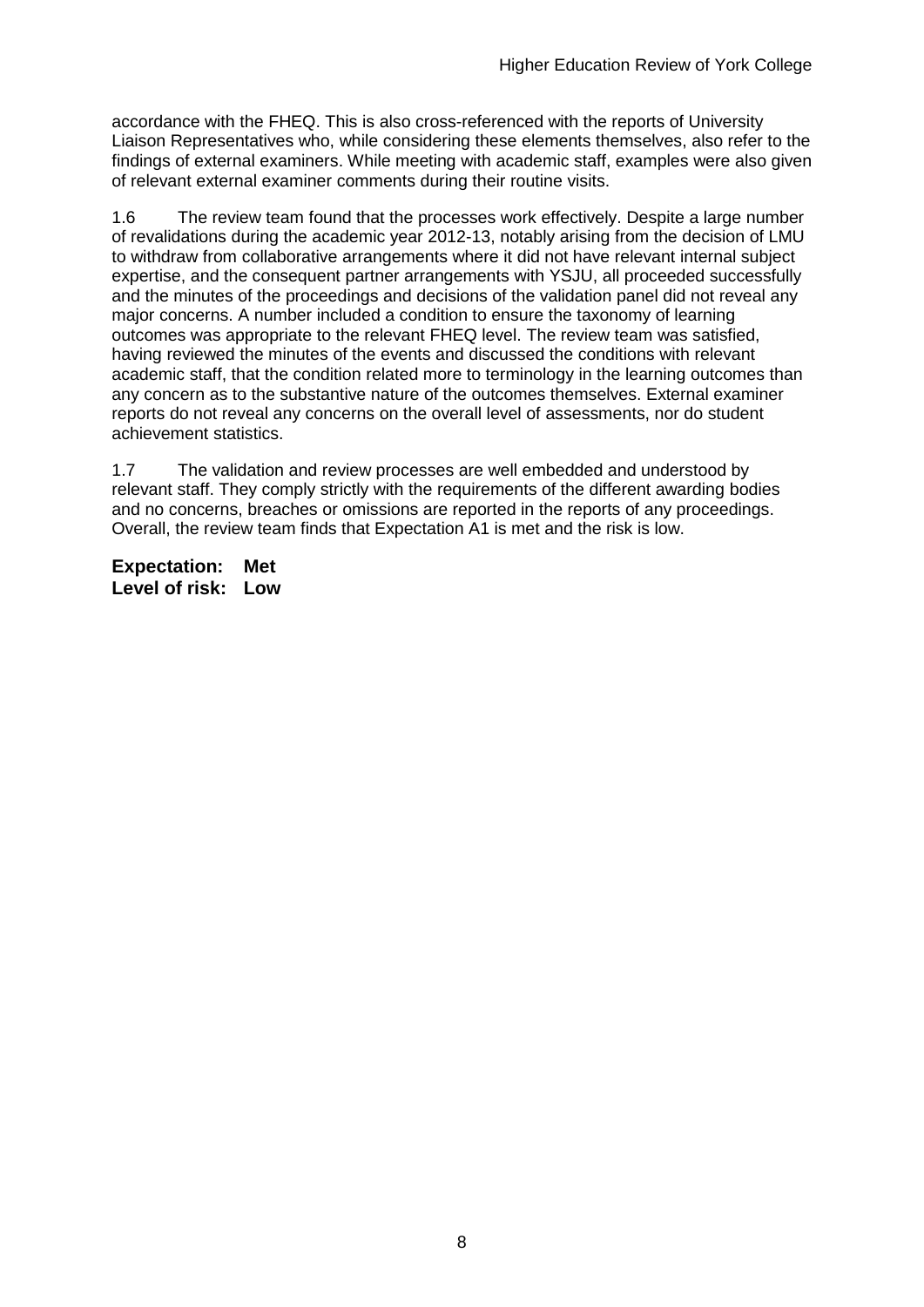#### **Expectation (A2): All higher education programmes of study take account of relevant subject and qualification benchmark statements.**

### **Quality Code,** *Chapter A2: The subject and qualification level*

## **Findings**

1.8 The College's validation and programme review processes, detailed above, are also designed to ensure that relevant subject benchmark and qualification statements, and the requirements of professional, statutory or regulatory bodies (PSRBs), are used in the development of programmes and the setting of outcomes. In particular, the format of programme specifications, produced as part of the approval process, requires specific reference to any relevant statements.

1.9 These procedures include matching of the programme proposals against any relevant benchmark statements, PSRB requirements and any employer-based competency statements. Additionally, since 2008 the College has appointed a range of Higher Education Employment Skills Advisors (HEESAs). These are external appointments who are actively engaged in the relevant industry sectors and they report formally on the appropriateness of course structure and content, including the appropriateness of the learning objectives of the programme and all its elements. HEESAs also ensure new programmes are developed using relevant sector skills benchmarks.

1.10 During the delivery of the programmes, mechanisms exist to ensure continuing compliance with Expectation A2, namely during Annual Programme Review and through comments by external examiners during meetings with staff and end-of-year reports.

1.11 The review team investigated these processes by considering examples of programme specifications and definitive course documents where appropriate reference was made to relevant subject benchmark statements, and mapping exercises undertaken to evidence reference to these and other external reference points, including national occupational standards. These were also cross-referenced with the reports of University Liaison Representatives from the awarding bodies who consider these elements themselves. There is also much evidence of direct involvement with employers at the validation stage through relevant validation reports and minutes of validation events. The review team also held meetings with groups of senior staff and academic staff where clear understanding of and familiarity with the processes were displayed.

1.12 The review team found that the processes work effectively. As for the requirements of Expectation A1, and despite the large number of revalidations during the academic year 2012-13, all proceeded successfully and the minutes of the proceedings and decisions of the validation panel did not reveal any major concerns. The use made of the HEESAs provides an extra layer of external verification of industry standards.

1.13 The validation and review processes are well embedded and understood by relevant staff. They comply strictly with the requirements of the different awarding bodies and no concerns, breaches or omissions are reported in the reports of any proceedings. The review team is satisfied that effective processes are in place to ensure that all higher education programmes take account of relevant subject and qualification benchmark statements. Overall, the review team finds that Expectation A2 is met and the risk is low.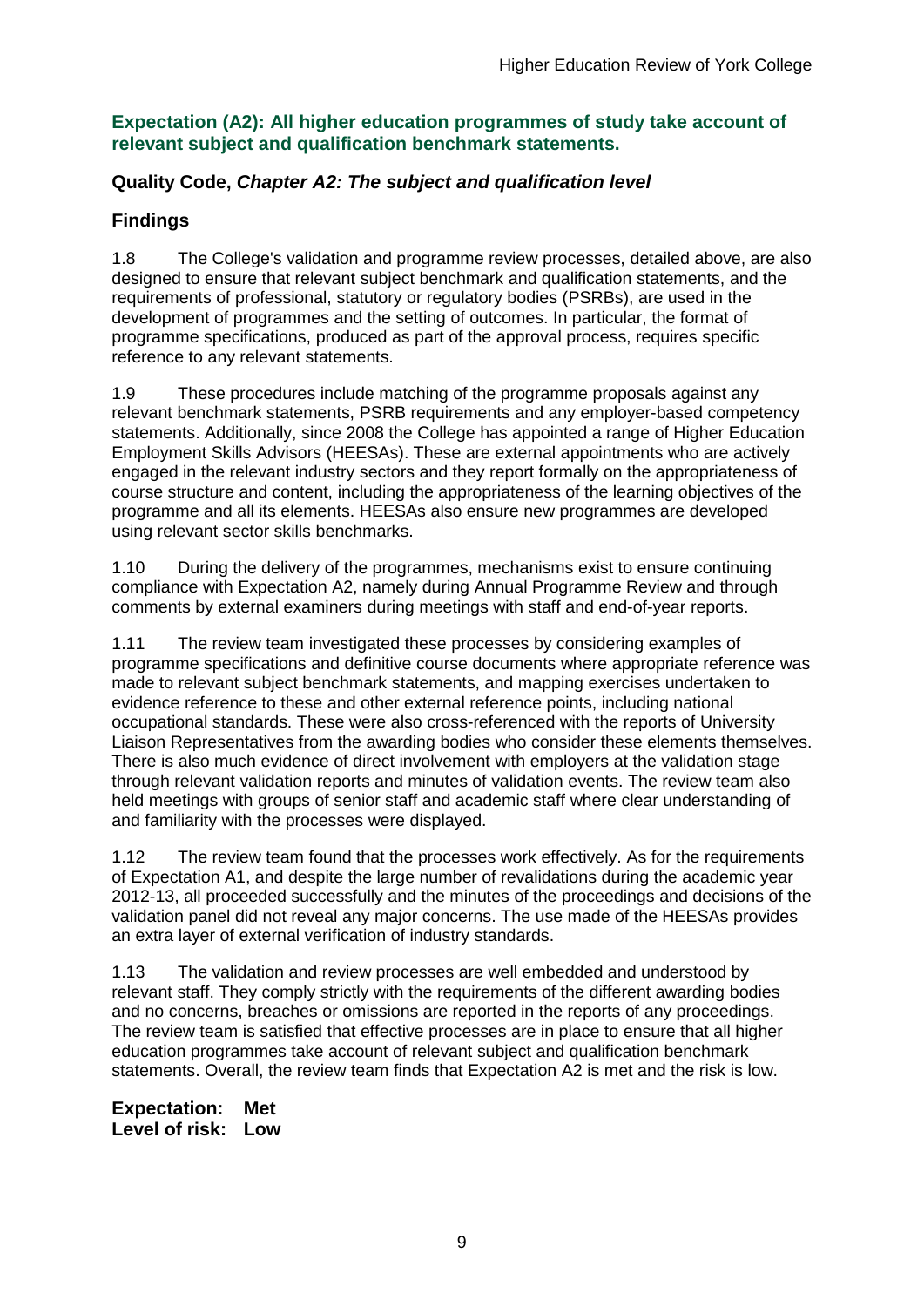**Expectation (A3): Higher education providers make available definitive information on the aims, intended learning outcomes and expected learner achievements for a programme of study.**

#### **Quality Code,** *Chapter A3: The programme level*

### **Findings**

1.14 The College maintains procedures for scrutiny of information on aims, learning outcomes and expected student achievement through the validation and programme review processes. These include programme design (in conjunction with employers and with input from HEESAs and students), internal College scrutiny and a further process conducted at faculty level by the awarding body in advance of the final validation, the panel for which includes external representation. The programme specification, forming a key element of programme validation, incorporates a statement of the relevant information and is scrutinised at each element of the overall process.

1.15 The information is then published via course handbooks and programme specifications, and available on the College's virtual learning environment (VLE).

1.16 Relevant information on assessment is also routinely provided by assessment frameworks and assignment briefs. The former set out details of the Assessment Strategy and methods used on a programme, including all processes for setting and approving assessments, marking, moderation, extenuating circumstances, appeals and the external examiner system. The latter contain the precise instructions for a particular assessment and outline what is expected of students.

1.17 The maintenance and updating of definitive information is managed through the Quality Improvement Team and includes a process for annual review, updating where necessary, and approval of any changes by the awarding body.

1.18 All of the processes are designed to ensure the reliability and integrity of information on the aims, intended learning outcomes and assessment requirements in advance of publication.

1.19 Examples have been provided of the input of the Quality Improvement Team, for example the Framework Update meetings held in 2012-13, at which the Assessment and Validations Coordinator provides an update to course leaders on changes to regulations and use of the VLE. The Higher Education Administrator has access to all the programme pages and is able to add cross-College updates, documents and changes when appropriate.

1.20 The review team considered examples of programme specifications and assessment frameworks, and also met with a group of professional staff where responsibility for the accuracy of information was clear and understood by all.

1.21 During the meeting with students it was clear to the review team that the information provided in the student handbook and assignment briefs helps them understand what is expected of them and how to achieve this. The review team noted that the course handbooks tend to be in a common format to ensure consistency and refer to the relevant programme specifications on the VLE. Few students reported that they had taken the opportunity to view the programme specifications, although those that did felt they were useful.

1.22 The review team found that the processes for the scrutiny and publication of information on aims, learning outcomes and expected student achievement are clear, work effectively and the availability of such information is welcomed by students. There is also a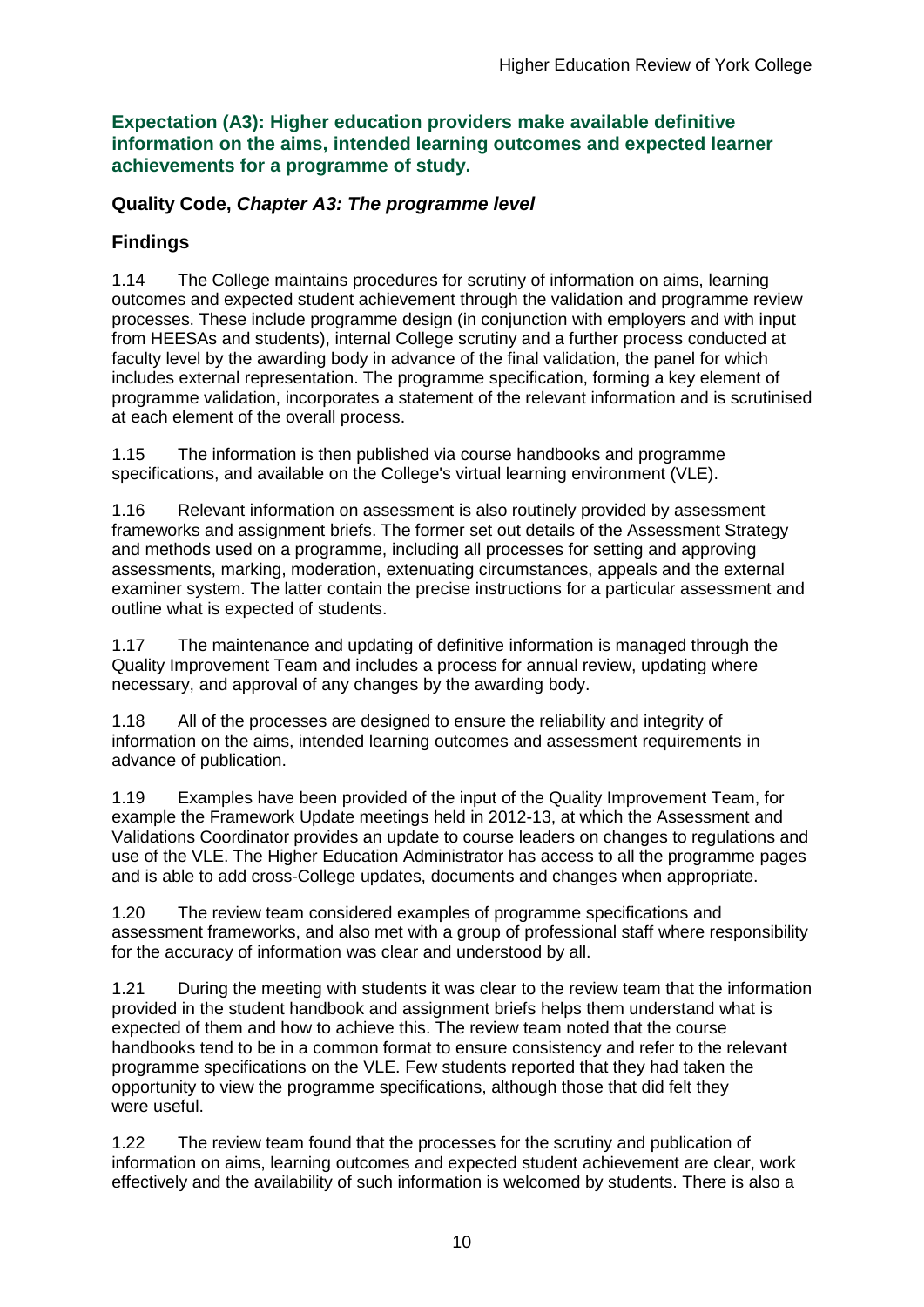clear mechanism for the review and maintenance of information which, helpfully, is the sole responsibility of the Quality Improvement Team.

1.23 The review team is satisfied that effective processes are in place to ensure that definitive information on the aims, intended learning outcomes and expected learner achievements is available for each higher education award and that such information is reviewed and updated as necessary. Overall, the review team finds that Expectation A3 is met and the risk is low.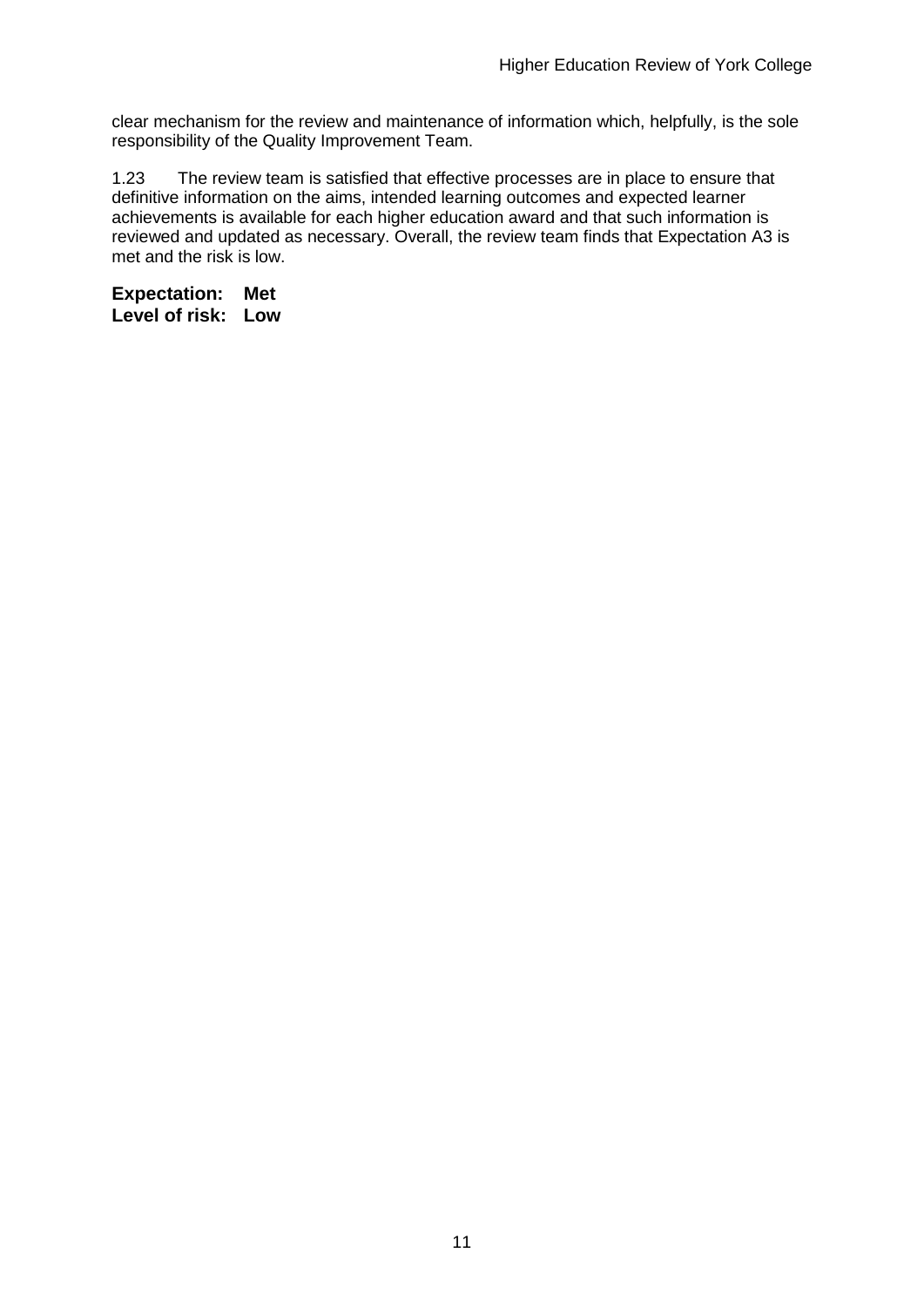#### **Expectation (A4): Higher education providers have in place effective processes to approve and periodically review the validity and relevance of programmes.**

### **Quality Code,** *Chapter A4: Approval and review*

## **Findings**

1.24 The College works with university partners to validate and periodically review its higher education programmes. The awarding bodies and awarding organisation are responsible for setting and maintaining threshold academic standards for all its higher education programmes and the College shares responsibility for managing the programmes. The Higher Education Quality Group has overall responsibility within the College for setting, maintaining and assuring standards of higher education provision which includes relationships with awarding bodies, the awarding organisation and professional bodies. The Higher Education Quality Group reviews the Annual Programme Review process, all external examiner, subject contact and HEESA reports, and College reports forwarded to higher education institutions, the awarding organisation and professional bodies.

1.25 There are formal documented arrangements with all partners. Management and due diligence processes are specified in the partnership delivery agreements which are well embedded in College processes. Programme design and approval is regulated by the awarding body's and awarding organisation's requirements and is governed by their regulations. The College aims to adhere closely to these regulations and monitors its activities through the oversight of the Assistant Principal of Higher Education and Lifelong Learning who reports formally to the Quality and Curriculum Committee of Governors and the Higher Education Quality Group. The delivery of programmes is further monitored by awarding bodies and the Higher Education Quality Group.

1.26 The College conducts internal consultation and scrutiny prior to the submission of all validation or periodic review documents to the awarding body to ensure the validity and relevance of programmes. Study levels are set through the mapping of learning outcomes to the qualification descriptors in the FHEQ which is done jointly with the awarding body. The volume of study is also agreed with the awarding body and student representation is used to check this.

1.27 The validity and relevance of awards are regularly checked through the use of external examiners, HEESAs, employer engagement activity, University Liaison Representatives, Link Tutors and Collaborative Delivery Coordinators. Student representation is present throughout the validation and review process and external examiners are consulted in review. The Collaborative Delivery Coordinator reports on each programme for LMU and University Liaison Representatives report for YSJU who also employ a scrutiny committee to review the development of all programmes and provide an overview of all quality issues in validation and the periodic review of programmes.

1.28 The team met with senior managers and academic staff to test how effective validation processes are implemented and to question how well the College makes informed use of external reference points at validation such as the FHEQ and subject benchmark statements. The team also examined the key role of the Higher Education Quality Group and discussed with members how they conduct monitoring processes to ensure that the validity and relevance of higher education programmes are specifically addressed by course staff. The team examined validation reports and related documentation: the two available periodic review reports, the minutes of relevant meetings and the mechanisms the College has for checking that this expectation is being evaluated.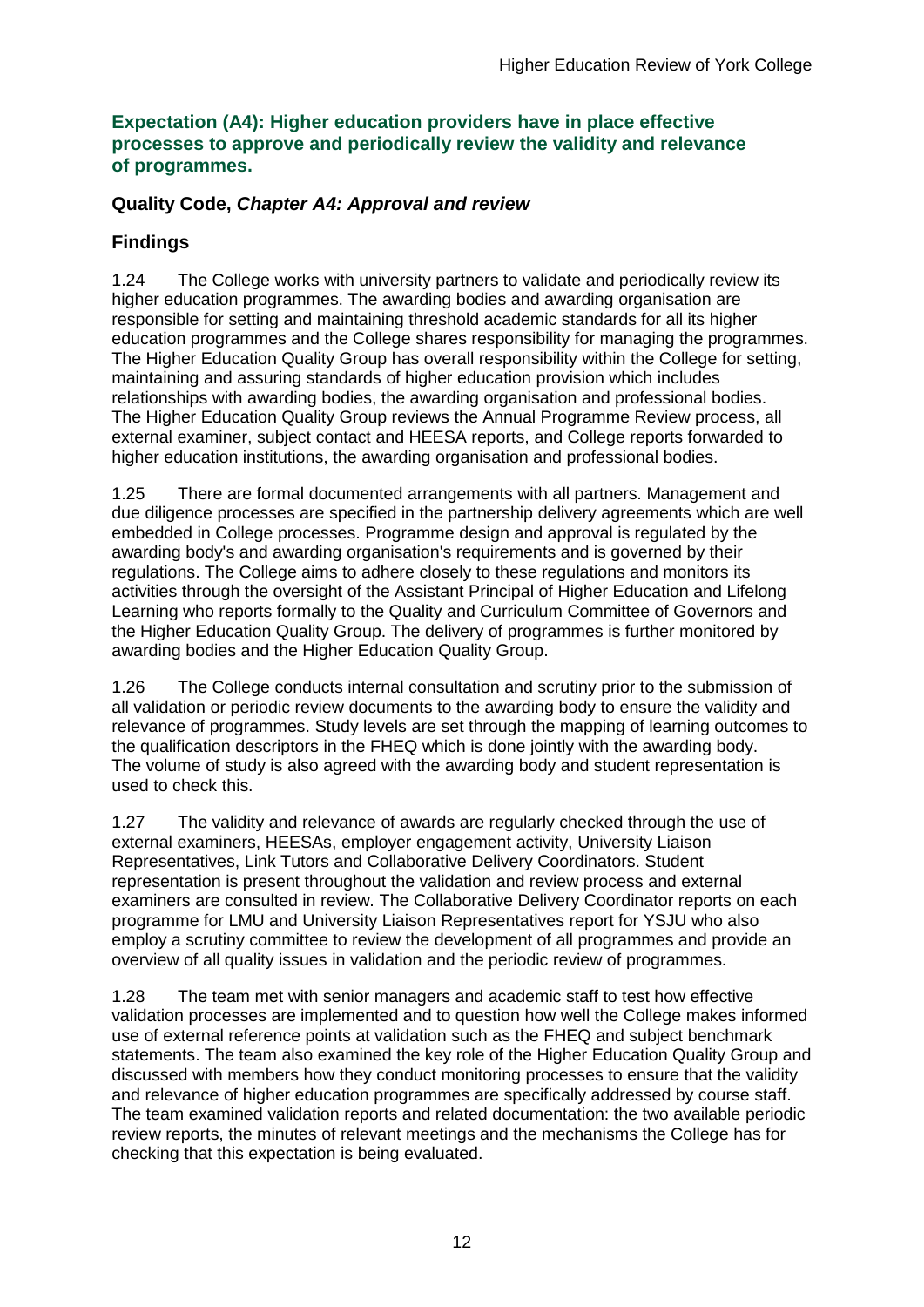1.29 The team looked at partnership agreements to see how well management processes implement the requirements of these agreements and how well they are embedded. The team met with a range of staff to examine the College's use of the Quality Code, the awareness of staff and the impact of its use on College programmes.

1.30 The team found that the College has an effective process for the design and approval of higher education programmes. The review process adheres closely to awarding body procedures and is well embedded. The College makes informed use of relevant external reference points. At validation, programmes are aligned to the FHEQ and the subject benchmark statements. The College is making effective use of the Quality Code and there are examples of the Quality Code being used in regulating the College's higher education provision.

1.31 The team found the comprehensive range of mechanisms for the approval and periodic review of the validity and relevance of programmes effective. These include input from external examiners, HEESAs, employer engagement activity, University Liaison Representatives, Link Tutors and Collaborative Delivery Coordinators.

1.32 Programme teams work well with the awarding body to ensure alignment with the FHEQ and this is subject to further scrutiny within the College and by the awarding bodies. Development and Enhancement meetings take place for all higher education programmes. These are composed of students, the award team and members of the Quality Improvement Team. They review the validity and relevance of awards, inform in-year developments and feed into the Annual Programme Review. The College is aware of the Quality Code and applies this to partnership arrangements and its validation processes effectively.

1.33 Validation and periodic review processes are well embedded and fully comply with awarding body regulations. All processes specified by the awarding bodies were found by the review team to be operational and working well. The review team concludes that the College has an effective process to approve and periodically review programmes that adheres to awarding body and awarding organisation guidelines. Informed use is made of relevant external reference points. The articulation of policy and practice of awarding bodies, the awarding organisation and relevant external reference points as part of the programme design, approval, monitoring and review processes is very well established and the review team concludes that Expectation A4 is met and the risk is low.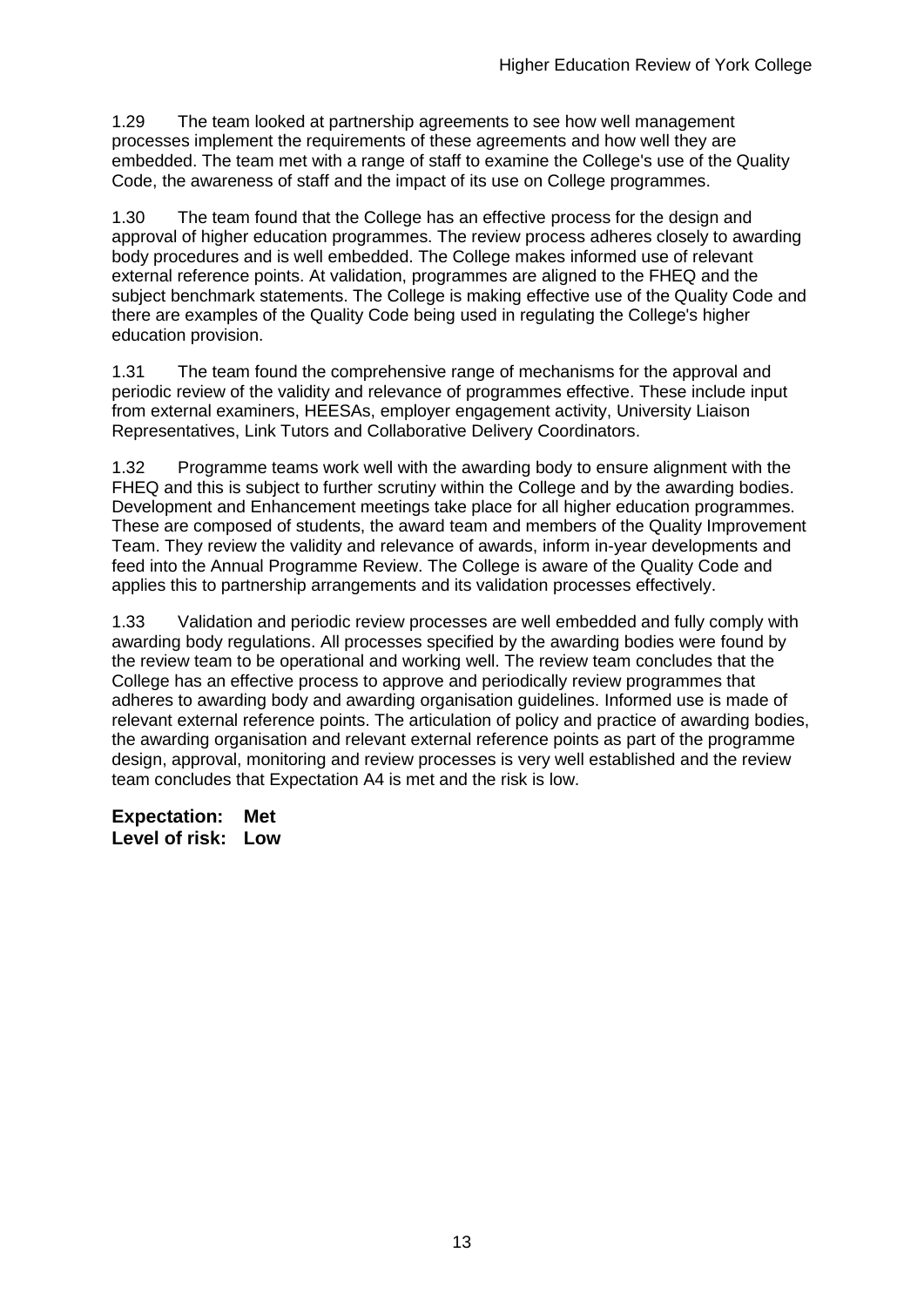#### **Expectation (A5): Higher education providers ensure independent and external participation in the management of threshold academic standards.**

## **Quality Code,** *Chapter A5: Externality*

### **Findings**

1.34 The College makes use of a wide range of independent and external expertise to manage its academic standards. The College consults with University Liaison Representatives and Link Tutors in the preparation, development and running of programmes. The College also works with professional bodies who provide external benchmarks which the College maps to relevant modules. The Higher Education Quality Group reviews the contribution of external expertise through the Annual Programme Review process and also reviews of all external examiner reports to ensure College compliance with external recommendations.

1.35 The College aims to make good use of the views of external stakeholders. These include input from external examiners, HEESAs, employer engagement activity, University Liaison Representatives, Link Tutors and Collaborative Delivery Coordinators. External examiners and University representation are present at assessment boards to ensure the consistent application of awarding body regulations. Where possible the College also seeks to involve employers and students in validation and periodic review processes.

1.36 External examiners are nominated by the College and appointment is made by the awarding bodies. External examiners scrutinise assignment briefs and approve all assessment results. External examiner reports are required for each programme for the College. External examiner reports are submitted to the Quality Improvement Team who provide reports for award leaders detailing strengths, weaknesses, actions and progress from the previous academic year highlighted by the external examiner. These reports are discussed by the College's Higher Education Quality Group and in programme Development and Enhancement meetings where actions are made and progress reported.

1.37 The College makes good use of sector benchmark statements and relevant occupational standards are used in the subject areas of Sport Therapy, Holistic and Spa Management, the Foundation Degree in Young Children's Learning Development and the BA (Hons) in Education Leadership - Children's Workforce. National occupational standards are consulted for management and leadership for Foundation Degrees in Management with Business Studies and Community and Public Services.

1.38 The review team met with senior managers and academic staff to question how well the College makes informed use of external reference points. The team examined evidence from a range of definitive course documents, including the BA (Hons) Management and BA (Hons) Public Sector Management, to determine if appropriate 'mapping' of outcomes against subject benchmark statements, external reference points and national occupational standards is undertaken. The team questioned where responsibility lay for ensuring adherence to subject benchmark statements and requirements of PSRBs. The team met with a range of staff to examine if there was effective use of employers and externals in the management of standards.

1.39 The team also met with senior managers and academic staff to test the way that external examiners are used to independently monitor programmes and to check the process whereby teams review and act on external examiner reports. The team also checked whether external examiners are properly inducted and briefed. The review team asked members of the Higher Education Quality Group whether external examiner reports are reviewed to identify cross-College themes and whether these are followed through. The team also examined carefully whether external examiner reports were made available in full to students.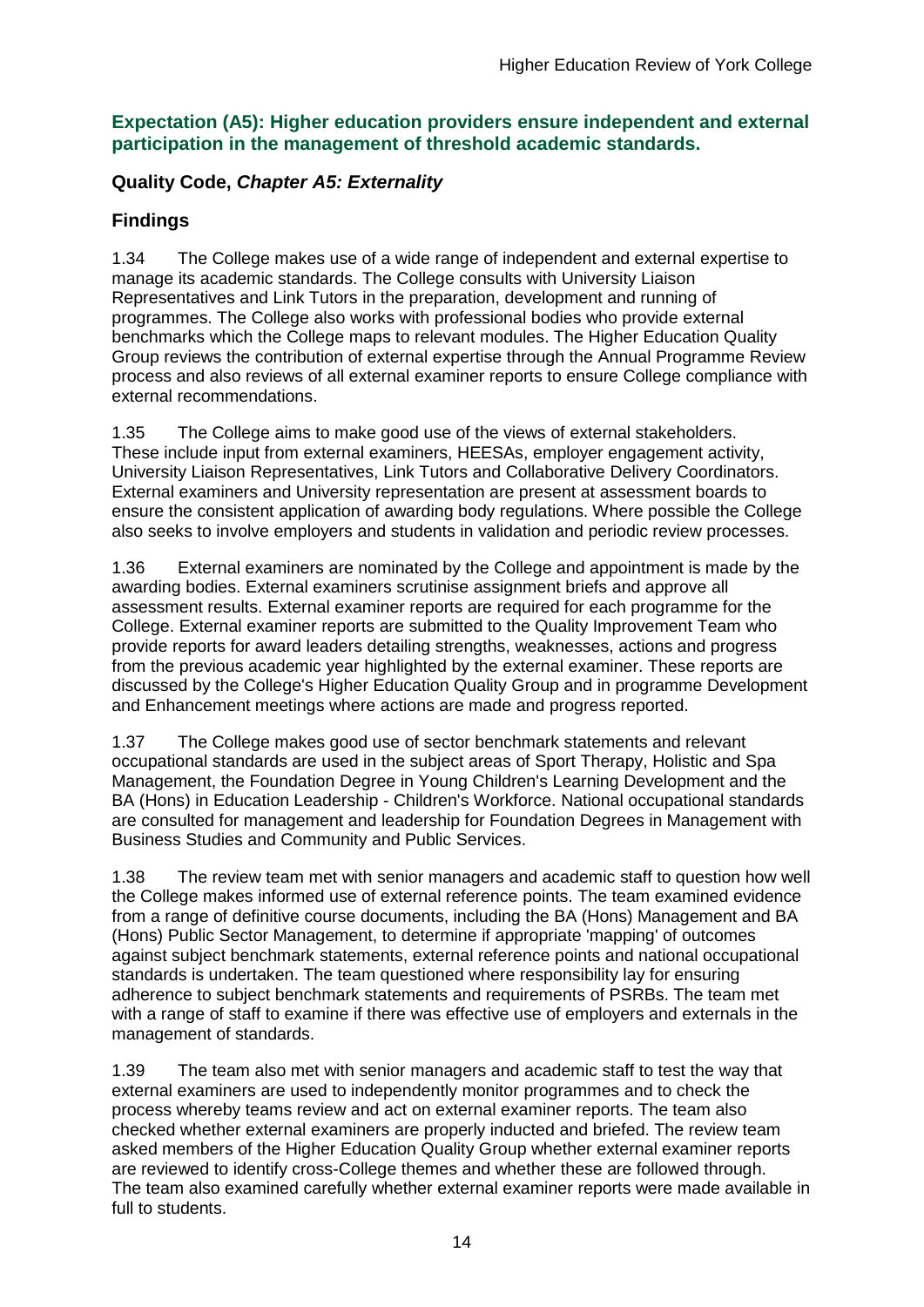1.40 The team found the College makes effective use of external expertise in the management of quality assurance processes. Link Tutors act as a valuable connection between the award teams and the University and advise on the application of assessment regulations, assessment practice, teaching and learning strategies, enhancement of the student experience and resourcing. The College has aligned programmes to relevant professional body guidelines. For example, detailed mapping has been undertaken to align the Sports Therapy awards to the competencies laid down by the Society of Sports Therapy.

1.41 The team found the College makes appropriate use of external examiners on all programmes and gives full consideration to external examiner reports. The Higher Education Quality Group reviews all reports annually to identify College-wide issues. External examiners, for the majority of awards, visit annually to scrutinise assignment briefs, assessment decisions and feedback. The exception is the PGCE/CertEd provision where the external examiner may periodically visit for teaching observations; however, they do meet College staff at the Consortium Assessment Boards held in Huddersfield. A curriculum review meeting examines all external examiner reports following the exam board which results in actions subsequently checked by the awarding body.

1.42 Extensive use is made of employers in the management of threshold academic standards. Employers and external academics with relevant experience are routinely and effectively used in the validation and periodic review process. There is strong employer involvement in negotiating and agreeing project briefs. Policies and procedures concerning the involvement of employers are in place to drive initiatives, and strong employer input is evident within relevant modules embedded within the higher education curriculum.

1.43 The College has well established policies and processes to ensure that there is robust independent scrutiny and external participation in the management of threshold academic standards. The College has processes to ensure that there is contribution from a wide range of expertise and that effective use is made of external academic, professional bodies and employers. The review team found that the College's use of independent and external expertise is solid, valid and reliable and that Expectation A5 is met and the risk is low.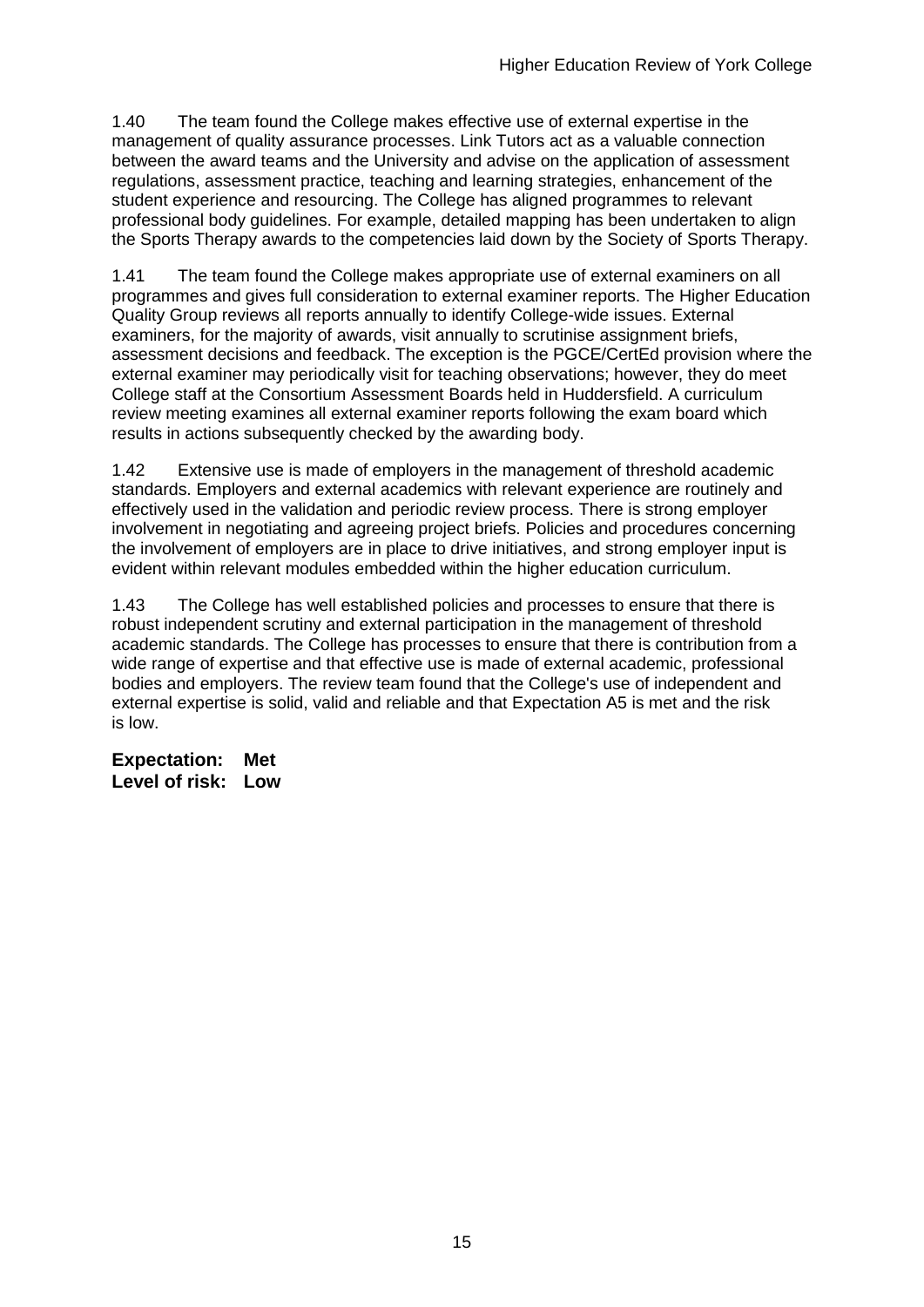**Expectation (A6): Higher education providers ensure the assessment of students is robust, valid and reliable and that the award of qualifications and credit are based on the achievement of the intended learning outcomes.**

#### **Quality Code,** *Chapter A6: Assessment of achievement of learning outcomes*

### **Findings**

1.44 The College has responsibility for the design, monitoring and internal moderation of its assessment procedures. Assessment is governed by the regulatory framework of the awarding bodies and awarding organisation and by the College's own Teaching, Learning and Assessment Policy. Programme teams set their own assessments which are internally and externally moderated. Marking is subject to rigorous internal and external checking and feedback to students is effectively monitored.

1.45 Principles of assessment are set out in the York College Teaching, Learning and Assessment Policy and are operated in accordance with the regulatory requirements of each awarding body and the awarding organisation. Broader assessment issues are covered in the regular schedule of Higher Education Workshops. The College Teaching, Learning and Assessment Policy specifies the use of double-blind marking, internal verification and standardisation at award and module level and the review team found this to be well embedded. The annual monitoring process routinely reviews assessment issues and assessment statements are produced as a reference for staff and students.

1.46 External examiner reports are submitted to the Quality Improvement Team who provide reports for award leaders detailing strengths, weaknesses, actions and progress from the previous academic year. These reports are discussed by the College Higher Education Quality Group and in programme Development and Enhancement meetings where actions are made and progress reported.

1.47 Assessment is governed by the specific academic and regulatory framework of the awarding bodies and awarding organisation. University partners provide policies and practices on assessment to govern related processes such as exceptional circumstances, mitigation and the control of assessment boards. The College issues guidance to staff and students in the form of assessment statements for higher education awards validated by YSJU and LMU which are made available through the College VLE. The College has an Academic Misconduct Procedures document which defines plagiarism and other forms of academic misconduct. Assessment guidelines are reinforced annually by the Assessment and Validations Coordinator to award leaders.

1.48 The review team met with academic staff to discuss the creation and moderation of assignment briefs. The team looked at assessment statements and how visible they are and asked academic staff how they are used. The team also questioned academic staff about processes the College has in place for assuring that assessment is robust including double marking, internal verification of assessment and standardisation. The team also looked at the VLE to see what written instructions and guidance on assessment requirements and processes are available to staff and students. The review team considered documents outlining principles of assessment and considered if they are clearly laid out for all awarding bodies and the awarding organisation. The review team also examined procedures defining plagiarism and other forms of misconduct and the way they are applied. The team also met with academic staff and questioned closely the processes for moderation and checking as well as monitoring feedback.

1.49 The team found the College has effective processes for carrying out the checking and verification of assessments. Unit teachers are responsible for setting individual assignments. All assessment questions are approved by the whole programme team in the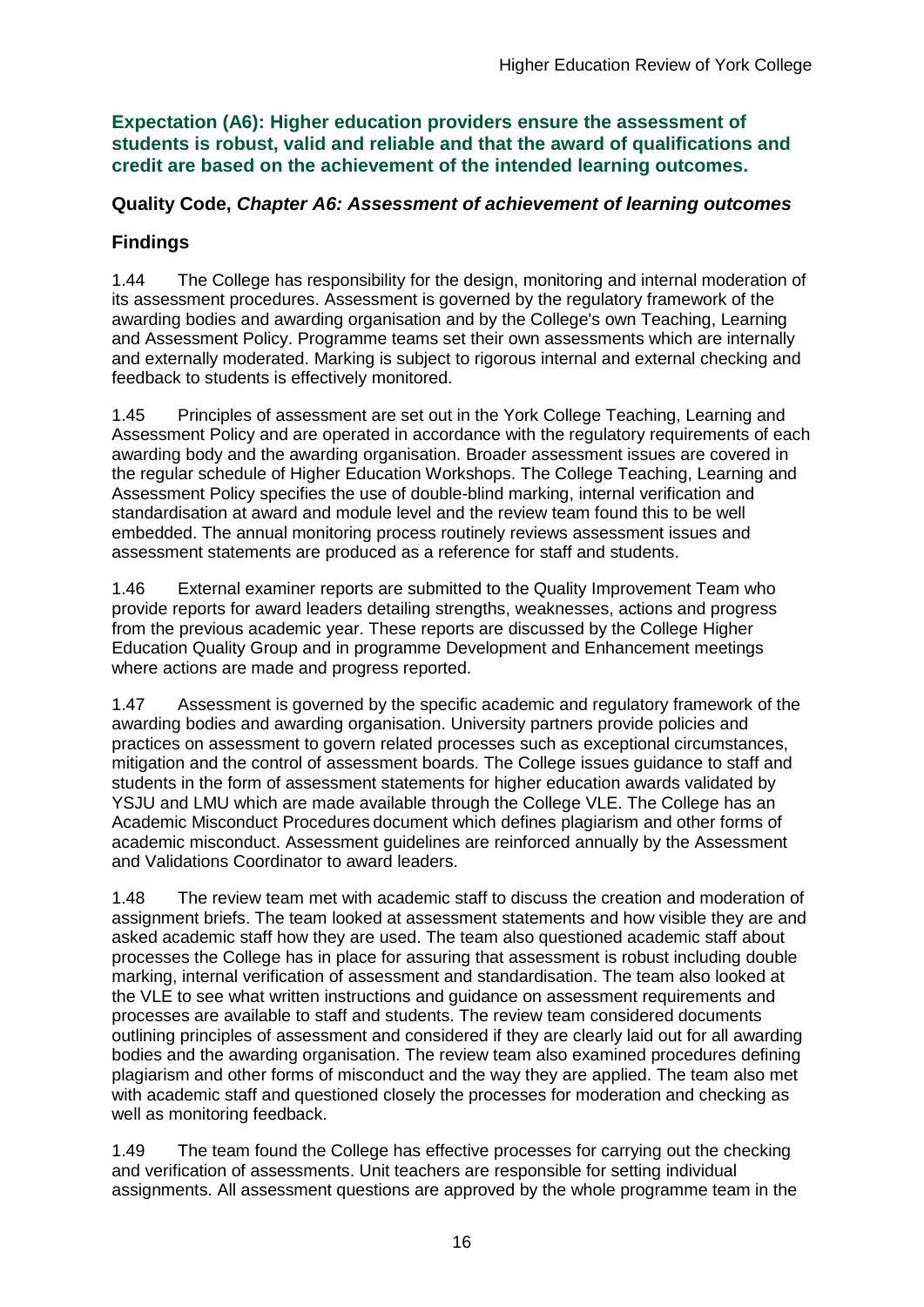first instance during a moderation day and then agreed by external examiners in advance of being issued to students. The assessments are reviewed at a moderation meeting by the programme team, after which all assessments are sent to the external examiner for final approval. The Quality Improvement Team then ensures that all external examiner recommendations are followed. All marking is measured against learning outcomes and published criteria and moderated to ensure consistency.

1.50 The review team found that the assessment statements describe assessment practices which meet the principles set out in the partner agreements. The College provides induction, mentoring and written guidance on assessment in the form of assessment statements to all staff to ensure they understand the academic requirements, marking process and grading criteria. The use of assessment statements/frameworks was noted as an area of good practice in the 2009 IQER and continues to be well used by the College.

1.51 The team found the College makes effective use of external examiners to scrutinise assignment briefs and approve all assessment results. External examiner reports are considered and responded to effectively.

1.52 The College has a well established and robust process for the design, approval, monitoring and review of assessment strategies at all stages including initial validation prior to awarding body validation and approval, periodic and annual review. The College has effective processes to ensure that the assessment of students is accurate, valid and reliable. The review team found that the College's awards of qualifications and credit are based on the achievement of the intended learning outcomes and that Expectation A6 is met and the risk is low.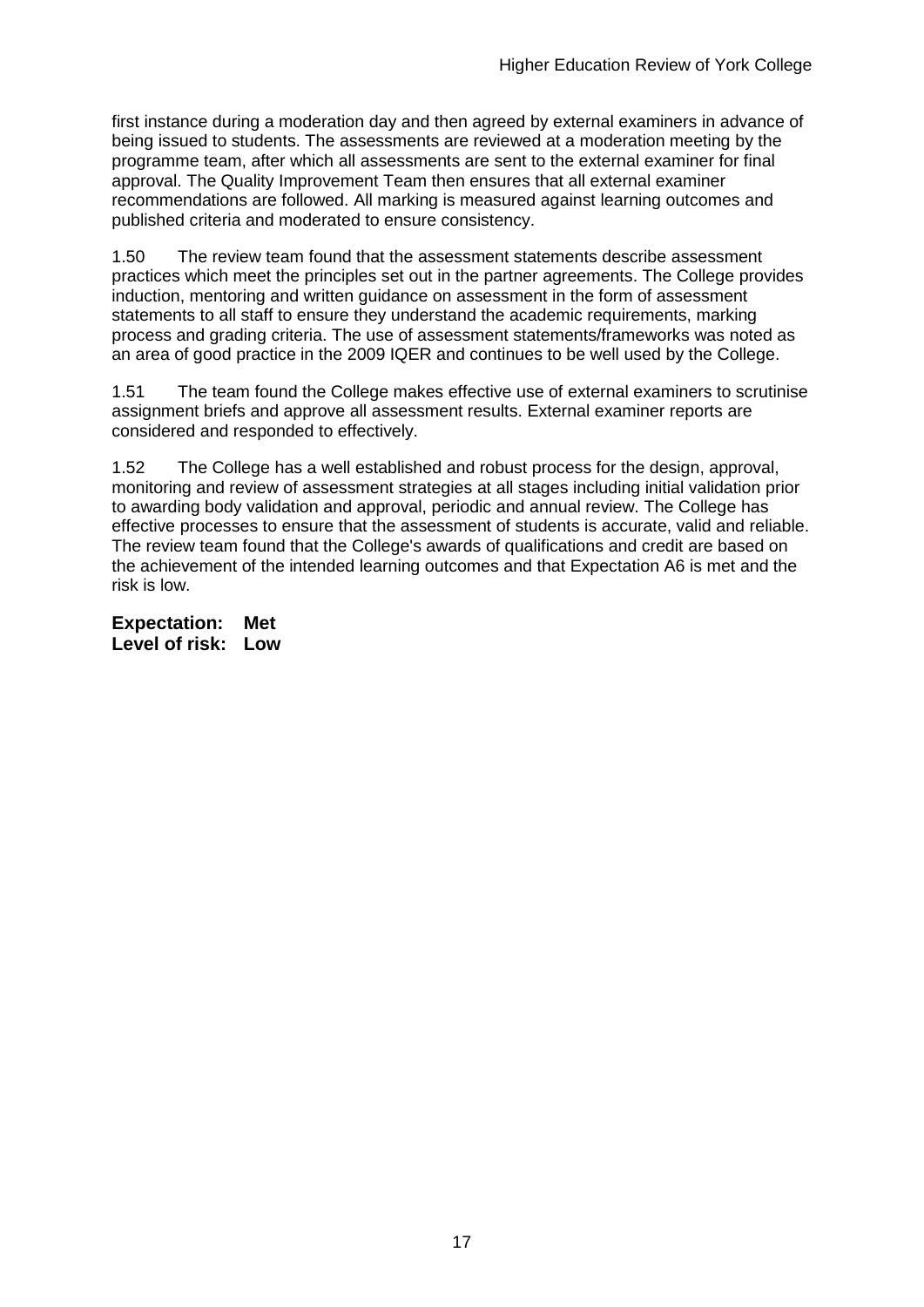## **Maintenance of the threshold academic standards of awards: Summary of findings**

1.53 In the maintenance of threshold academic standards, all Expectations have been met. There are no features of good practice, affirmations or recommendations. There is evidence that the College is fully aware of its responsibilities for maintaining academic standards. Previous responses to external review activities provide confidence that areas of weakness will be addressed promptly and professionally. The team concludes the maintenance of the threshold academic standards of the awards offered on behalf of its awarding bodies and awarding organisation **meets** UK expectations.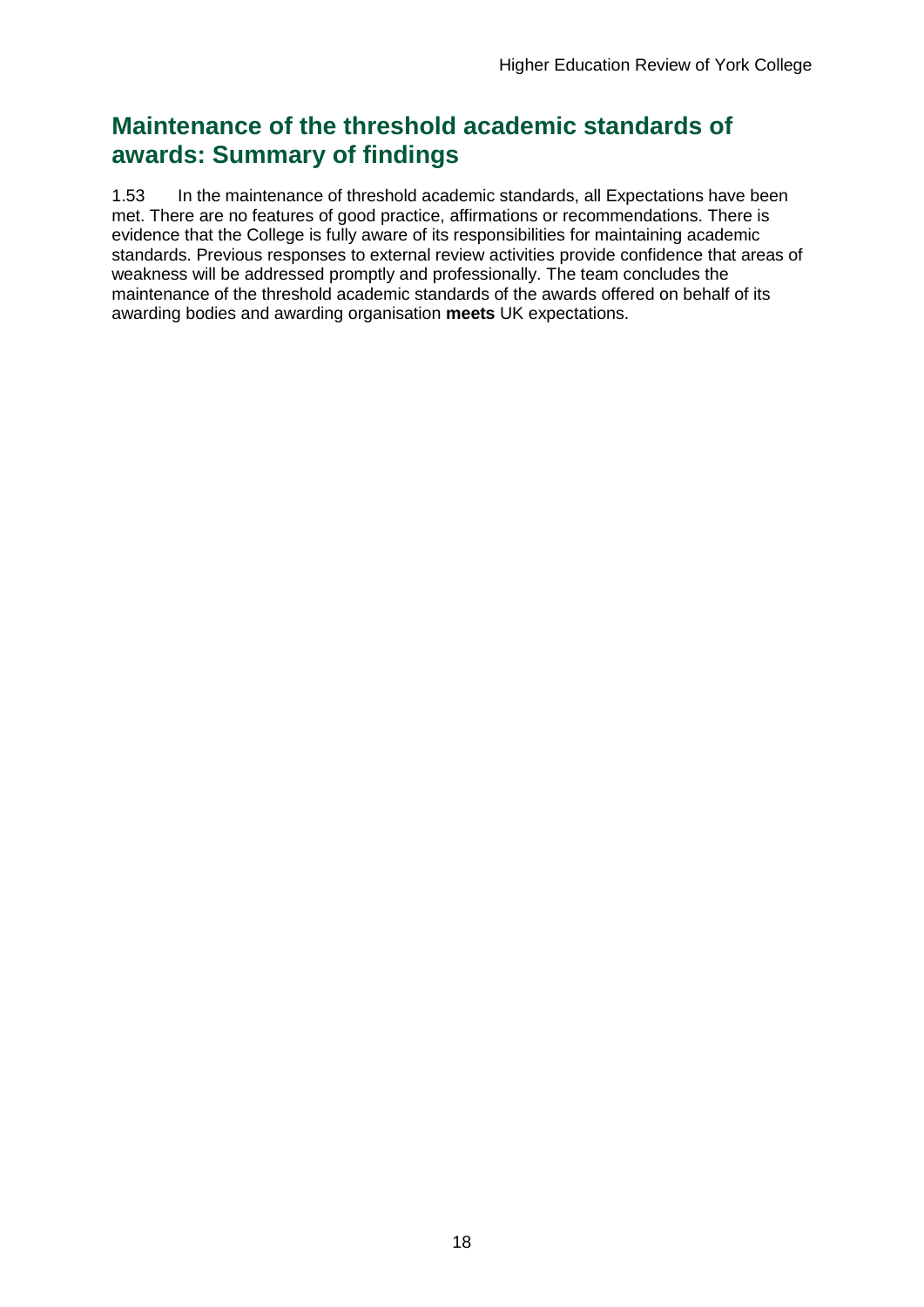## <span id="page-19-0"></span>**2 Judgement: Quality of student learning opportunities**

### **Expectation (B1): Higher education providers have effective processes for the design and approval of programmes.**

## **Quality Code,** *Chapter B1: Programme design and approval*

## **Findings**

2.1 The College delivers programmes validated by LMU, YSJU, Sheffield Hallam University, the University of York, the University of Huddersfield and Pearson, each of which requires slightly different procedures and documentation for the completion of a successful process of programme approval and of periodic review and revalidation.

2.2 In addition to the processes of validation and periodic review managed by the awarding bodies, the College maintains strategic oversight of the design, approval and development of programmes through its Higher Education Quality Group which reports to Quality Improvement Strategy Group and the Senior Management Team. The College has developed its own programme development procedures which are applied prior to the external validation processes to maximize the likelihood of success. There is also evidence that the College conducts regular reviews and training events to maintain and enhance the capacity of its staff in the design and development of higher education programmes.

2.3 The Higher Education Quality Group reviews, as part of the Annual Programme Review process, all external examiner reports, HEESA reports and any College reports that are to be forwarded to the awarding bodies, awarding organisation or professional bodies. It also reviews the reporting lines between the College and its awarding bodies, awarding organisation and professional bodies.

2.4 The College, supported by the awarding bodies, operates procedures that ensure systematic and consistent application of appropriate criteria that define and describe the standards and quality of programmes. All panels involve the use of expert externals, both academic and from among professionals and employers. All the approval events make explicit reference to appropriate external reference points and, where necessary, professional standards.

2.5 The review team examined the documentation associated with the validation or revalidation of all higher education programmes provided by the College. The review team also met managerial and academic staff responsible for preparing for and conducting validation events, including representatives from some of the awarding bodies. The accounts provided confirmed the detailed and thorough approach to developing programmes and obtaining approval.

2.6 During the course of 2012-13 there had been the transfer of all LMU-validated programmes to validation either by YSJU or Sheffield Hallam University. The review team examined the documentation describing the detailed arrangements put in place by LMU and the College to ensure that students registered on programmes that were to be discontinued were informed of the changes and would be minimally affected.

2.7 The review team found validation events explicitly address the resources available to support learning, including the resources available to students such as books, journals and equipment. Where validation panels recommend further or different provision of learning resources, there is clear evidence these recommendations are implemented and checked. The College involves students in programme design and processes of development and review.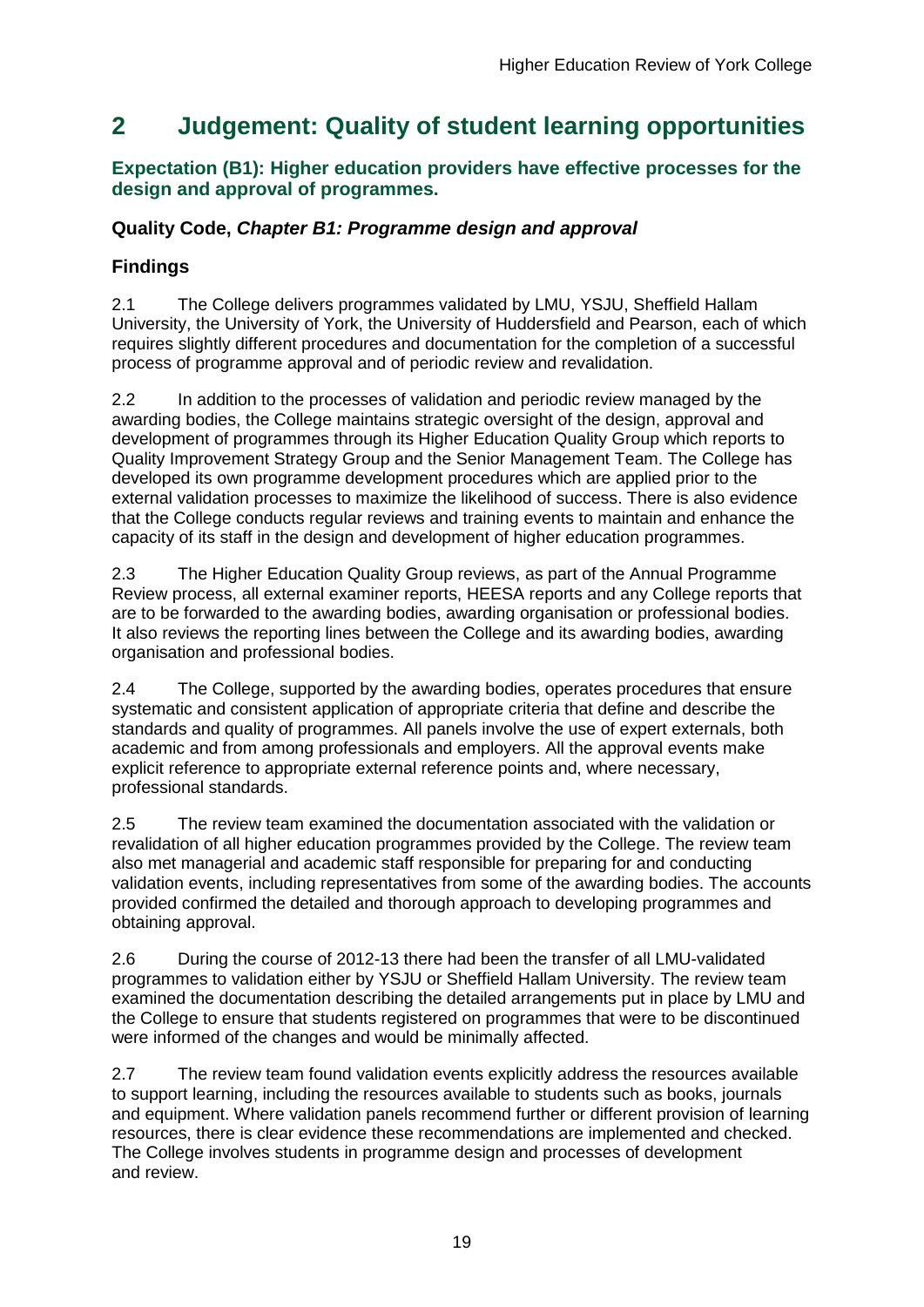2.8 The College makes informed use of relevant external reference points. Programmes are aligned to the FHEQ, subject benchmark statements and, where relevant, occupational and professional standards. Comprehensive management and review processes are specified in the partnership delivery agreements with the awarding bodies and the evidence seen by the reviewers demonstrated these were conscientiously followed.

2.9 The review team concludes that the roles played by the College in the design, approval, monitoring and review of the higher education programmes it delivers meet Expectation B1. The comprehensive approach to the design of programmes together with the robust approval mechanisms ensure that risk in this area is low.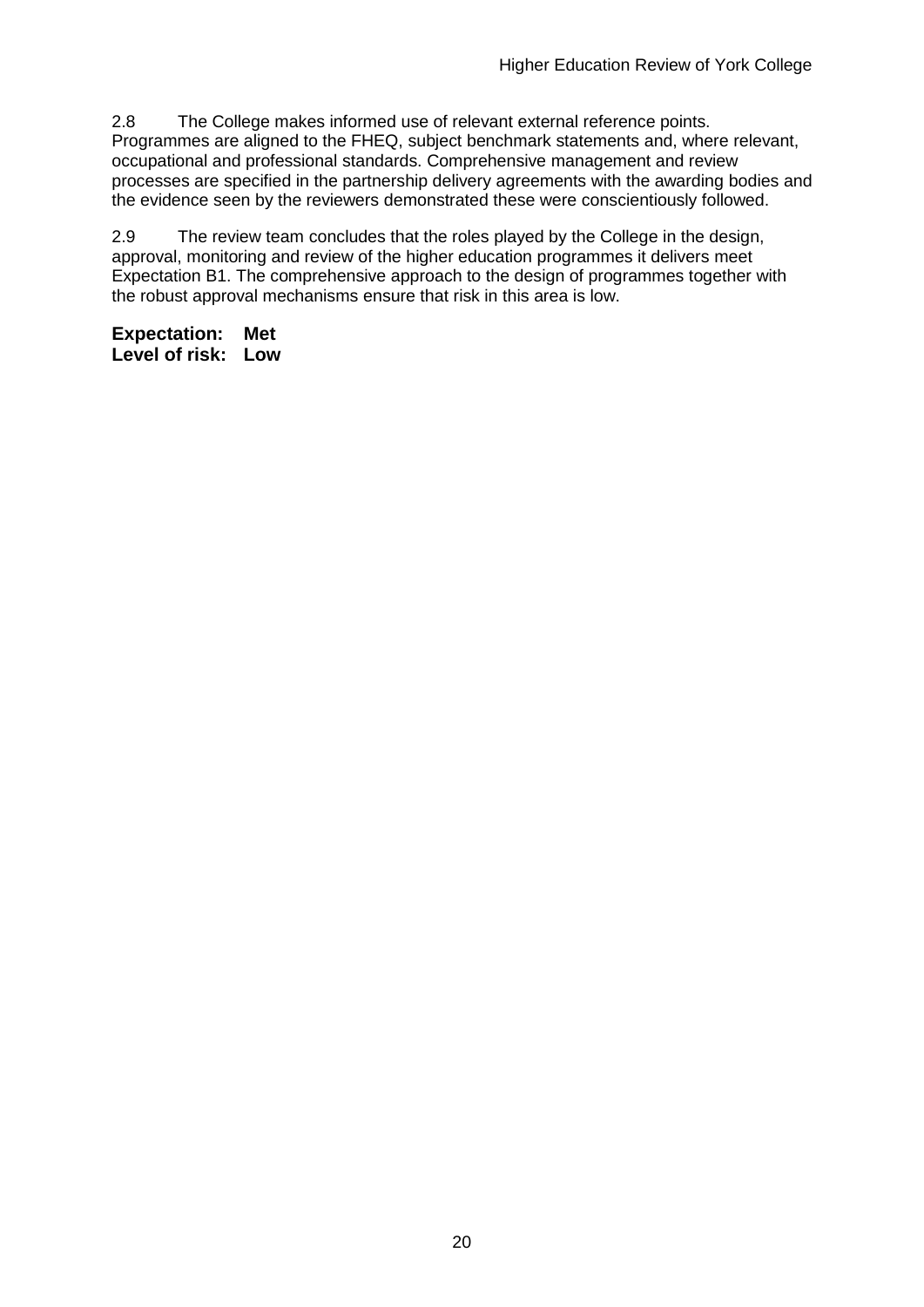#### **Expectation (B2): Policies and procedures used to admit students are clear, fair, explicit and consistently applied.**

### **Quality Code,** *Chapter B2: Admissions*

## **Findings**

2.10 Following the 2012-13 admissions, a review of the UCAS admissions data was undertaken through the Claremont Consulting UCAS Report. From this the College recognised a weakness in turnaround time for its applications to higher education students. As a result, the Higher Education Admissions Policy was revised for 2014 applicants taking guidance from awarding bodies and Supporting Professionalism in Admissions (SPA). The College now has a centralised procedure that is used for all higher education programmes for which the College has admissions responsibility.

2.11 The College's policies and procedures used to admit students are clear, fair and explicit. Admissions staff receive training from UCAS and SPA and use a set range of information to make judgements on applications. Promotional materials and activities are produced by the marketing team from the programme specification which has been validated by the awarding body. Judgements made during the selection process for entry are underpinned by transparent entry requirements sourced from the programme specification. Students are informed in writing of pre-entry information including course costs, expectations and a breakdown of the modules they will study. The Higher Education Admissions Policy has clear procedures for offering feedback to applicants as well as opportunities for complaints and appeals.

2.12 The team considered the College's higher education admissions processes by talking to staff and students and reading the Higher Education Admissions Policy and UCAS data analysis project, Claremont Consulting UCAS Report and the responsibilities checklist for all awarding bodies and the awarding organisation. The team also considered the flow chart indicating managing information responsibilities as well as asking staff to outline the processes for ensuring the information provided is relevant, accurate and current.

2.13 As the new Higher Education Admissions Policy was brought into place for 2014 applications, the College has not yet had the opportunity to embed the process and monitor the impact of changes made. Therefore the teams **affirms** the implementation of the new Higher Education Admissions Policy. Staff who met the review team were able to confirm that promotional materials and activities are accurate, relevant and accessible and provide information that will enable applicants to make informed decisions about their options. The review team found robust procedures are in place for ensuring the accuracy of this information from a single, awarding body-validated source. Staff confirmed that successful applicants are kept informed by the College admissions team through 'keep warm' letters and that any significant changes made to courses were also communicated through this process. This was reiterated by students who felt well informed pre-entry. They particularly highlighted course cost information, expectations and a breakdown of the modules they were to study; all made available in letters, online and in their student handbooks.

2.14 Overall, the team regarded the College's centralised admissions policies and procedures as clear, fair, explicit and consistently applied. Therefore the team concludes that Expectation B2 is met and the associated risk is low.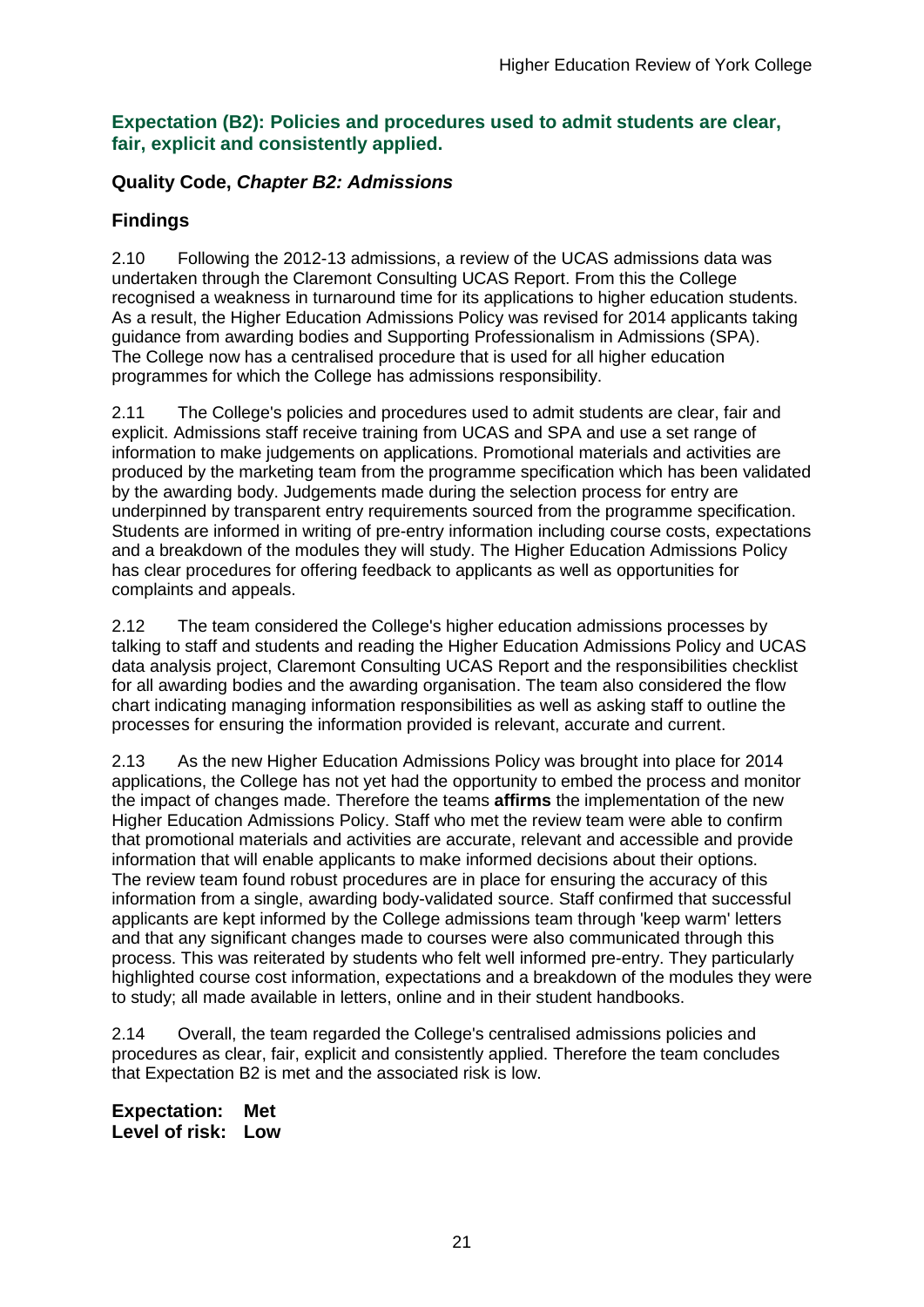**Expectation (B3): Higher education providers, working with their staff, students and other stakeholders, articulate and systematically review and enhance the provision of learning opportunities and teaching practices, so that every student is enabled to develop as an independent learner, study their chosen subject(s) in depth, and enhance their capacity for analytical, critical and creative thinking.**

### **Quality Code,** *Chapter B3: Learning and teaching*

## **Findings**

2.15 The York College 2013-16 Strategic Plan outlines the College's overall strategic approach to higher education learning and teaching at the College. The College has a range of strategies specifically relating to learning and teaching and the continued improvement of these activities. The College has created an environment where good practice is shared and staff are continually developed to enhance the provision of learning opportunities and teaching practices.

2.16 The College has an overarching Teaching, Learning and Assessment Policy which draws on aspects from its other policies, strategies and procedures to outline expectations to staff and students around teaching, learning and assessment. Recruitment of teaching staff follows a robust procedure with defined minimum requirements and outlined recruitment processes standard to the College. The Teaching and Learning Improvement Strategy focuses specifically on the continued improvement of teaching and learning through the use of staff development, observations and Professional Learning Communities. Professional Learning Communities were introduced to the College at the start of the 2012-13 year with the aim of providing a beneficial impact on students by allowing staff to identify areas of their practice which they wished to develop and to form a working group around these areas. Features of good practice and areas for improvement are also identified across the College and used to inform staff development.

2.17 All students are provided with student handbooks at the start of their course as well as programme specifications, both of which make clear their expected learning outcomes. The College provides opportunities for all students to meet with personal tutors and create individual learning plans.

2.18 There is a clear strategic approach to learning and teaching throughout the College's higher education provision which is shared with staff, students and other stakeholders. Learning and teaching practices are informed by reflection and evaluation of professional practice through a range of initiatives which are well established within the College.

2.19 The team explored this area by examining the College's Teaching, Learning and Assessment Policy, alongside its Teaching and Learning Improvement Strategy. The team also considered the York College 2013-16 Strategic Plan, York College Way and Good to Great Strategy. The team read examples of Professional Learning Community summaries and proposals. Staff development schedules and uptake including Higher Education Workshops and Breakfast Briefings were considered by the team. The team examined examples of higher education student handbooks and example individual learning plans. Meetings were also held with staff and students.

2.20 The team found the College has an inherent culture of developing their provision of learning opportunities and teaching practices, which is underpinned by the Learning, Teaching and Assessment Policy and the Teaching and Learning Improvement Strategy. Observation of teaching and learning is carried out by a trained team who observe teaching and learning across the College. Observation outcomes are used to inform professional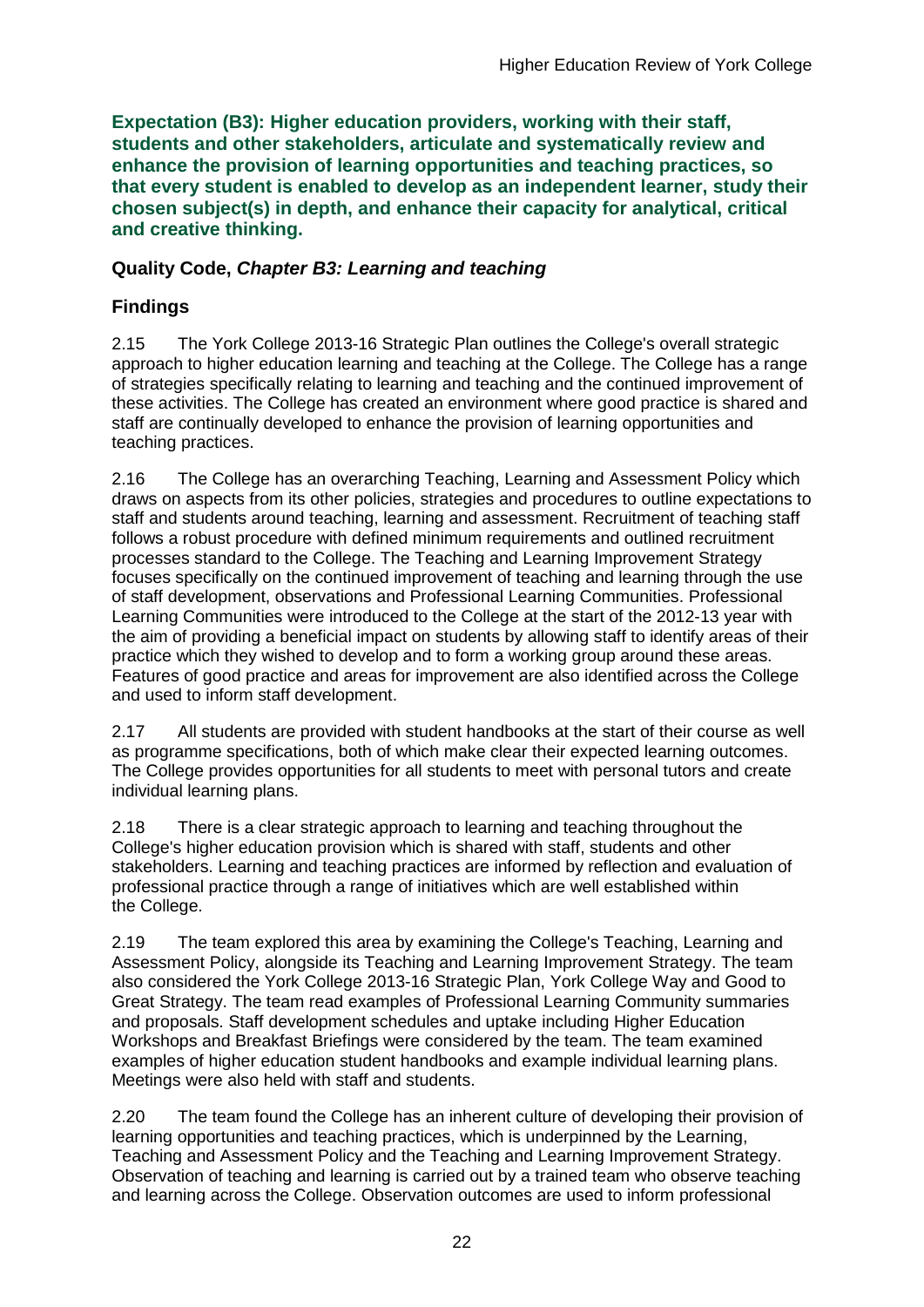development opportunities. A continuing professional development programme is made available to all staff. Other opportunities for development are also available through Higher Education Workshops and awarding body conferences as well as through staff industry links. The College's Good to Great strategy focuses on professional development for management staff and how that feeds through to the behaviours and attitudes across the College. A robust procedure is in place for the recruitment of teaching staff, with defined minimum qualification requirements and a compulsory micro teach. New staff are given College inductions and a mentor. The team found the mentor system effective with regular opportunities to meet and review progress.

2.21 The team found learning opportunities are made clear to students through their student handbooks and programme specifications available from pre-admission. Academic rules and integrity are outlined in student handbooks and are a key part of the induction process. Individual learning plans and personal and professional development enable students to monitor their progress and further their academic development. Students and staff value opportunities for informal feedback.

2.22 The team identified the systematic and effective use of Professional Learning Communities and Breakfast Briefings that enable College-wide sharing of best practice as **good practice**. The introduction of Professional Learning Communities has allowed staff to identify areas for improvement to explore as practitioners in an evidence-based approach to enhancing learning and teaching. The College has then used effective methods for sharing the outcomes of these across the College. Professional Learning Community summaries are published on the VLE. Staff were invited to attend the College's annual conference on teaching, learning and assessment in July 2013 where teams who had completed a Professional Learning Community project fed back on the process and reported outcomes. Outcomes from the first round of Professional Learning Communities have informed project proposals for the next round which have been expanded to include professional as well as academic teams. Good practice is also shared through higher education practitioner Breakfast Briefings, which are practitioner led and are open to academic and professional staff to deliver and attend. Areas for discussion at Breakfast Briefings are chosen with consideration of the National Student Survey and areas arising from College annual monitoring reports.

2.23 The College has a top-down and bottom-up approach to its learning and teaching provision where staff and students work together to review and enhance learning opportunities and teaching practice. Therefore, the team concludes that Expectation B3 is met and the associated risk is low.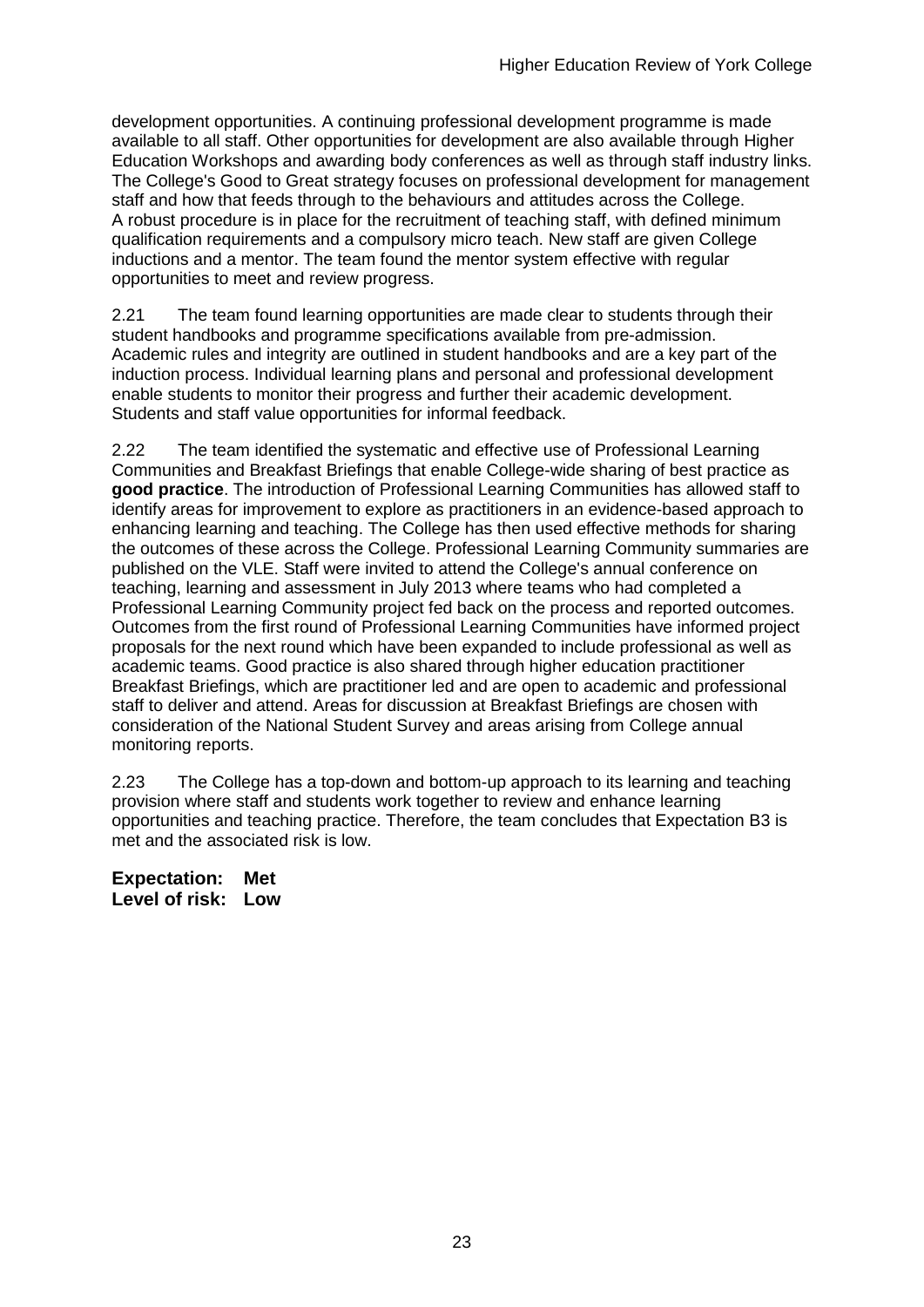**Expectation (B4): Higher education providers have in place, monitor and evaluate arrangements and resources which enable students to develop their academic, personal and professional potential.**

#### **Quality Code,** *Chapter B4: Enabling student development and achievement*

2.24 The College has a range of opportunities that enable students to develop their academic, personal and professional potential. The College has a strong student support system through its student services provision and the relationships created between staff and students. Individual learning plans and personal and professional development link together with opportunities throughout the College to enable each student to develop, monitor their own progress and identify areas for personal enhancement.

2.25 The York College 2013-16 Strategic Plan outlines how the College uses 'the full range of assessment for learning techniques to inform target setting, progress monitoring and review to ensure that all students make excellent progress'. The Quality Improvement Strategy shows the College's strategic approach to enabling student development and achievement by placing students at the heart of the College and providing a robust framework for continuous improvement. Responsibility for planning and monitoring quality improvement is outlined in the Managing Strategy structure.

2.26 The College's Careers Coordinator has responsibility for ensuring students have access to careers and employability support, advice and guidance. The Careers Education Information Advice and Guidance Policy ensures all students and potential students have access to information and guidance to help their future progression. This also aims to enable students to manage their own progression and make successful choices. The Student Employability Policy and Procedure share the aims of the College's mission statement: 'Where everyone matters and a successful future begins'*.* This was put together in relation to the Equality Strategy. Student performance is monitored by award teams within divisions. Support for student development in terms of career and progression is available throughout their study, on the VLE, HEre to Help and the HE Hub. The College is a founding and key member of Higher York. This partnership aims to support progression to higher education study in the local area.

2.27 A clear structure for allocation of resources exists across the College. Resources are identified at the validation stage. Each year resource allocations are made through College processes. Any in-year requirements can be requested from team budgets, or through the Senior Management Team. IT resources are replaced on a rolling system.

2.28 The team reviewed the College's Strategic Plan and Quality Improvement Strategy for areas relating to enabling student development. The team asked students about their experience at the College including the resources available and opportunities to develop their academic, personal and professional potential. The team asked staff to outline procedures for ensuring resources are available for students as well as exploring the support offered. The team considered the terms of reference and minutes of the Higher Education Quality Group. The team spoke to students about their individual learning plans and personal and professional development as well as reading examples of these.

2.29 The team found students are generally happy with resources available to them and are aware of how to access awarding body and external materials as well as extra support from learning centre staff. All service teams are being added to the College's VLE to improve accessibility of information. Students often seek career advice from their tutors who are practitioners and have good links to industry. The Student Services team are well qualified and equipped for their roles. Financial support and advice is highly effective and efficient. Further support services include on-site dyslexia testing which can be funded through finance support mechanisms.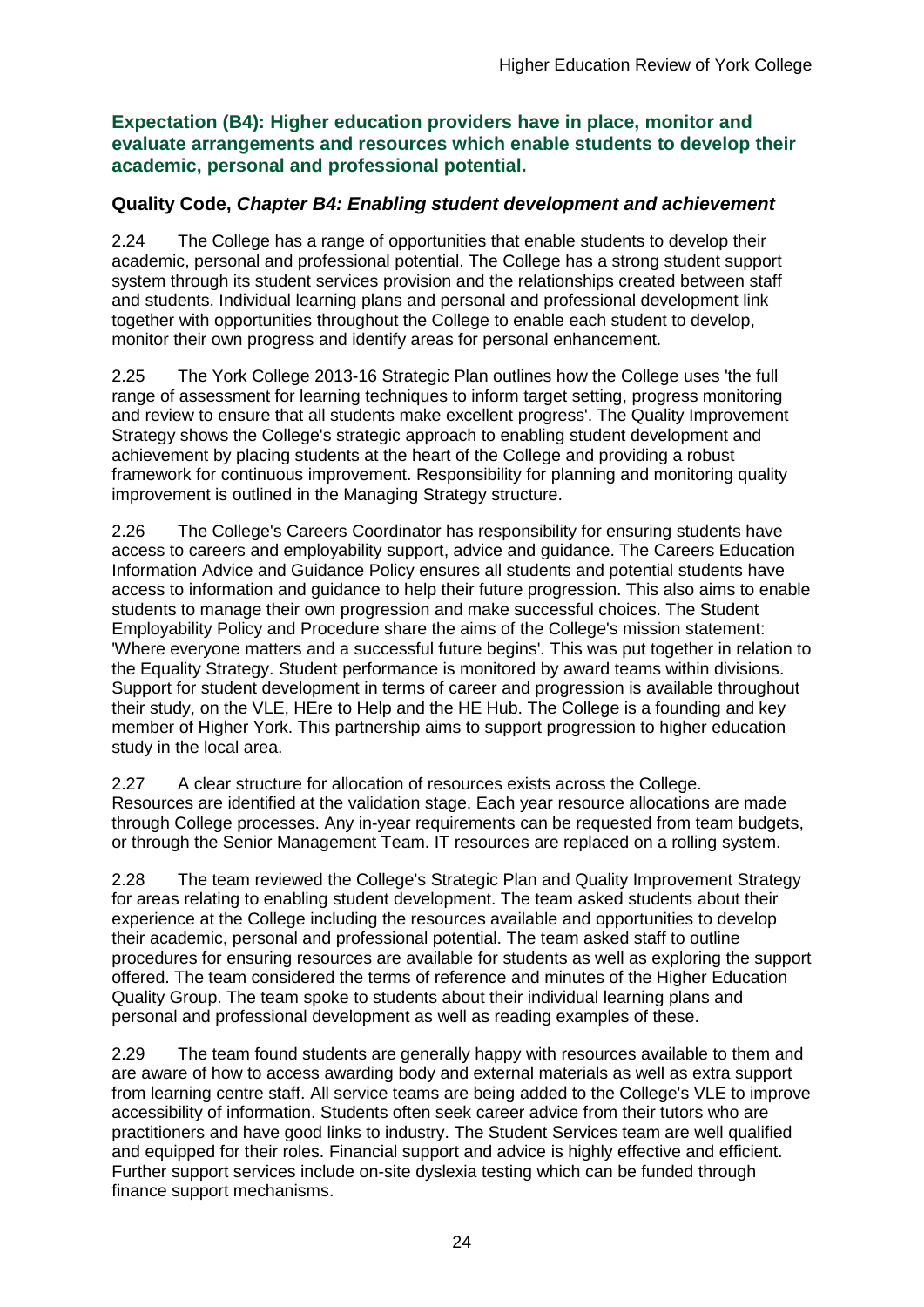2.30 The team identified the effective use of the range of mechanisms designed to enable students to develop their professional potential as **good practice**. Personal and professional development modules are designed to bring together mechanisms and opportunities that enable students to not only develop but monitor and reflect on their progress. Student individual learning plans identify personal development needs and help inform progression conversations which are linked in with personal tutorial sessions and the College's strong student services provision. Individual learning plans feed into personal and professional development, allowing students to track and monitor their progress. Students find individual learning plans very useful for setting targets and highlighting areas of improvement. Students are encouraged to copy formative and summative feedback into their personal and professional development folders, allowing them to track academic progress. The College's Student Employability Policy and Procedure aims to ensure that there are appropriate opportunities for students to develop the knowledge and skills they need to make successful choices and manage their progression into the world of work; extracurricular activities that support this are provided by the HE Hub and HEre to Help, which are a higher education student-only area and support service. The College makes good use of external sources to ensure students' work is industry appropriate by including employers in the validation of programmes and having continued input from HEESAs. Widespread and innovative use of work-related learning and placement support enhances the employability of students.

2.31 The College has a very good range of opportunities and resources in place to enable students to develop their academic, personal and professional potential. A feature of good practice was identified in this area. Therefore, the team concludes that Expectation B4 is met and the associated risk is low.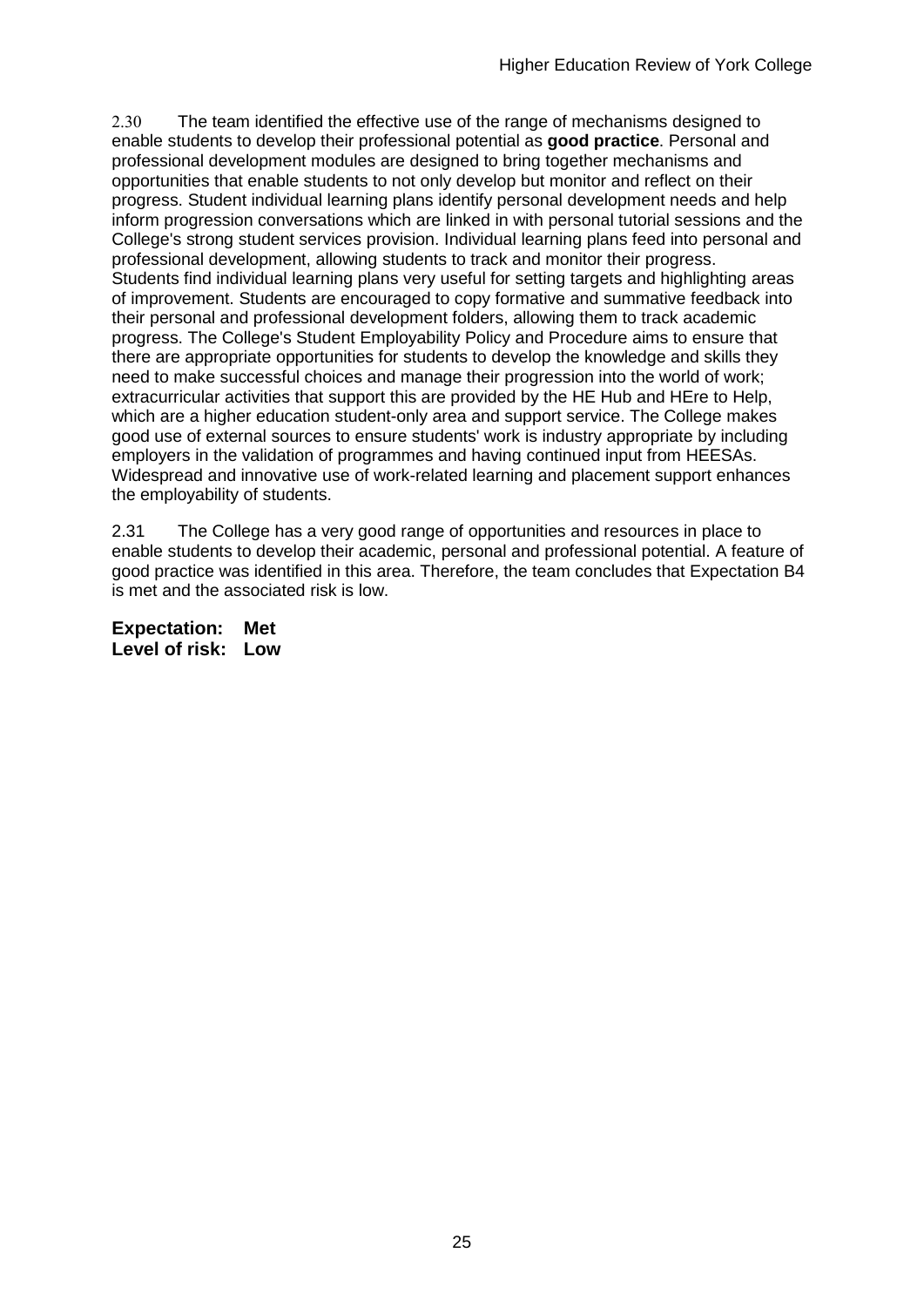**Expectation (B5): Higher education providers take deliberate steps to engage all students, individually and collectively, as partners in the assurance and enhancement of their educational experience.**

#### **Quality Code,** *Chapter B5: Student engagement*

### **Findings**

2.32 The College provides multiple opportunities for students to participate in the quality assurance and enhancement of their programmes. The Students' Union has a higher education representative who is also a full member of the College's Board of Governors. Student programme representatives are recruited across all programmes. Information relating to representatives, what is involved in being one and how to become one is provided in student handbooks. Training and support are offered and representatives are invited to sit on College committees. Students attend Development and Enhancement meetings. Students are involved in validation and review depending on the requirements of the awarding body or awarding organisation.

2.33 The Student Involvement Strategy includes implementation of surveys including First Impressions, On Programme and End of Course. Individual students are able to contribute through informal and formal mechanisms including module feedback, focus groups and surveys. Anonymous module evaluations are completed by students to feed into programme-level enhancement work.

2.34 The College takes deliberate steps to engage all students in the assurance and enhancement of their educational experience. The College has supported the development of a Students' Union with a dedicated higher education representative who is a full member of the College's Board of Governors. Further representation and student attendance on College committees are supported and encouraged. Individual students are able to engage with the College's assurance and enhancement procedures through formal and informal feedback through course-specific and higher education-wide surveys and focus groups.

2.35 The team asked student representatives about the structure and training offered to them. Students were also asked about representation on committees and other channels they are able to engage with. The team also considered minutes of higher education course representative meetings. Staff were asked how they involve students in assurance and enhancement activity. The team read minutes of Development and Enhancement meetings. To understand how individual students are engaged in the College's assurance and enhancement procedures, the team reviewed the College's Student Involvement Strategy and associated survey feedback as well as higher education student focus group reports. The team considered how students were made aware of these opportunities by reading a sample of student handbooks.

2.36 The deliberate steps taken to define and promote a range of opportunities that enable students to act as partners in educational enhancement and quality assurance were identified as **good practice** by the review team. The team identified that from the highest level students are actively engaged in the College's committee structure with one full higher education student member on the Board of Governors and regular student attendance and participation across Development and Enhancement meetings and committees. The Students' Union executive meets monthly with the College's Senior Management Team to feed back issues raised by course representatives. Students are able to feed back to the College through higher education focus groups which take place in the autumn term, allowing responses to be made and fed back to students during the academic year. Students feed back through external surveys such as the National Student Survey. A number of College-based surveys have been created through the Quality Improvement Strategy and allow the College to gather feedback at key stages of the learner journey.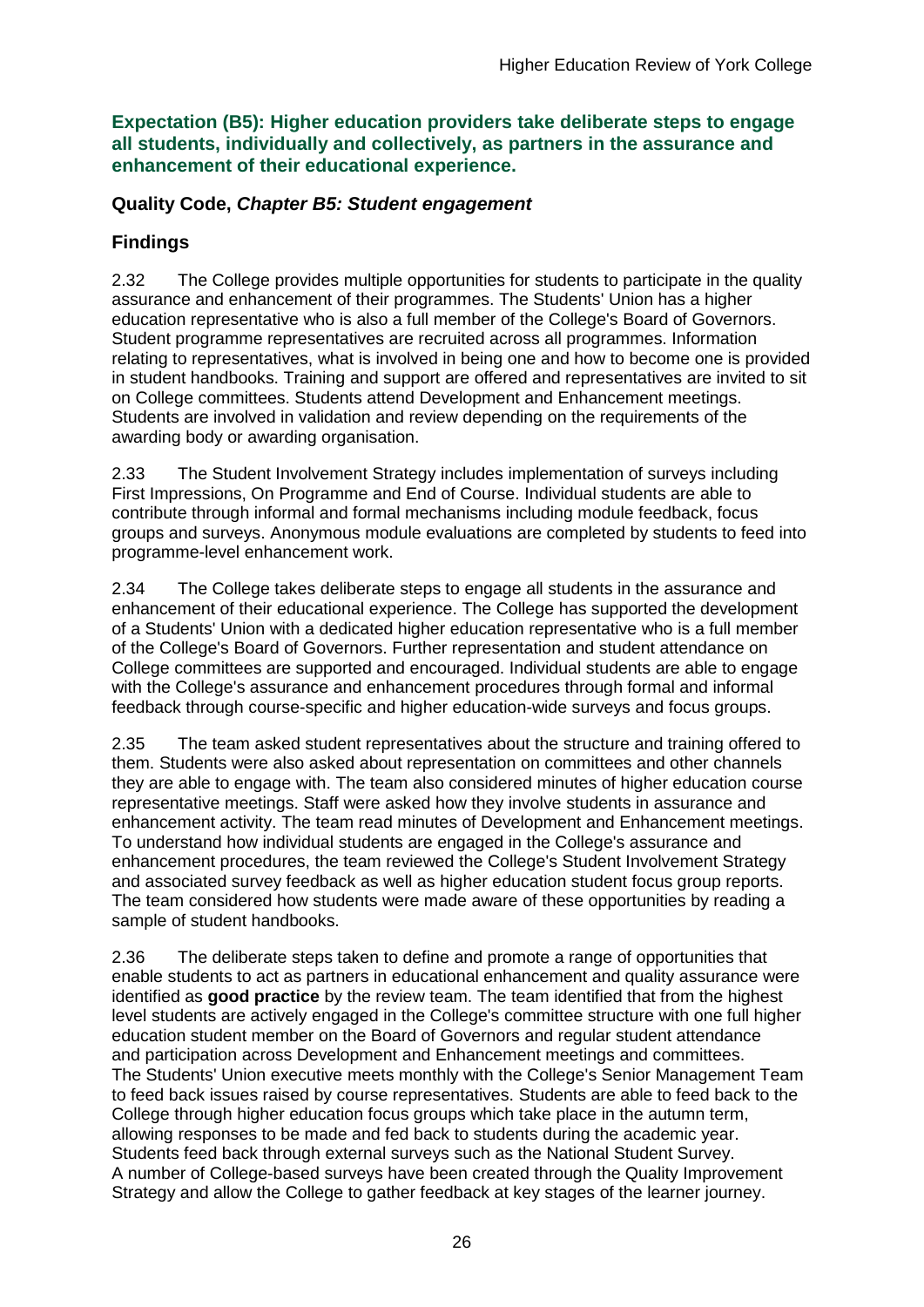'You Said, We Did' communications are used around the College to close the feedback loop. Students and staff who met with the team also shared experiences of informal feedback opportunities which are valued by all in the supporting relationships created between staff and students. Students are happy to discuss issues, concerns and ideas with staff and know that they will receive a response to their feedback.

2.37 The College takes deliberate steps to engage all students as partners in the assurance and enhancement of their educational experience. Therefore, the team concludes that Expectation B5 is met and the associated risk is low.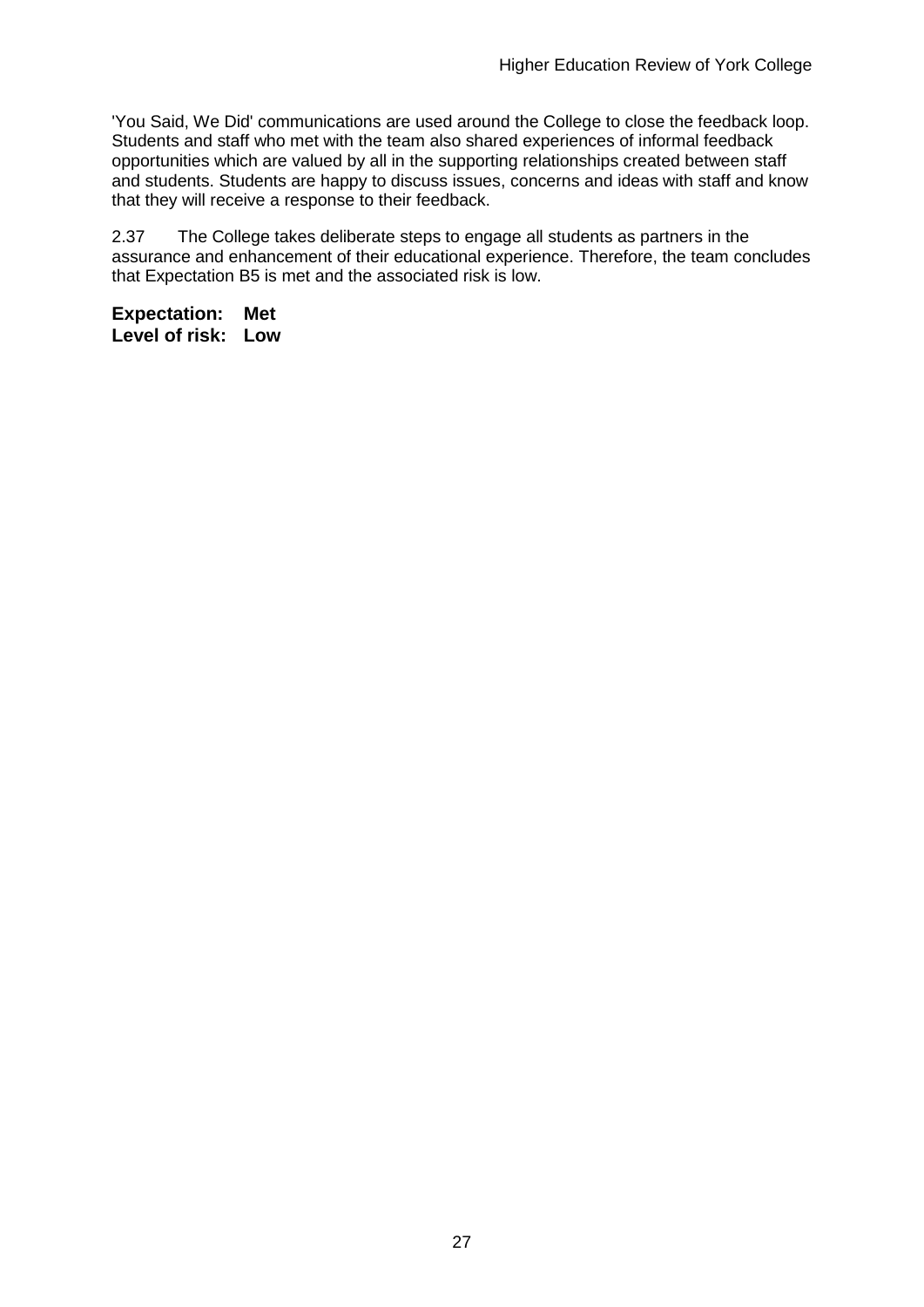**Expectation (B6): Higher education providers ensure that students have appropriate opportunities to show they have achieved the intended learning outcomes for the award of a qualification or credit.**

#### **Quality Code,** *Chapter B6: Assessment of students and accreditation of prior learning*

## **Findings**

2.38 The College applies a wide range of formative and summative assessment procedures across the higher education programmes delivered. Assessment methods are varied according to the nature of the programme.

2.39 The criteria and methods of assessment are set out in assessment statements and the details of assessment on particular modules are communicated to students in assessment briefs. Assessment statements are consistent with principles set out in the College's Teaching, Learning and Assessment Policy and, where relevant, in accordance with the regulatory requirements of Pearson. Module handbooks also describe the criteria and weightings of the elements of assessment that will be applied, as well as hand-in and feedback dates for coursework.

2.40 The principles that guide assessment together with the managerial methods used to assess students allow varied and appropriate opportunities to show they have achieved the intended learning outcomes for the award of qualifications.

2.41 The review team examined documentation describing assessment principles and practice including the Teaching, Learning and Assessment Policy, guidelines on assessment for staff and students and the minutes of examination boards. The team also heard accounts of the assessment processes from staff and students.

2.42 The team found that before assessment briefs are issued to students they are moderated by the award teams for validity, clarity and to ensure they allow equal opportunities for all students to demonstrate achievement. Assessment briefs are also sent to external examiners and any amendments suggested considered by the award teams.

2.43 The team found the awarding bodies specify the policies, regulations and processes that govern the assessment of students and the recognition of prior learning. In the cases of YSJU and LMU the methods of assessment are set by the College, approved as part of the validation process and reviewed annually. In the cases of Sheffield Hallam, the University of York and the University of Huddersfield, assessments are set by the awarding body and communicated to students through the Universities' websites and the course handbooks.

2.44 There was evidence that all staff teaching and assessing higher education programmes receive appropriate and regularly updated training and mentoring in carrying out assessment and that assessment and feedback practices are informed by subjectspecific and educational scholarship, and by the functional and employability skills required by the programmes. The College's Assessment and Validations Coordinator provides guidance, particularly in the form of support to award leaders, on compliance with the assessment requirements of the various awarding bodies and awarding organisation and on the management of examination boards.

2.45 The evidence available in annual and periodic review reports, together with the responses provided by students met by the review team, indicate that feedback on assessment is timely, constructive and enables students to build on knowledge and skills demonstrated and to improve in the future. Good practice in feedback is monitored and developed through the process of peer review and at sharing good practice events. However, feedback was raised as an issue by students in the student submission and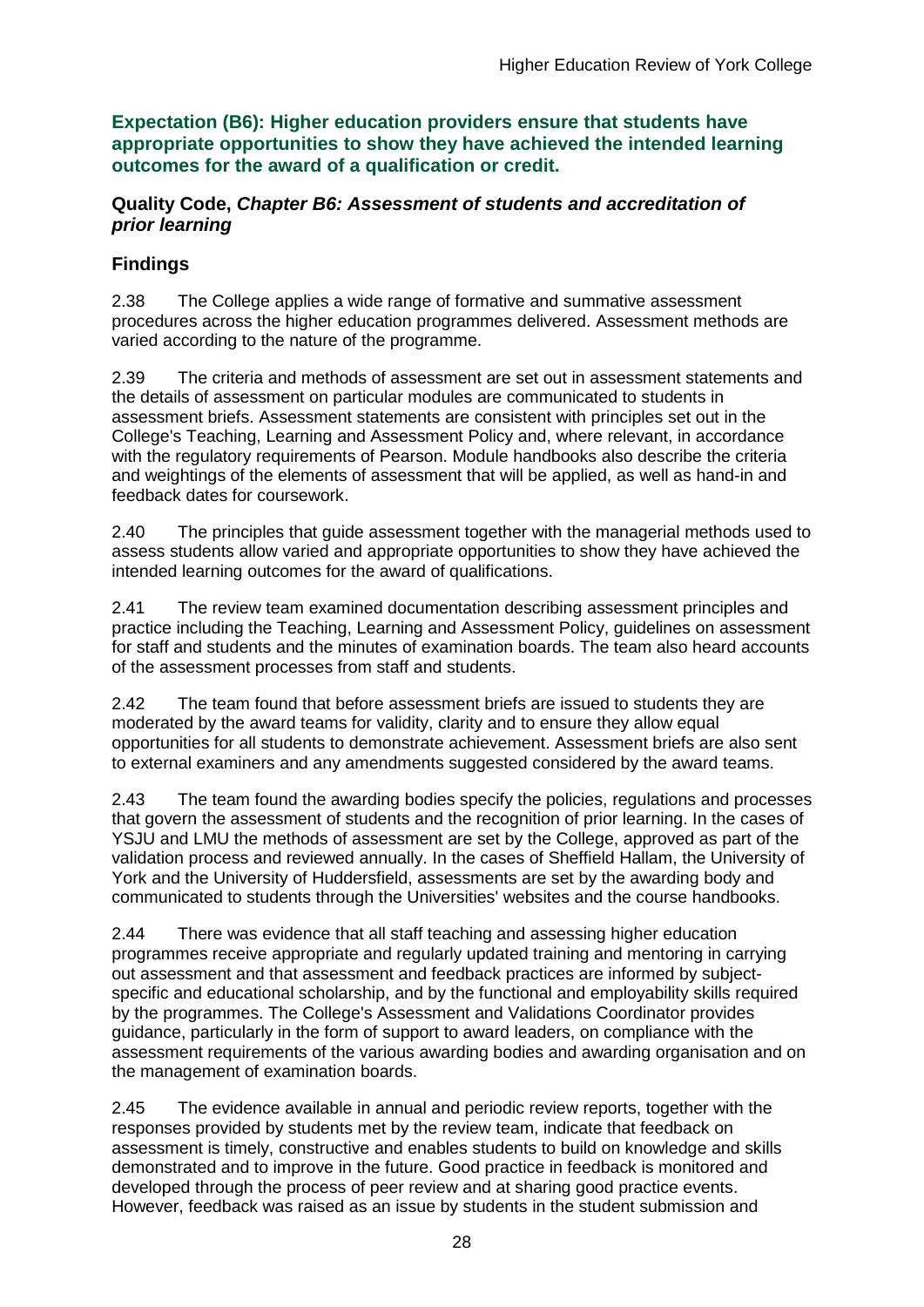promptness of feedback has the lowest satisfaction rating in the most recent responses to the National Student Survey.

2.46 The evidence seen by the review team, and information provided in meetings with staff and students, indicated that the management of examination boards, the use of external examiners and the application of assessment regulations are appropriate and regularly reviewed.

2.47 The evidence provided to the review team confirms that the College's management of assessment, in collaboration with the awarding bodies and awarding organisation, is conducted in ways that allow students to demonstrate they have achieved the intended learning outcomes set by their programmes of study, and comply with Expectation B6 of the Quality Code. Therefore, Expectation B6 is met and the risk in this area is low.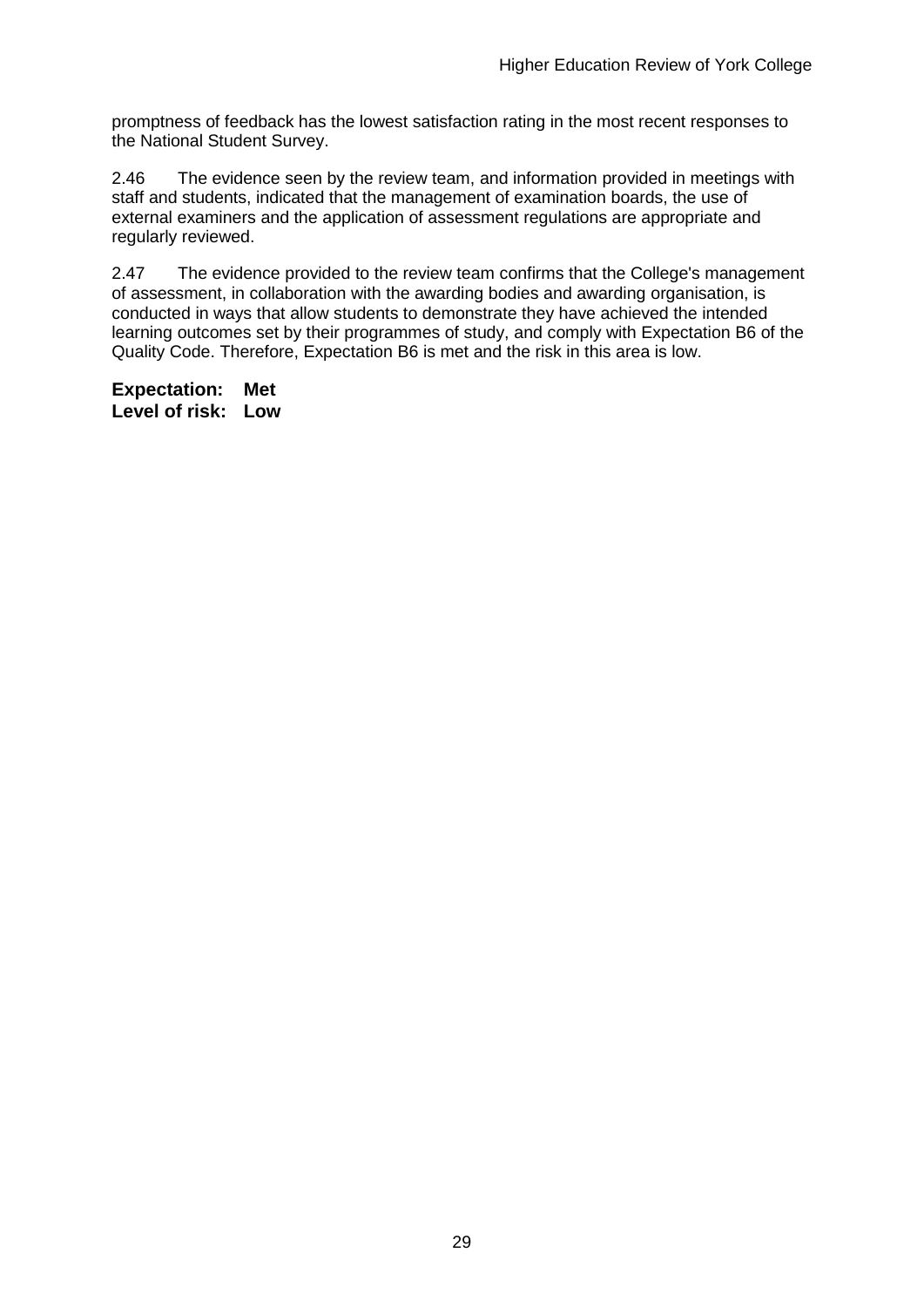#### **Expectation (B7): Higher education providers make scrupulous use of external examiners.**

### **Quality Code,** *Chapter B7: External examining*

## **Findings**

2.48 The College either nominates external examiners who are appointed by the awarding bodies (YSJU and LMU) or in other cases the awarding bodies (the University of York, University of Huddersfield and Sheffield Hallam University) and awarding organisation (Pearson) are responsible for the recruitment and training of appropriately qualified external examiners. The specific duties of external examiners are determined by the validation requirements of the awarding bodies and awarding organisation and vary slightly.

2.49 External examiners are used by the College to confirm that threshold standards are being appropriately applied. They also contribute to other aspects of the management of programmes including: advice on the content and structure of the curriculum, the approval of assessment briefs, the moderation of all final-year assessment, the sampling of first and second-year assessments, attendance at examination boards, and the submission of an annual report on the examination processes and student achievement.

2.50 The College, supported by the awarding bodies, has in place equitable, valid and reliable processes of assessment that allow students to achieve intended learning outcomes. The awarding bodies have in place explicit, comprehensive and appropriate policies and regulations governing the nomination, appointment, induction and roles of external examiners. The reports of external examiners, together with the responses from the College and the minutes of examination boards, demonstrate careful use of external examiners in the management of the standards of awards and in contributing to the quality of curricula and the academic experience of students.

2.51 The review team was provided with recent external examiner reports for all higher education programmes delivered by the College together with the responses made by the College and evidence of the completion of actions that followed from the reports or responses. The review team also spoke to award leaders and staff from the Quality Improvement Team who are responsible for liaising with external examiners and providing them with all the documents and support they require.

2.52 The external examiner reports seen by the review team confirm the validity, reliability and integrity of the examination processes and that they are provided with appropriate access and responses by the College. The team found the College responds to external examiners' comments in timely and effective ways. Award leaders are asked to consider and respond to external examiner reports in their annual reviews and action plans. The Higher Education Quality Group reviews all external examiner reports and responses as part of their Annual Programme Review process with a particular focus on College-wide issues. The annual review responses are monitored by the Higher Education Quality Group and the universities responsible for the awards. Progress in implementing any actions suggested by external examiner reports is monitored at the College's Development and Enhancement Meetings and at mid-year examination and assessment boards. The College arranges for external examiners to meet students, and staff and students can view external examiner reports on the Blackboard VLE system.

2.53 The evidence seen and heard by the review team confirmed that the College makes appropriate use of external examiners to maintain the standards of awards as part of a broader system of quality assurance and enhancement. The uses made by the College of external examiners, in collaboration with the awarding bodies, are consistent with the requirements of the Quality Code, *Chapter B7*. Therefore, Expectation B7 is met and the level of risk in this area is low.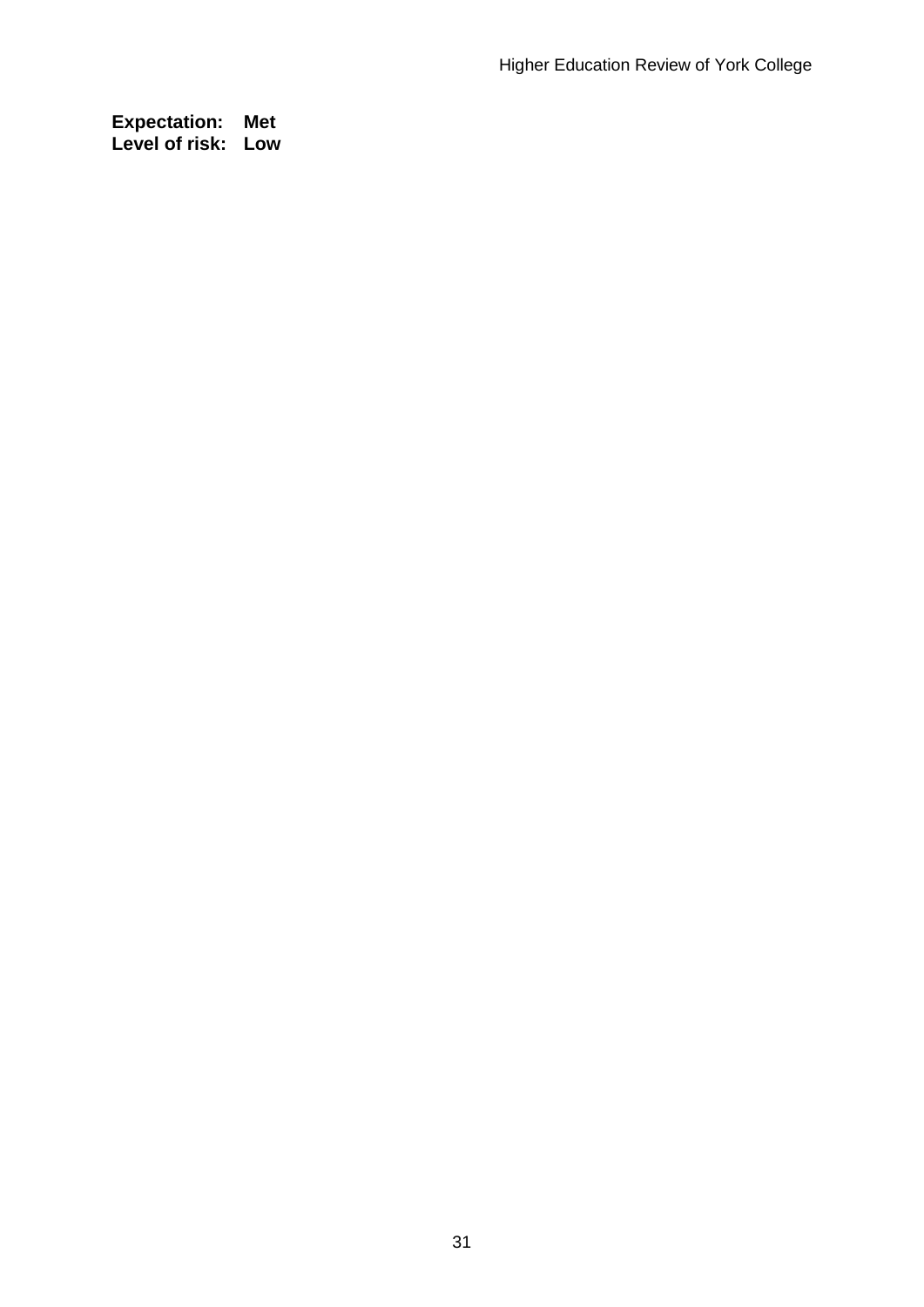#### **Expectation (B8): Higher education providers have effective procedures in place to routinely monitor and periodically review programmes.**

#### **Quality Code,** *Chapter B8: Programme monitoring and review*

### **Findings**

2.54 Primary responsibility for annual and periodic review lies with the awarding bodies and awarding organisation. Each of the Universities and Pearson requires slightly differing procedures for reviews. The College deals effectively with this variety of approaches to review, having put in place a clear structure for review management within the College. Annual monitoring is overseen by the Higher Education Quality Group which scrutinises documents before they are submitted to the awarding body or awarding organisation.

2.55 The College's award teams compile Annual Programme Reviews together with plans to consolidate good practice by addressing any issues that have emerged. These reports and plans are scrutinised by the Higher Education Quality Group before submission to the relevant university. Any feedback from the awarding body is subsequently considered by the Higher Education Quality Group and the relevant award team.

2.56 The College has in place policies and procedures that allow it to maintain strategic oversight of the variety of processes that are used to monitor and review the programmes it delivers. It also systematically responds to the outcomes of monitoring and review in ways that develop and enhance programme delivery.

2.57 The team examined annual review documentation and reports for 2012-13, completed periodic review and revalidation reports and spoke to academic and professional staff, from the College and the awarding bodies, who have participated in reviews and revalidation.

2.58 The Annual Programme Review documentation seen by the review team was comprehensive and included detailed consideration of individual modules, student outcomes, student progression, student evaluations and commentary on them, and responses to the previous year's review and comments from external examiners. The schedule for Annual Programme Reviews is also clear and timely, with first reports to the Higher Education Quality Group early in the autumn term. In addition, Annual Programme Reviews contain, within the process, quality improvement action plans developed by the award teams. The action plans allow potential improvements identified by the team to be put into practice speedily in the next academic year, both at programme level and, where appropriate, across the whole of the higher education provision. The annual reviews also feed into the College's annual divisional self-assessment reviews and are combined into a College self-assessment review reviewed by the Board of Governors.

2.59 The team found students participate in annual monitoring through Development and Enhancement meetings. These are held twice a year. Students are also represented on the Higher Education Quality Committee which oversees the Annual Programme Review processes and on course monitoring team meetings. Where relevant there are also procedures for contributions to annual monitoring to be made by Collaborative Delivery Coordinators and HEESAs.

2.60 The periodic review documentation seen by the review team indicated the periodic reviews are comprehensive and timely, and in all cases had led to revalidation. Annual Programme Reviews inform the periodic reviews for each award. Periodic reviews are managed by the awarding bodies and where successful lead to revalidation of the College provision. All periodic reviews include a meeting of the review panel with students, timetabled as part of the review.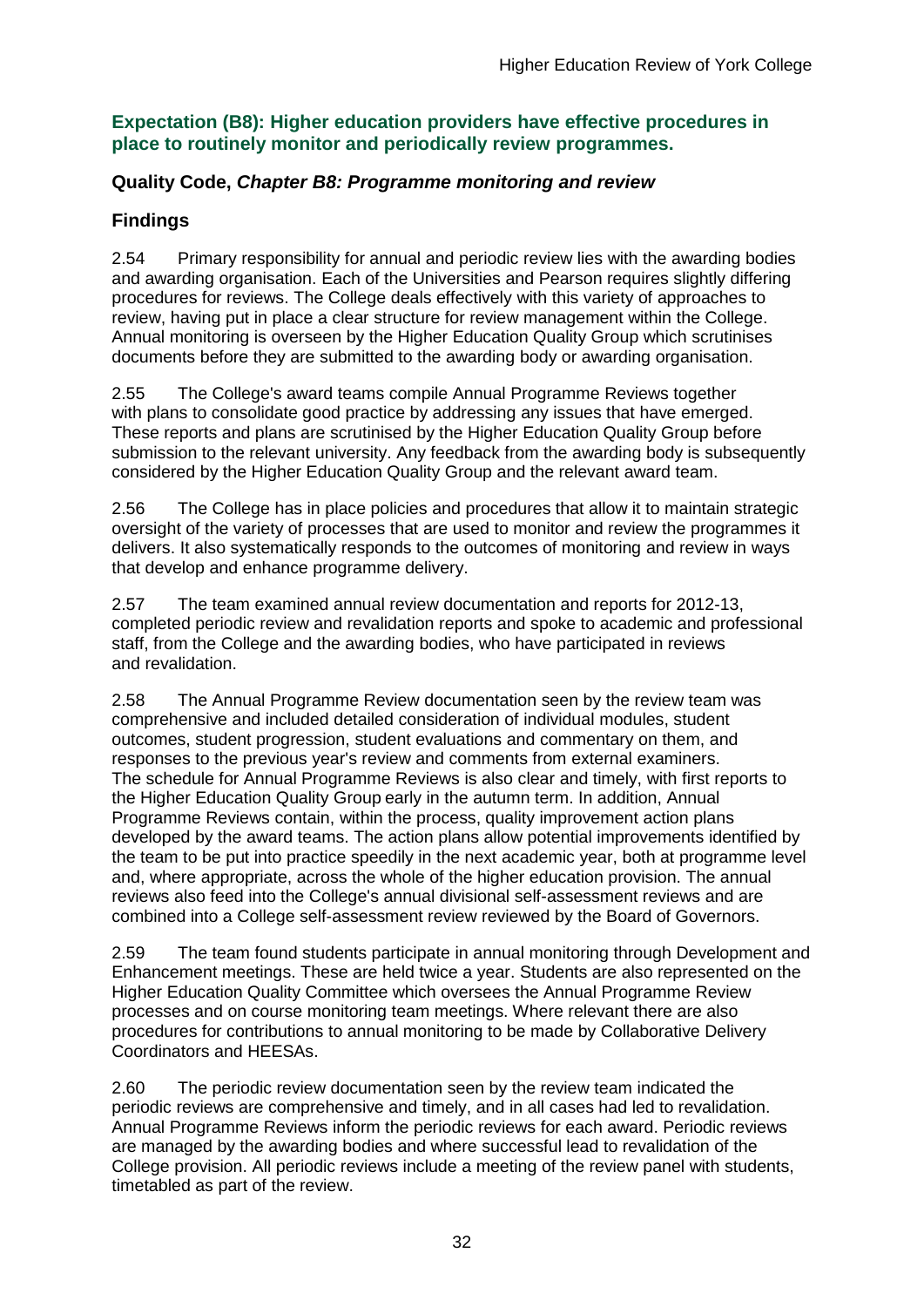2.61 The evidence seen and heard by the review team confirmed that the awarding bodies, awarding organisation and the College have in place comprehensive and well integrated processes for annual and periodic review that meet the Expectation of *Chapter B8*  of the Quality Code. Therefore, Expectation B8 is met and the level of risk in this area is low.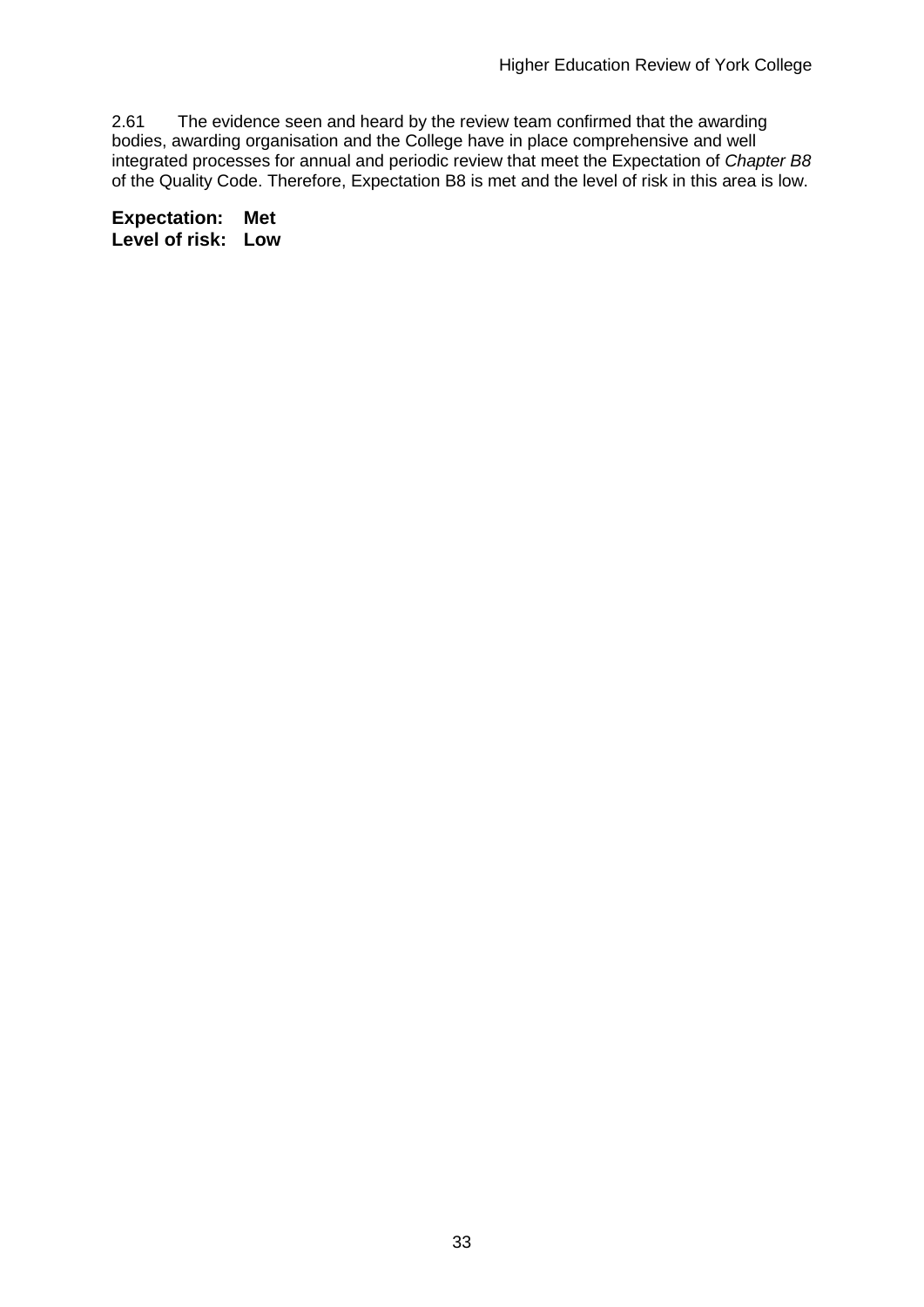#### **Expectation (B9): Higher education providers have fair, effective and timely procedures for handling students' complaints and academic appeals.**

### **Quality Code,** *Chapter B9: Complaints and appeals*

## **Findings**

2.62 Students on higher education programmes have access both to the College's complaints and appeals procedures, set out in the College Complaints and Compliments Policy, and those of the awarding bodies and awarding organisation. Students are directed to these policies in the student handbooks, assessment statements and on the websites of the College and the awarding bodies and awarding organisation.

2.63 The College has in place a range of well advertised procedures that allow students to raise questions, complaints and appeals through both informal and formal routes and that meet Expectation B9 in theory.

2.64 The review team asked students and staff about their awareness of procedures for complaints and appeals and, where relevant, to describe their experience of using them and how they had been dealt with. The team also examined how the routes available for complaints were explained in handbooks and on the College website.

2.65 The team found that where formal complaints are made to the College they are reported to the Quality Improvement Team and recorded, tracked and, on completion, signed off by a member of the Senior Management Team. In these ways the College is able to monitor use of the procedures and update them where necessary.

2.66 Both students and staff met by the review team confirmed that most student concerns or complaints are dealt with informally through direct communication between students and their tutors.

2.67 The evidence provided to the review team indicated that complaints by higher education students are rare and that they are expeditiously dealt with. In the last full academic year before the review (2012-13), five formal complaints had been received and all had been dealt with without referral to the awarding body or awarding organisation.

2.68 The evidence provided to the review team indicates that the College and the awarding bodies and awarding organisation have in place effective complaints and appeals procedures that are consistent with the Expectation set out in *Chapter B9* of the Quality Code. Therefore, Expectation B9 is met and the risk in this area is low.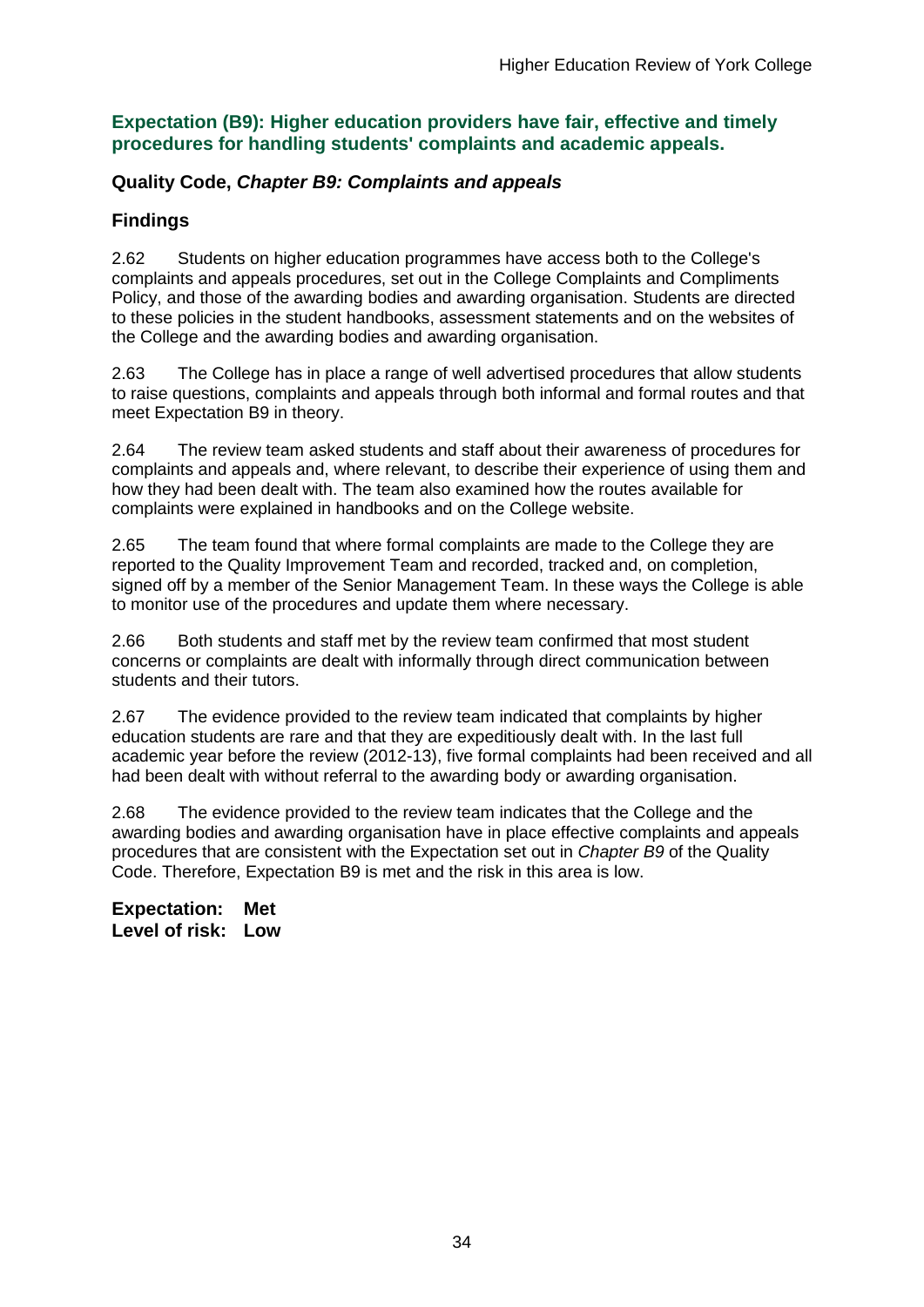**Expectation (B10): Degree-awarding bodies take ultimate responsibility for academic standards and the quality of learning opportunities, irrespective of where these are delivered or who provides them. Arrangements for delivering learning opportunities with organisations other than the degree-awarding body are implemented securely and managed effectively.**

### **Quality Code,** *Chapter B10: Managing higher education provision with others*

## **Findings**

2.69 A significant proportion of the higher education programmes delivered by the College involve work-related learning, work placements and internships that require collaboration with employers, professionals and a variety of public, voluntary and private providers to ensure the quality of the students' learning experiences in these various environments.

2.70 The College is committed to ensuring that the skills developed by students on its higher education programmes are those recognised as up to date and appropriate in the technical and professional environments that many of the students are aiming to enter. Both in its wider mission statements and in the detailed descriptions of the curricula it delivers, the College indicates a commitment to developing the employability and workreadiness of its students. The College has developed a common framework of policies and procedures designed to manage, monitor and ensure the learning quality and the safety of arrangements that place students in external working environments. These make use of best practice examples from within, and without, the College. At the time of the review, under the direction of the Higher Education Quality Group, this guidance was currently being reviewed to take account of changing patterns of provision.

2.71 Work-related learning is monitored by the award teams, often as an assessed part of the programmes. The health and safety aspects of work-related learning are governed by the College's health and safety policies and procedures contained in a Student Work Placement Health and Safety & Safeguarding Policy. The College conducts an annual audit of employer support for the student learning experience, including the provision of workbased learning through placements.

2.72 Work-related learning is reviewed as part of the annual programme monitoring processes. Development and Enhancement meetings, and examination boards receive reports from the tutors leading the work-related aspects of programmes and the student work on placements is assessed and reported to the examination boards.

2.73 The College has in place clear policies and procedures designed to develop and manage learning opportunities provided to students in collaboration with external organisations and practitioners. The oversight of these arrangements is explicitly designed to assure the quality and standards of the students' learning experiences outside the College.

2.74 The review team examined a wide range of documentary evidence describing how the College manages interactions with external organisations supporting the learning of students. The team also questioned staff and students about their experience of organising and participating in learning that involves organisations and people outside the College.

2.75 The team found that the College produces a handbook for tutors involved in arranging and supporting students on various forms of work-based learning and professional placements. The handbook describes the roles of award leaders, tutors, mentors and students in the setting up and delivery of work-related learning. Tutors are supported and advised in the management of work-related learning by the HEESAs. Course handbooks also describe in detail how work-related learning is managed and assessed.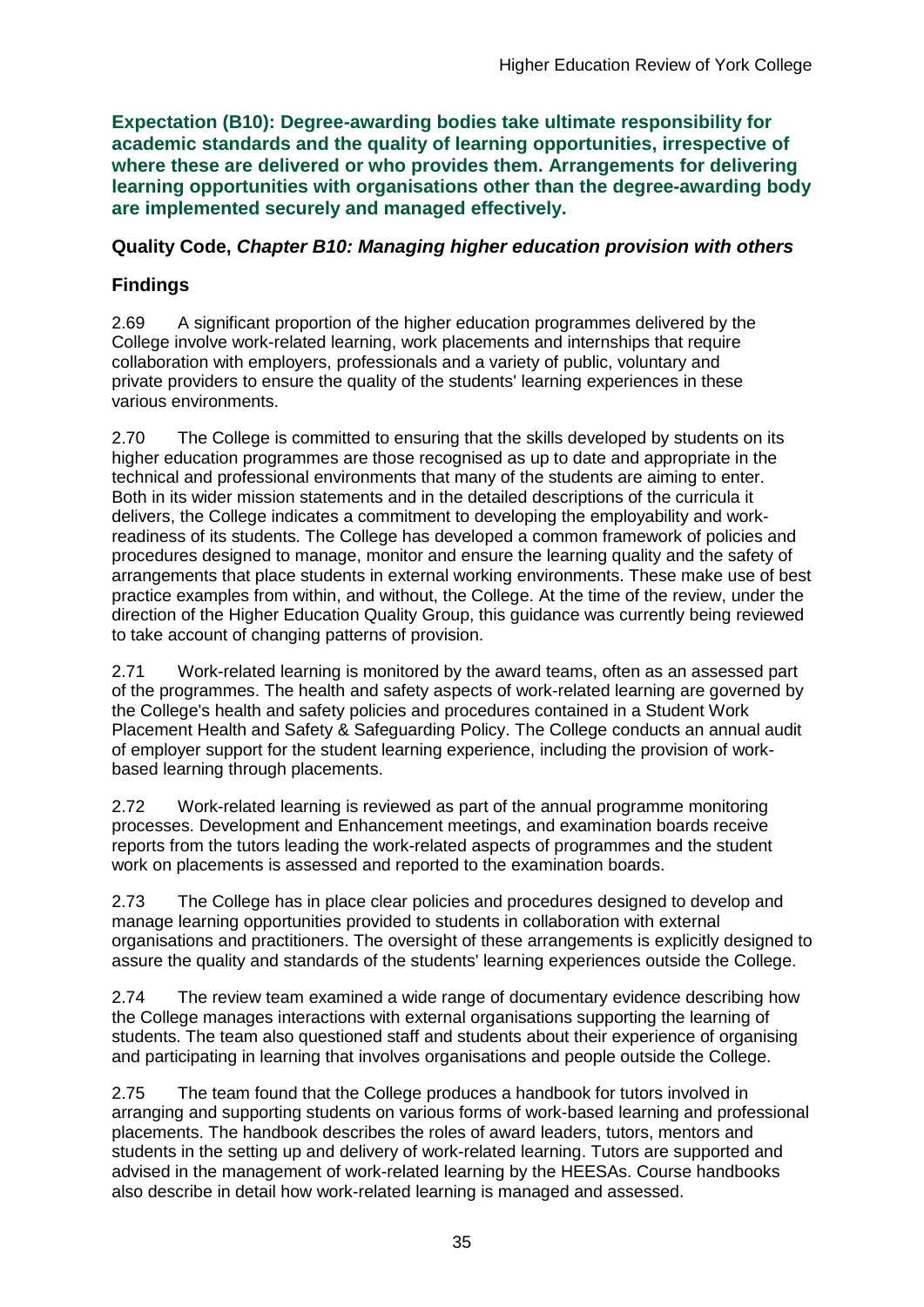2.76 The team found work-related learning is supported by links made by staff with external organisations and by offers from employers or other organisations to provide student work opportunities. These are monitored by a Work Placement Team under the direction of the Head of Enrichment who also assists students in finding and negotiating their own placement opportunities. The Careers Team also informs staff and students of relevant internship opportunities when they arise.

2.77 The review team considers that the policies and practices that the College uses to manage a wide range of links with employers and professionals, which are then used to arrange placements and internships and provide a framework of support for students and staff, are excellent. The comprehensive structure and guidance for supporting tutors and students in creating and maintaining effective relationships with a wide range of employers is **good practice**.

2.78 The evidence seen by the review team, together with the information it obtained from staff and students in meetings, allow it to conclude that the College manages its collaborations with external organisations and professionals effectively and in ways that are consistent with the Expectation of *Chapter B10* of the Quality Code. Therefore, Expectation B10 is met and the risk in this area is low.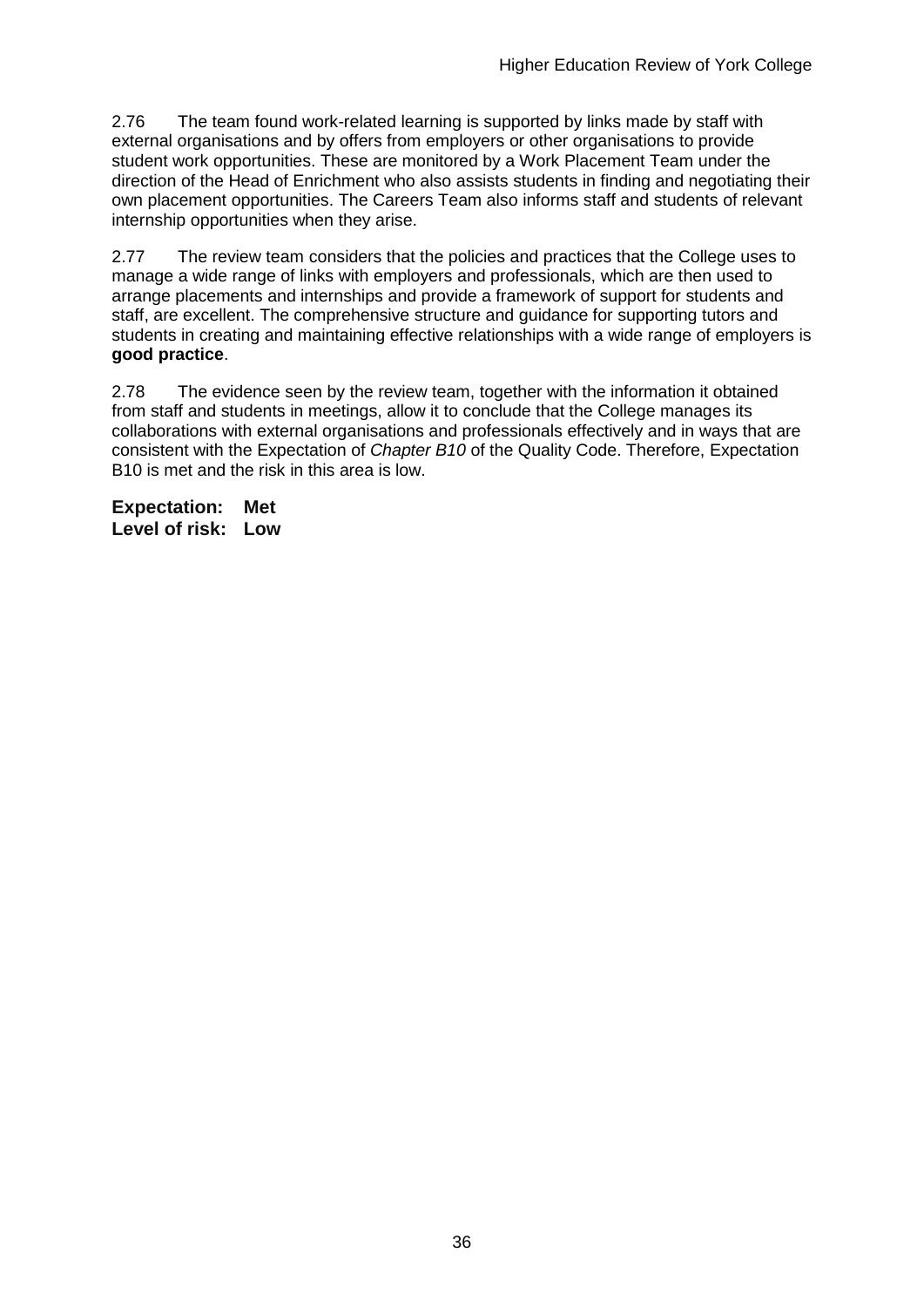**Expectation (B11): Research degrees are awarded in a research environment that provides secure academic standards for doing research and learning about research approaches, methods, procedures and protocols. This environment offers students quality of opportunities and the support they need to achieve successful academic, personal and professional outcomes from their research degrees.**

#### **Quality Code,** *Chapter B11: Research degrees*

### **Findings**

2.79 The College offers no postgraduate provision, therefore this Expectation is not applicable.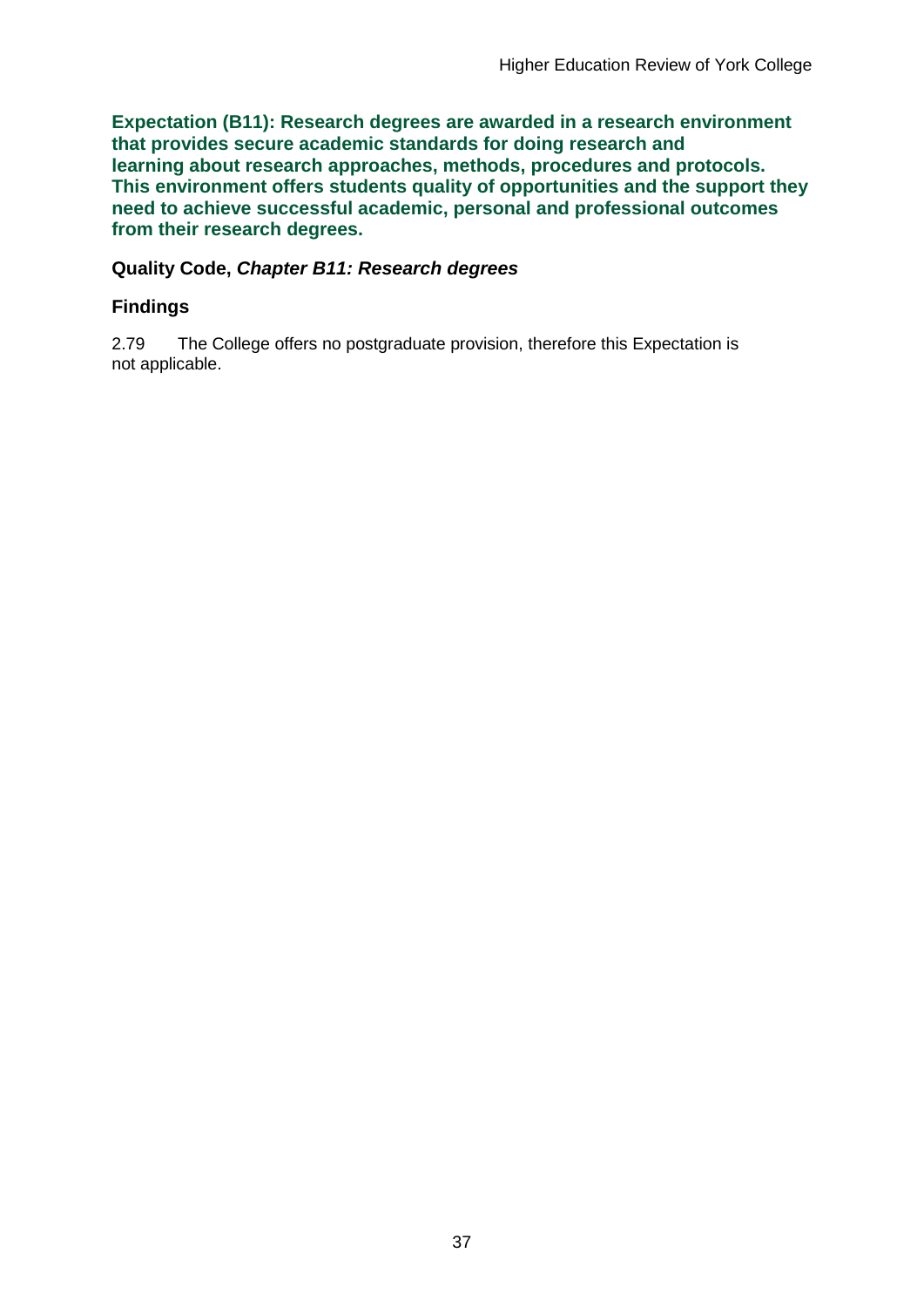## **Quality of student learning opportunities: Summary of findings**

2.80 All applicable Expectations in the area of the quality of learning opportunities have been met. There are four examples of good practice in this area, one affirmation and no recommendations for improvement. The College has plans to enhance this area further. Student engagement management of this area is widespread and supported. Managing the needs of students is a clear focus of the College's strategies and policies in this area. Therefore, the review team concludes that the quality of student learning opportunities is **commended**.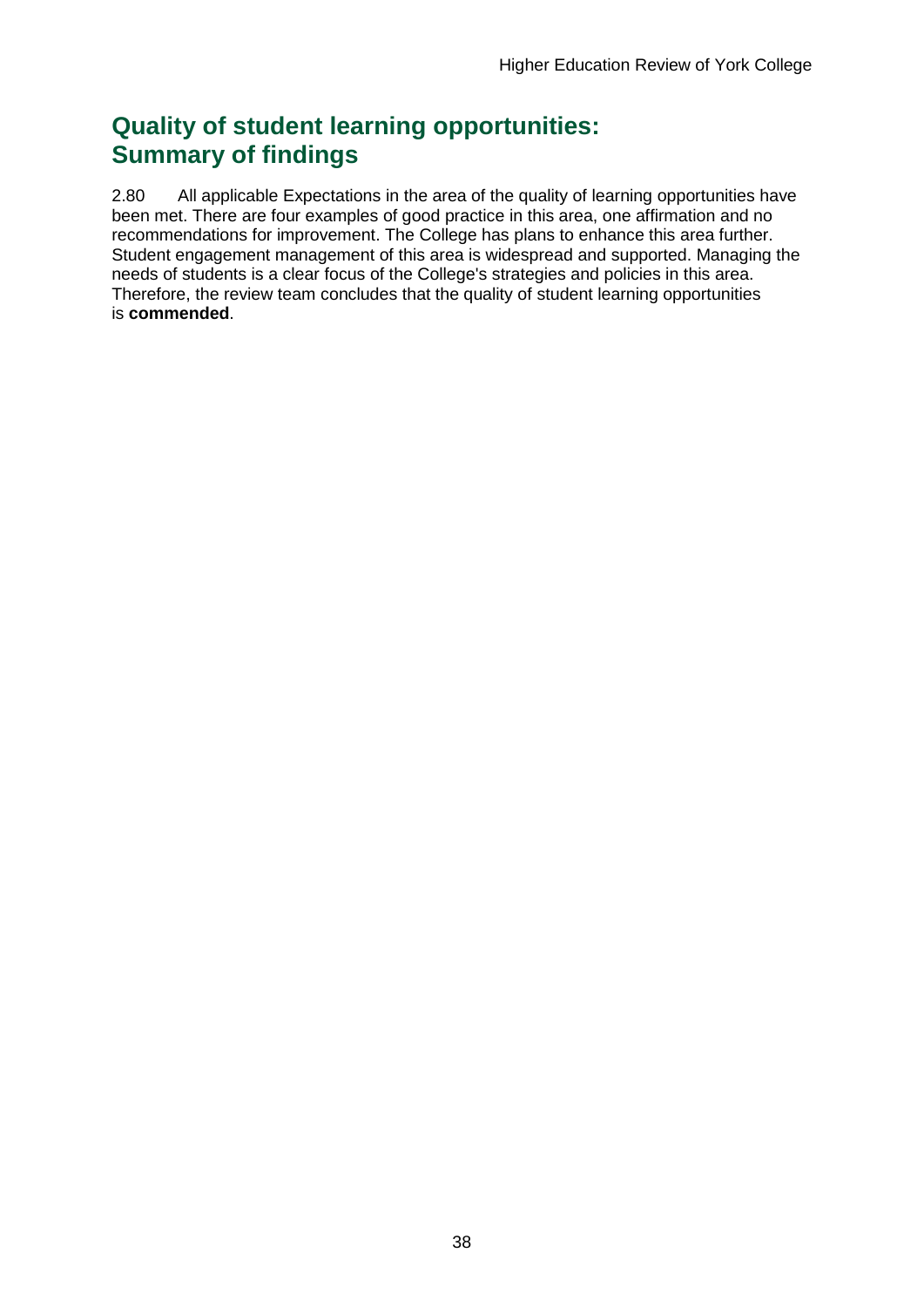## <span id="page-39-0"></span>**3 Judgement: Quality of the information produced about its provision**

**Expectation (C): UK higher education providers produce information for their intended audiences about the higher education they offer that is fit for purpose, accessible and trustworthy.**

#### **Quality Code,** *Part C: Information about higher education provision*

### **Findings**

3.1 The College has good policies and procedures for ensuring the information about its higher education provision is fit for purpose, accessible and trustworthy. The programme specifications, validated by the awarding body and awarding organisation, are the primary source from which materials are developed. Information is available in print and electronically through the website and VLE.

3.2 The York College 2013-16 Strategy is published on the College's website, with its mission published in each student handbook. Application and admissions processes are clearly described in the Higher Education Admissions Policy. Successful candidates are kept informed of any changes to their course as well as general information on what to expect from the College and their course via 'keep warm' letters from the admissions department. Student handbooks are created from the validated programme specification. Programme information is also available on the College's VLE. The Student Charter is available online, in the student guide and through York College Way for managers, tutors and support staff.

3.3 The College has robust procedures in place to ensure that all information is created from a single source which has been validated by the awarding body and awarding organisation. This procedure is extended to all published information - public, online and written materials - to ensure a consistent message.

3.4 The review team considered the College's flow chart that outlines responsibilities for managing information and also took into account how changes to information are made through this process. The team explored how the expectations of staff and students were made clear to all by reading the Student Charter and York College Way. The team were able to view the information provided in a range of student handbooks. The team asked staff about the processes the College has in place for ensuring the information provided by them is fit for purpose, accessible and trustworthy. The team also asked students if they felt well informed about their programme of study from the admissions stage to their current level of study. The team were given a demonstration of the College's VLE.

3.5 The review team found staff are aware of and fully compliant with procedures for ensuring the relevancy and accuracy of information. The College is in the process of upgrading its VLE and is now working to create a minimum requirement for staff using the system. Students who met with the team are happy with both the print and electronic information they receive. They appreciate the 'keep warm' letters and were happy to be made aware of course costs and expectations before arrival. Students find the smartphone app that links to the VLE useful.

3.6 The information produced for students, staff and other stakeholders is appropriate, relevant and accurate. Good, clear policies and procedures are in place for ensuring the information about learning opportunities is fit for purpose, accessible and trustworthy. Therefore, the team concludes that Expectation C is met and the associated risk is low.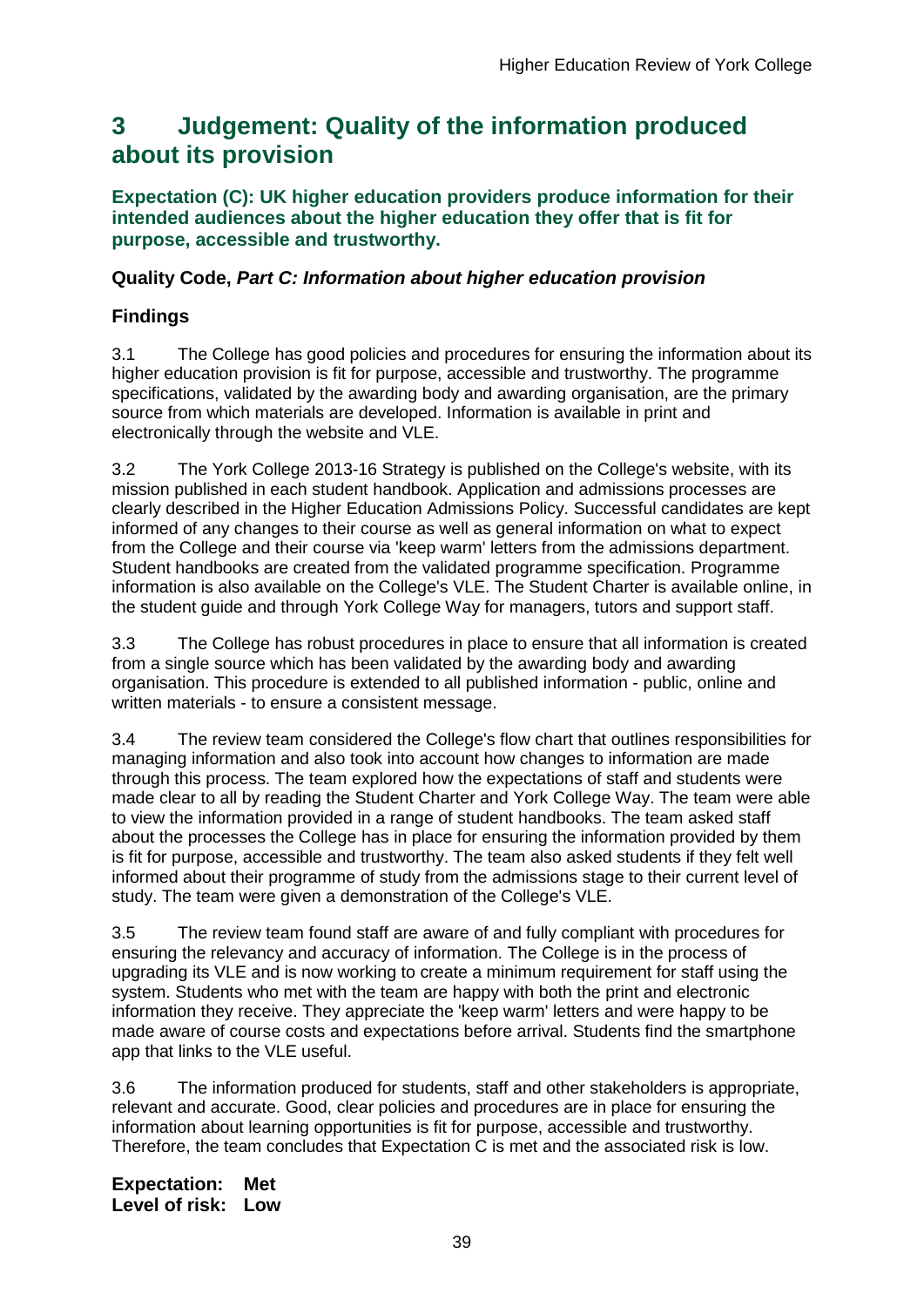## **Quality of the information produced about its provision: Summary of findings**

3.7 The Expectation in the area of information about higher education provision has been met. There are no examples of good practice, affirmations or recommendations in this area. The student engagement in the management of this area is not widespread. The College is aware of its responsibilities for assuring information is fit for purpose, accessible and trustworthy. Previous responses to external review activities provide confidence that areas of weakness will be addressed promptly and professionally. The team concludes the quality of the College's information about learning opportunities **meets** UK expectations.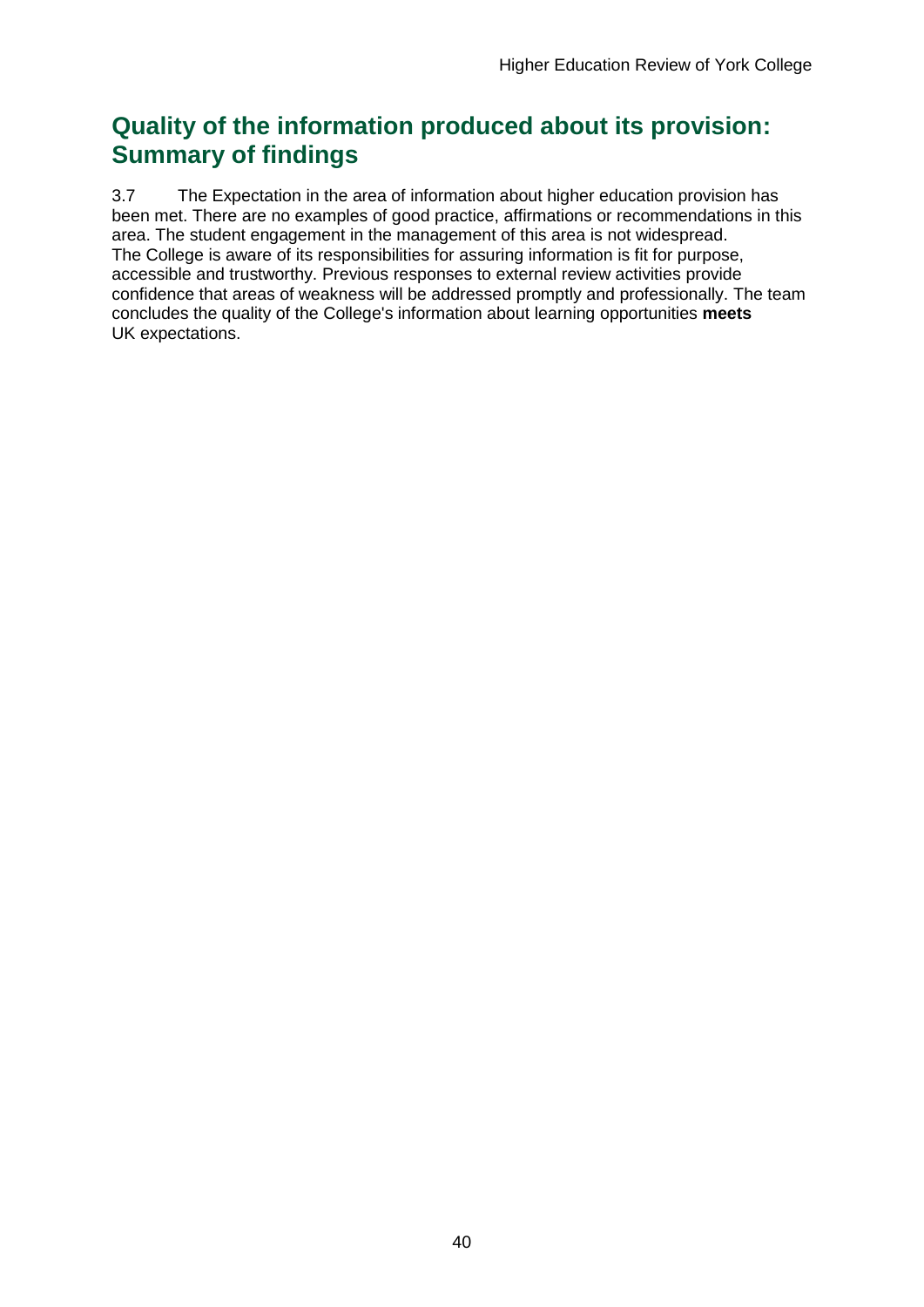## <span id="page-41-0"></span>**4 Judgement: Enhancement of student learning opportunities**

### **Expectation (Enhancement): Deliberate steps are being taken at provider level to improve the quality of students' learning opportunities.**

## **Findings**

4.1 The College seeks to promote an ethos which expects and encourages the enhancement of student learning opportunities at all levels of the organisation. This is intended to facilitate a wide range of award-level enhancements and is also stated to improve the employability opportunities for its students. The College maintains that it integrates enhancement initiatives in a systematic and planned manner at provider level through the oversight role of the Higher Education Quality Group. This is supplemented by a variety of student engagement mechanisms to provide student input into decision-making when preparing for review and validation of the curriculum. Additionally, each award holds Development and Enhancement meetings twice a year at which students and staff meet to discuss an agreed agenda as part of the College's higher education quality review processes.

4.2 The College has processes to identify and disseminate good practice within the higher education team using a range of events. These include regular higher education practitioner Breakfast Briefings led by practitioners and linked to the National Student Survey themes, Higher Education Workshops where information is presented and the implications discussed, and standardisation/moderation events for awards with common modules.

4.3 Quality assurance procedures are used to identify opportunities for enhancement of the curriculum. This includes the addition of an enhancement matrix into the Annual Programme Review template and a requirement to identify enhancement actions in Annual Programme Reviews as well as audits of enhancement activities.

4.4 The review team conducted a comprehensive review of a range of College-wide strategic policy documents including the Strategic Plan and the Quality Improvement Policy, along with the remit of high-level College-wide committees including the Higher Education Quality Group and the Quality Improvement and Assurance Committee - sometimes referred to as the Quality Improvement Strategy Group. The review team also held meetings with the Principal and groups of senior, academic and support staff.

4.5 The review team witnessed a clear ethos among all those met during the review visit which expects and encourages enhancement of student learning opportunities, in addition to those broader benefits to students offered by the 'enrichment' activities. This ethos pervades all levels of the organisation. Against this backdrop, there is much evidence of the use of quality assurance procedures to identify opportunities for enhancement. Evidence adduced in this connection included the Annual Programme Review process, particularly the addition of an 'enhancement' matrix in the template, and the termly Development and Enhancement meetings for each of the programmes. Furthermore, the good practice identified is disseminated widely and effectively through the higher education Breakfast Briefings, Professional Learning Communities and Higher Education Workshops.

4.6 While the documentation reviewed provides many examples of enhancement activity 'on the ground', the College's response to the Expectation for a provider-level approach to enhancement and 'the integration of enhancement initiatives in a systematic and planned manner at provider level' lacks clarity, is not consistently articulated and was not fully understood by some participants in the meetings held. For example, 'enhancement' as anticipated within the Expectation was at times confused with the 'enrichment' activities available for students. The latter, although praiseworthy, do not impact upon the students'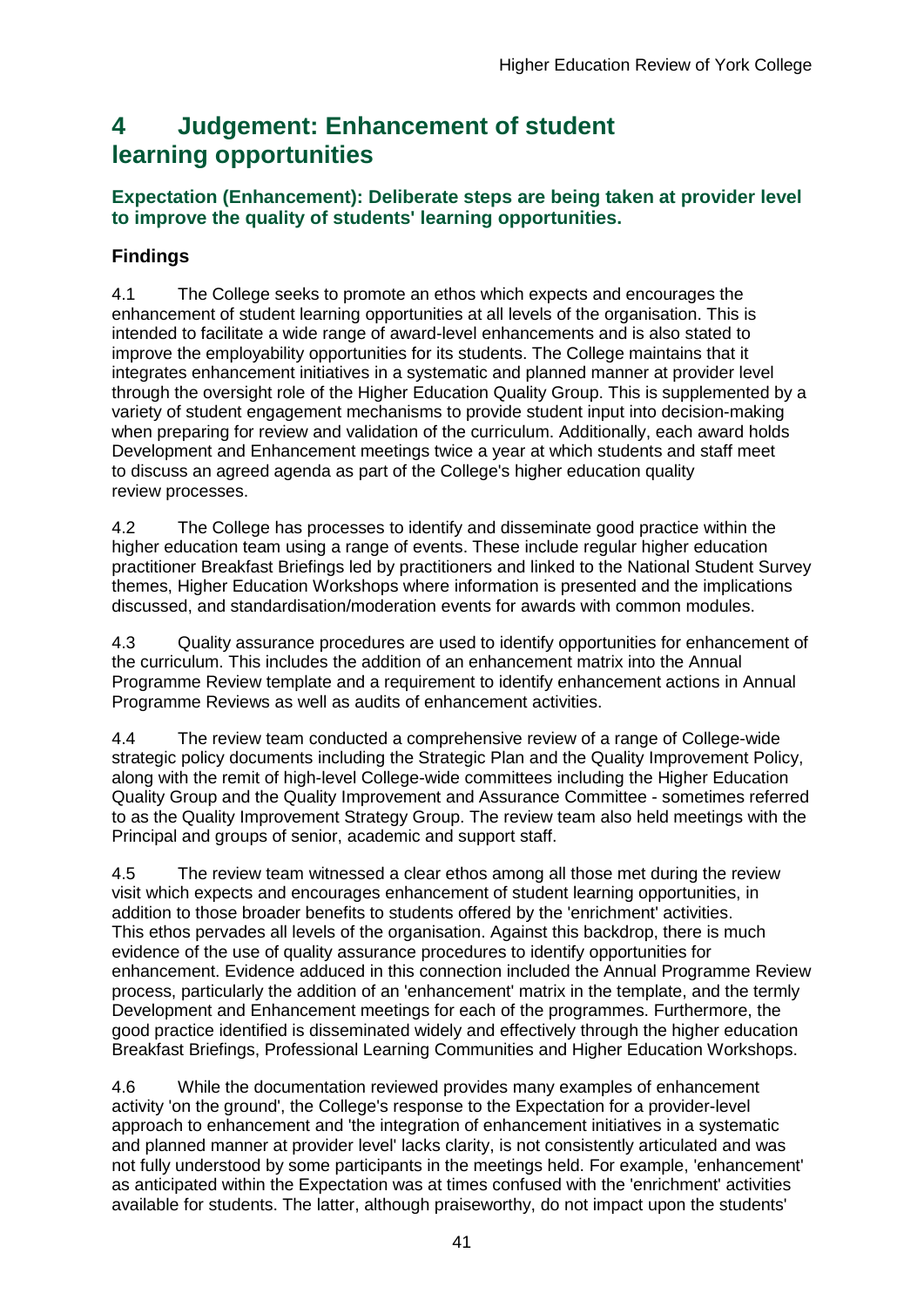learning opportunities; that is, the provision made for learning including planned study, teaching, assessment, academic and personal support and resources.

4.7 There is not a common understanding or clear and consistent explanation of the College's strategic role in leading and integrating enhancement initiatives as anticipated by the Expectation. During meetings with a range of staff, the strategic approach of the organisation to the enhancement of learning opportunities was variously described as 'inherent' in the overall ethos of improvement; a 'bottom-up and top-down' approach, signifying that it is the responsibility of everyone at all levels; and 'led by the middle manager in each area and brought together and overseen by the Senior Management Team'. Moreover the 'enrichment' initiatives (which prepare students for employment and life generally) were regarded as an important element of any enhancement strategy. Therefore, the team **recommends** that the College should articulate and disseminate the provider-level strategic approach to enhancing the quality of students' learning opportunities.

4.8 While the review team did not find a consistent and clearly articulated strategy at provider level, nevertheless an underlying strategy or approach is apparent and understood by all to encourage enhancement developments and to monitor and promote these at all levels. For example, the Strategic Plan identifies objectives to develop and maintain inspirational and highly effective teaching, learning and assessment, with outstanding support. The Quality Improvement Policy aims to drive the aspiration that students receive the very best in teaching and learning through the professional development of staff, the development of Professional Learning Communities in identifying and sharing good practice and using the student voice to shape teaching, learning and curriculum developments. These are monitored at all levels, including the monthly Senior Management Team meetings where appropriate. The review team is satisfied that the College is aware of its responsibilities to improve the quality of learning opportunities and there are policies and structures in place to monitor and integrate enhancement activities across the organisation.

4.9 Overall, given the clear ethos of an awareness of the importance of enhancement and the many examples of the identification and dissemination of appropriate initiatives, the review team considers that the Expectation relating to enhancement is met and the risk is low.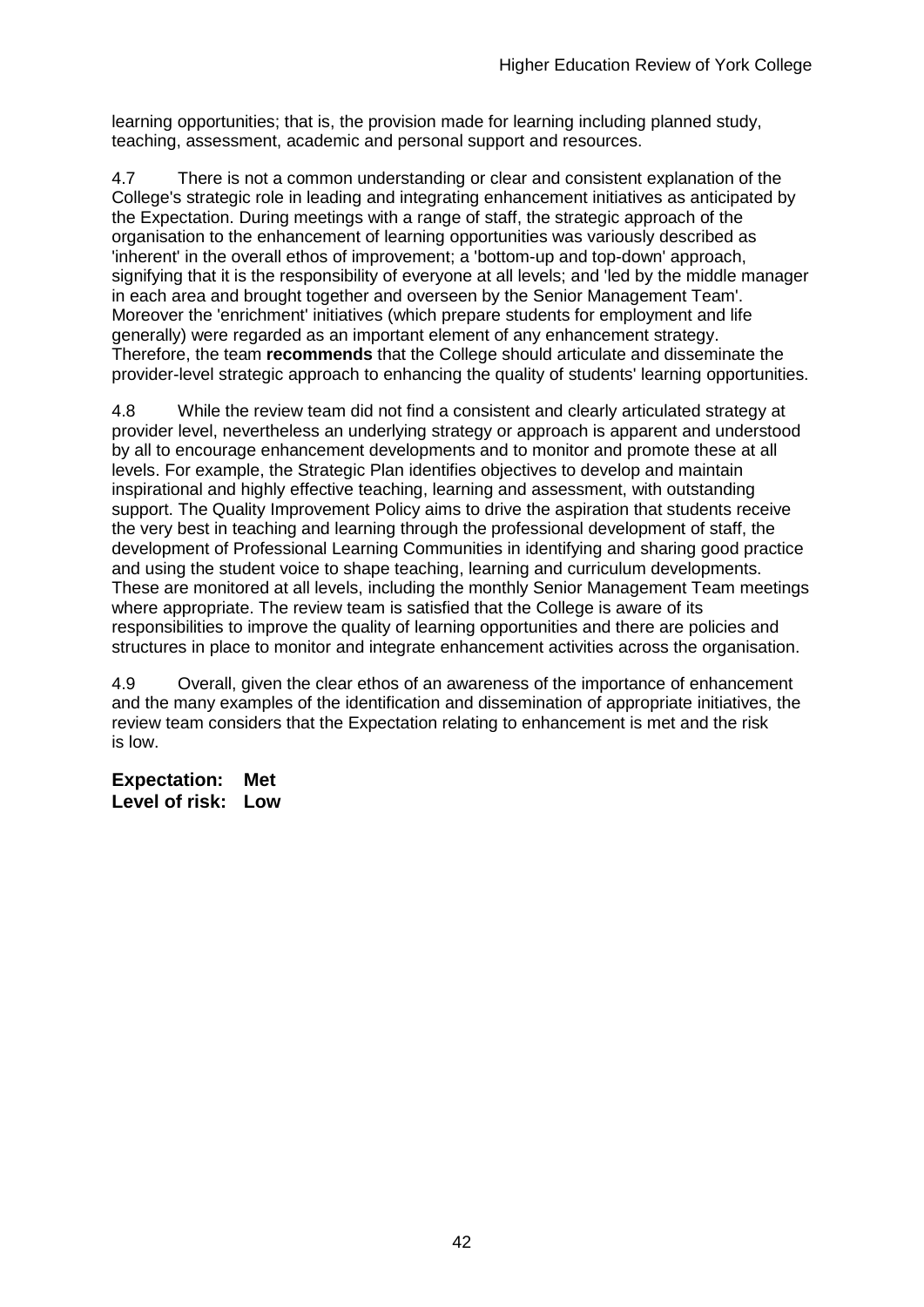## **Enhancement of student learning opportunities: Summary of findings**

4.10 The Expectation for the area of enhancement of learning opportunities has been met, although understanding of the Expectation is not consistently articulated and was not understood by some staff. No features of good practice and no affirmations were identified. One recommendation has been made. The recommendation does not require and will not result in major structural, operational or procedural change. There is evidence that previous responses to external review activities provide confidence that the area of weakness will be addressed promptly and professionally. Therefore, the review team concludes that the enhancement of student learning opportunities **meets** UK expectations.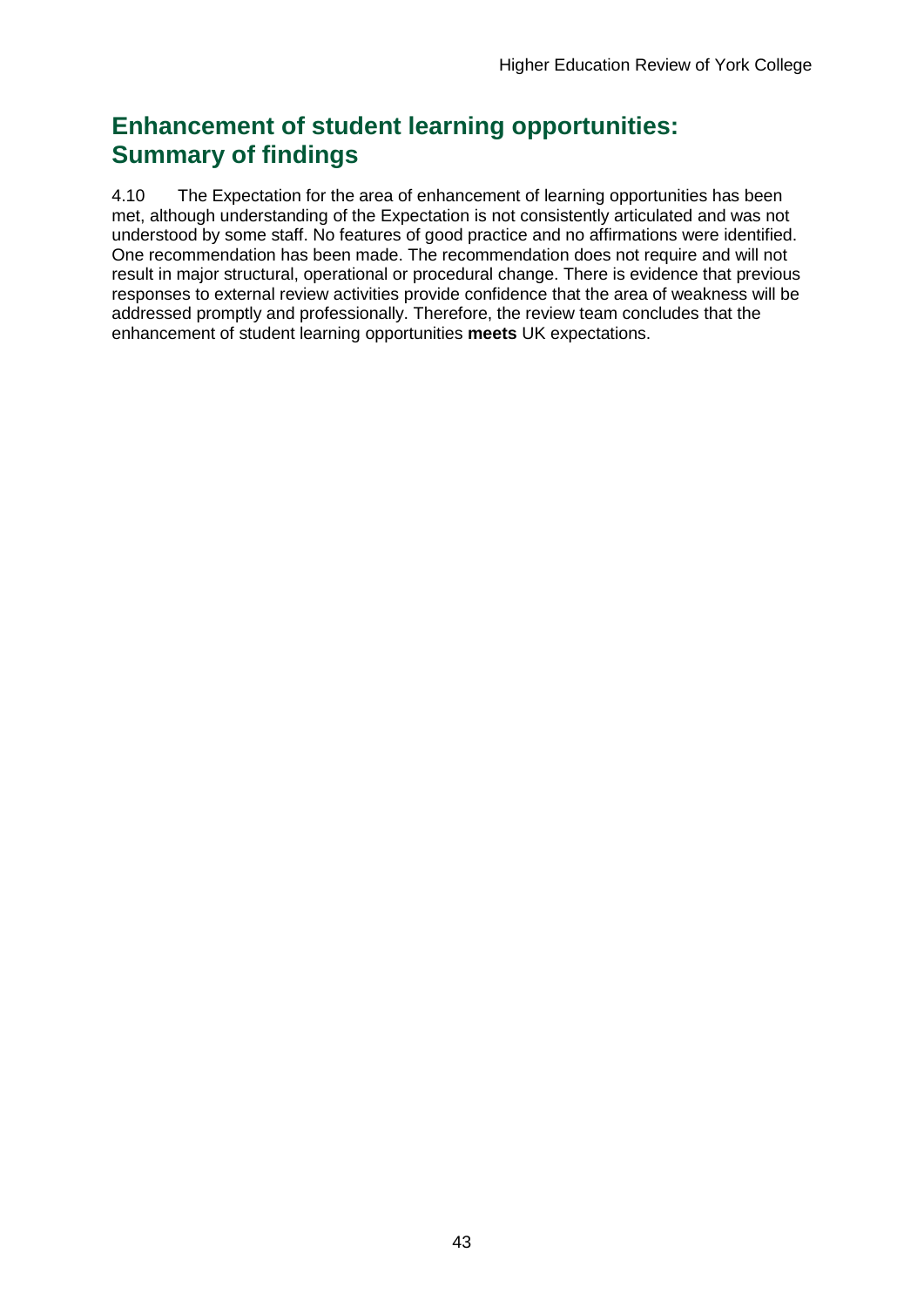## <span id="page-44-0"></span>**5 Commentary on the Theme: Student Employability**

## **Findings**

5.1 Employability is a key feature of all programmes at the College, with high levels of immediate graduate employment in demanding and competitive industries. The College demonstrates a priority for the future employment of its students and has an extensive range of activities and opportunities available. There are effective policies and procedures in place to drive initiatives. The Careers Education Information Advice and Guidance Policy seeks to ensure that all students have access to information and guidance to help their future progression. The Student Employability Policy and Procedure details activities for all levels within the College and aims to ensure that all students have a successful future when they leave the College. Innovations resulting from these key policies include those in the following paragraphs.

5.2 The College has a Careers Coordinator who has responsibility for ensuring students have access to careers and employability support, advice and guidance. Staff are engaged with professional bodies and provide professional support and career advice, develop employability skills with students and capitalise on links with key industry stakeholders.

5.3 The College has in place a number of support mechanisms to assist student employability. Student career development is a focus throughout their programme and the College has provided support for careers advice through the VLE, HEre to Help and HE Hub.

5.4 The College works with the higher education provider partnership in York, Higher York, to support progression to higher education study in the local area and develop graduate employability by providing opportunities for developing employability and entrepreneurship skills.

5.5 Employability is fully embedded across the curriculum, underpinned by an extensive range of industry links and partnerships which result in workplace opportunities and contributions to the curriculum from industry experts. Students have a wide range of opportunities to experience employability skills and the involvement of professional practitioners at College events and to engage in prestigious projects which include:

- Nursing students have the opportunity to work at the clinical simulation unit at the University of York and undertake a four-week placement opportunity within North Yorkshire
- Holistic and Spa Therapy students have training with employers Dermalogica and the International Dermal Institute
- Sports Therapy students can gain additional industry-based qualifications embedded in the Foundation Degree in Sports Therapy including a Certificate in Sports Massage, making these students more attractive to industry employers.

5.6 The College also has an unusually wide range of links with local employers which provide specialist industry experience to students across the curriculum. The College has in place effective partnerships with Radio York, York Minster, York racecourse, the Royal York Hotel, York NHS Trust, and the City of York Council where students have been able to work on 'Fash Mob Event' and York City Fashion Week.

5.7 Students also benefit from a wide range of specialist and visiting lecturers from industry including companies such as Creative York, The Creative Industries Development Agency and conferences at Venturefest. There are open projects including York Open Studios, Arts Market, 'Make it up North' and a range of exhibitions.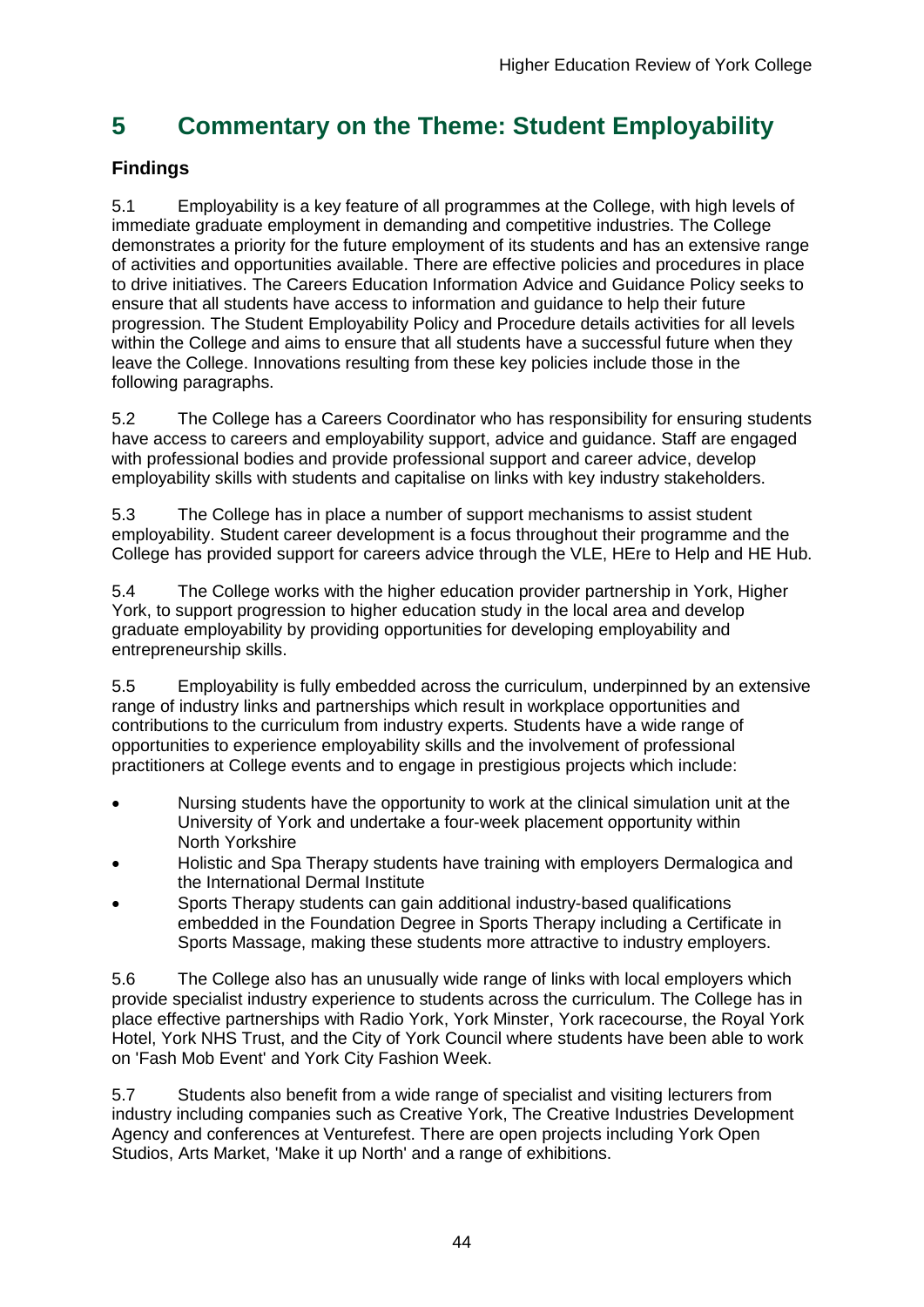## <span id="page-45-0"></span>**Glossary**

This glossary is a quick-reference guide to terms in this report that may be unfamiliar to some readers. Definitions of key operational terms are also given on pages 27 to 29 of the Higher Education Review [handbook.](http://www.qaa.ac.uk/Publications/InformationAndGuidance/Pages/HER-handbook-13.aspx)

If you require formal definitions of other terms please refer to the section on assuring standards and quality: [www.qaa.ac.uk/assuringstandardsandquality.](http://www.qaa.ac.uk/assuringstandardsandquality/pages/default.aspx)

User-friendly explanations of a wide range of terms can be found in the longer **Glossary** on the QAA website: [www.qaa.ac.uk/aboutus/glossary.](http://www.qaa.ac.uk/aboutus/glossary/pages/default.aspx)

#### **Academic standards**

The standards set by **degree-awarding bodies** for their courses (programmes and modules) and expected for their awards. See also **threshold academic standard**.

#### **Award**

A qualification, or academic credit, conferred in formal recognition that a student has achieved the intended **learning outcomes** and passed the assessments required to meet the academic standards set for a **programme** or unit of study.

#### **Blended learning**

Learning delivered by a number of different methods, usually including face-to-face and e-learning (see **[technology](http://www.qaa.ac.uk/AboutUs/glossary/Pages/glossary-t.aspx#t1) enhanced or enabled learning**).

#### **Credit(s)**

A means of quantifying and recognising learning, used by most institutions that provide higher education **programmes of study**, expressed as numbers of credits at a specific level.

#### **Degree-awarding body**

A UK higher [education](http://newlive.qaa.ac.uk/AboutUs/glossary/Pages/glossary-h.aspx#h2.1) provider (typically a [university\)](http://newlive.qaa.ac.uk/AboutUs/glossary/Pages/glossary-u-z.aspx#u4) with the power to award degrees, conferred by Royal Charter, or under Section 76 of the Further and Higher Education Act 1992, or under Section 48 of the Further and Higher Education (Scotland) Act 1992, or by Papal Bull, or, since 1999, granted by the Privy Council on advice from QAA (in response to applications for taught degree [awarding](http://newlive.qaa.ac.uk/AboutUs/DAP/Pages/default.aspx) powers, research degree awarding powers or [university](http://newlive.qaa.ac.uk/AboutUs/DAP/Pages/default.aspx) title).

#### **Distance learning**

A course of study that does not involve face-to-face contact between students and tutors but instead uses technology such as the internet, intranets, broadcast media, CD-ROM and video, or traditional methods of correspondence - learning 'at a distance'. See also **blended learning**.

#### **Dual award or double award**

The granting of separate awards (and certificates) for the same **programme** by two **degree-awarding bodies** who have jointly delivered the programme of study leading to them. See also **multiple award**.

#### **e-learning**

See technology enhanced or enabled learning.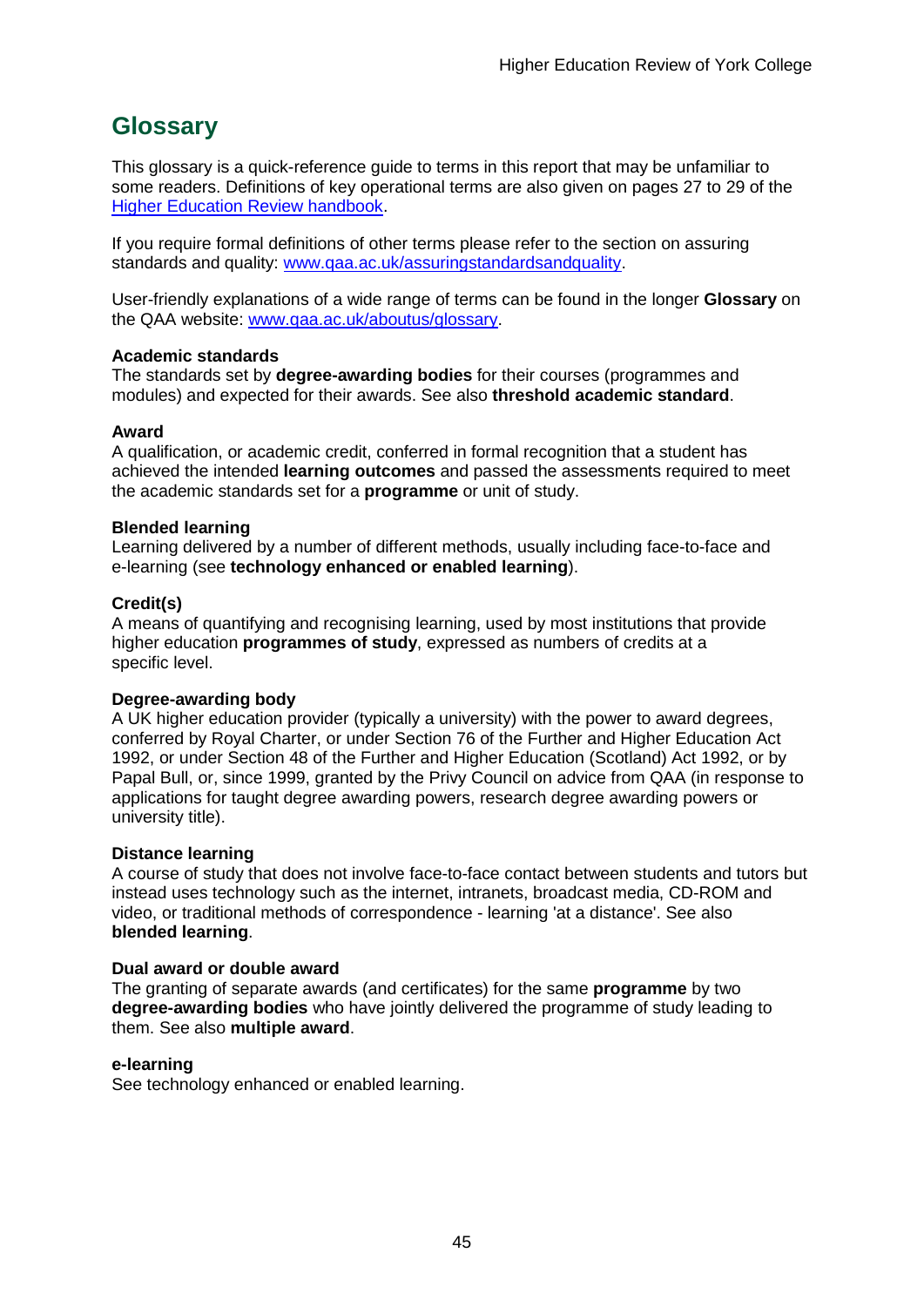#### **Enhancement**

The process by which higher [education](http://www.qaa.ac.uk/AboutUs/glossary/Pages/glossary-h.aspx#h2.1) providers systematically improve the quality of provision and the ways in which students' learning is supported. It is used as a technical term in our review processes.

#### **Expectations**

Statements in the **Quality Code** that set out what all UK higher [education](http://newlive.qaa.ac.uk/AboutUs/glossary/Pages/glossary-h.aspx#h2.1) providers expect of themselves and each other, and what the general public can therefore expect of them.

#### **Flexible and distributed learning**

A [programme](http://newlive.qaa.ac.uk/AboutUs/glossary/Pages/glossary-p.aspx#p12) or [module](http://newlive.qaa.ac.uk/AboutUs/glossary/Pages/glossary-m-o.aspx#m6) that does not require the student to attend classes or events at particular times and locations. See also **distance learning**.

#### **Framework**

A published formal structure. See also **framework for higher education qualifications**.

#### **Framework for higher education qualifications**

A published formal structure that identifies a hierarchy of national qualification levels and describes the general achievement expected of holders of the main qualification types at each level, thus assisting higher education providers in maintaining academic standards. QAA publishes the following frameworks: *The framework for higher education qualifications in England, Wales and Northern Ireland* (FHEQ) and *The framework for qualifications of higher education institutions in Scotland* (FHEQIS).

#### **Good practice**

A process or way of working that, in the view of a QAA review team, makes a particularly positive contribution to a higher education provider's management of academic standards and the quality of its educational provision. It is used as a technical term in QAA's audit and review processes.

#### **Learning opportunities**

The provision made for students' learning, including planned study, teaching, assessment, academic and personal support, and resources (such as libraries and information systems, laboratories or studios).

#### **Learning outcomes**

What a learner is expected to know, understand and/or be able to demonstrate after completing a process of learning.

#### **Multiple awards**

An arrangement where three or more **degree-awarding bodies** together provide a single jointly delivered **programme** (or programmes) leading to a separate **award** (and separate certification) of each awarding body. The arrangement is the same as for **dual/double awards**, but with three or more awarding bodies being involved.

#### **Operational definition**

A formal definition of a term, establishing exactly what QAA means when using it in reviews and reports.

#### **Programme (of study)**

An approved course of study that provides a coherent learning experience and normally leads to a qualification.